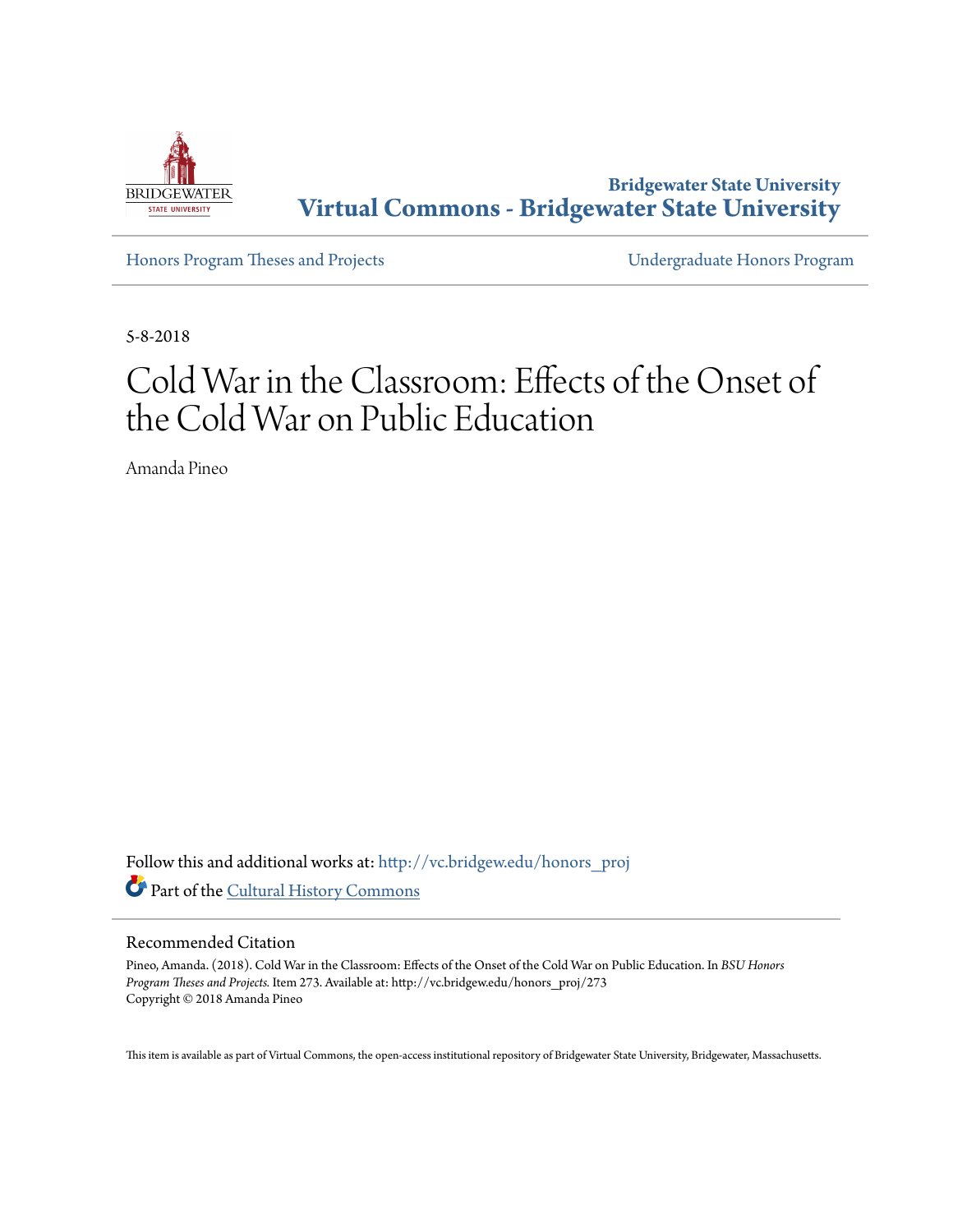Cold War in the Classroom: Effects of the Onset of the Cold War on Public Education

Amanda Pineo

Submitted in Partial Completion of the Requirements for Commonwealth Honors in History

Bridgewater State University

May 8, 2018

Dr. Andrew Holman, Thesis Advisor Dr. Paul Rubinson, Committee Member Dr. Jeanne Ingle, Committee Member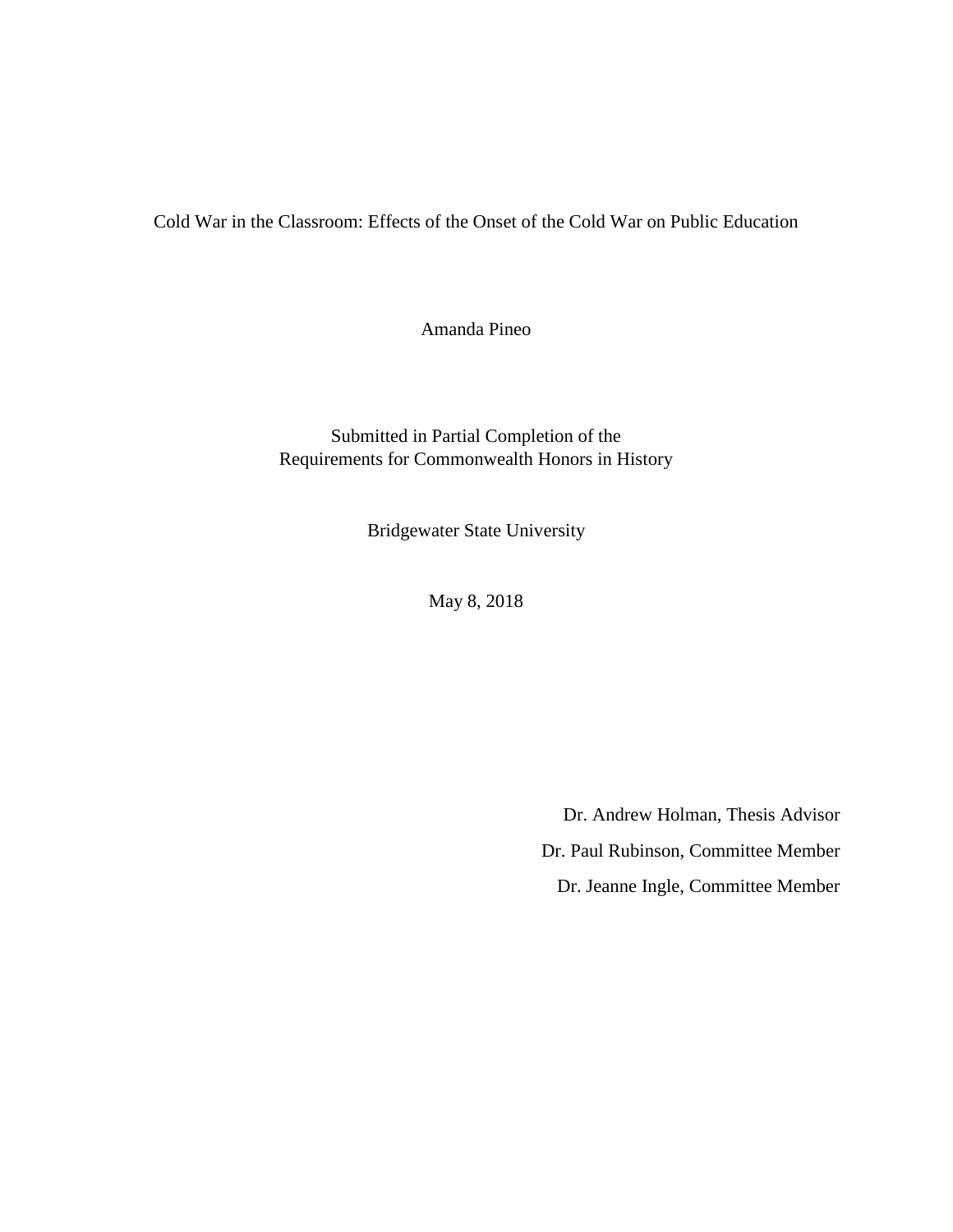## Table of Contents

| Section | Page |
|---------|------|
|         |      |
|         |      |
|         |      |
|         |      |
|         |      |
|         |      |
|         |      |
|         |      |
|         |      |
|         |      |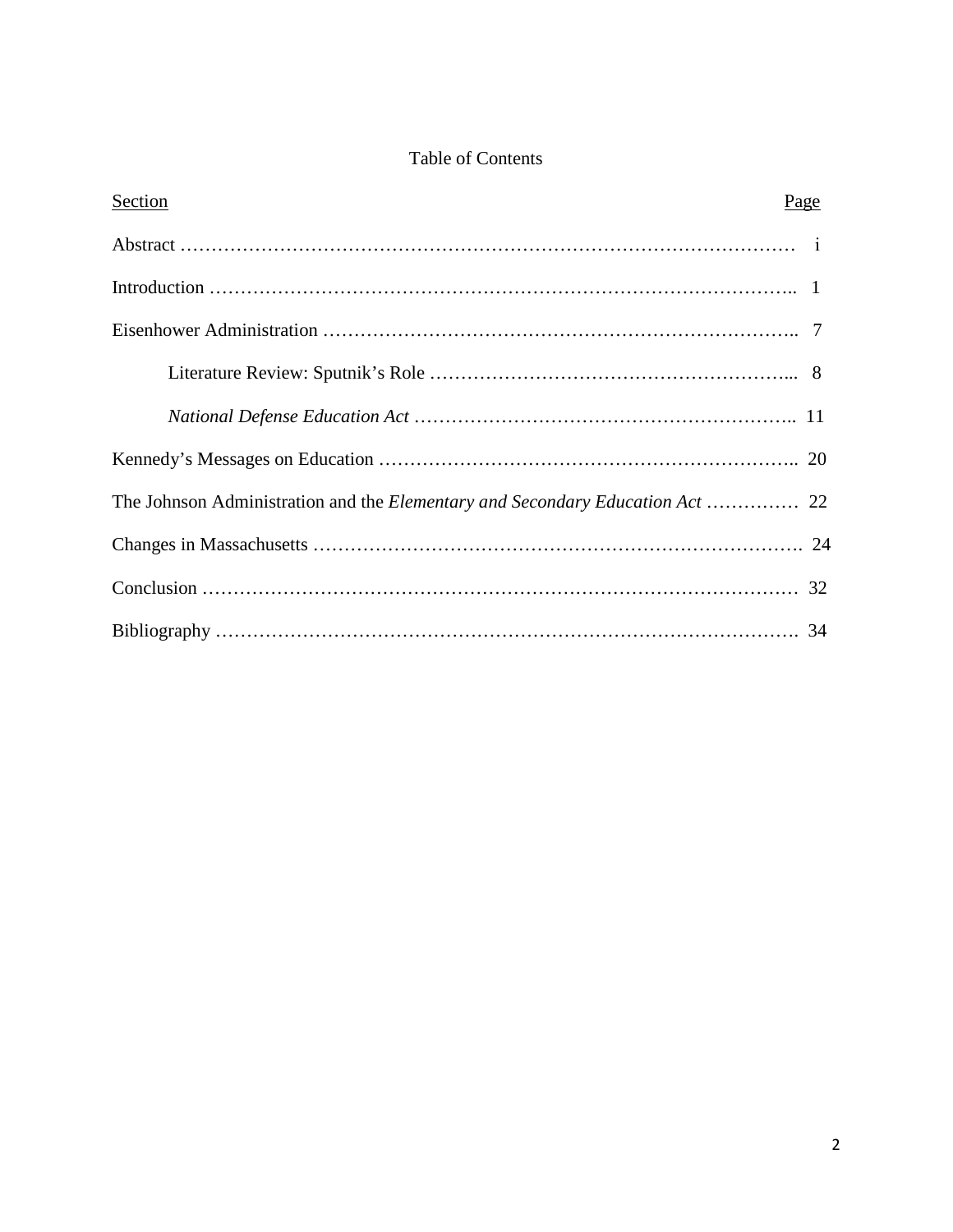#### **Abstract**

World War II permanently changed the state of global politics, establishing the United States as a major superpower. In particular, the creation of the atomic bomb at the end of the war ushered in a new era of nuclear tension and a Cold War between the United States and Soviet Union, in which each side was pushed to marshal resources – foreign and domestic, cultural and political, at all levels – in support of its cause. The purpose of this research is to provide an analysis of the impact of the Cold War on American public primary and secondary schools, particularly focusing on changes in curriculum as a result of pressures from the Soviet Union and the influence of the federal government. In order to respond to the Soviet threat and maintain the U.S.'s status, public schools utilized their influence by instilling "American" values and conditioning children to be future contributors to society by focusing more heavily on mathematics, science, physical education, and foreign languages. By exploring primary and secondary sources, I analyze the changes in public school functions within the context of the onset of the Cold War (1947-1968). Utilizing these sources, which include federal acts, Massachusetts Board of Education reports, funding directives, and curricula, this research aims to show what specific changes were enacted by schools in order to mold pupils into ideal members of society during the Cold War. This research will contribute to existing literature on education in late twentieth-century America, which has shaped the needs and goals of education in the new millennium. My findings emphasize the deep and lasting impact that a war of such magnitude has had on society. In addition, it shows how American public schools responded to the Cold War in order to help current and future educators fully understand and utilize their influence in divisive times.

ⅰ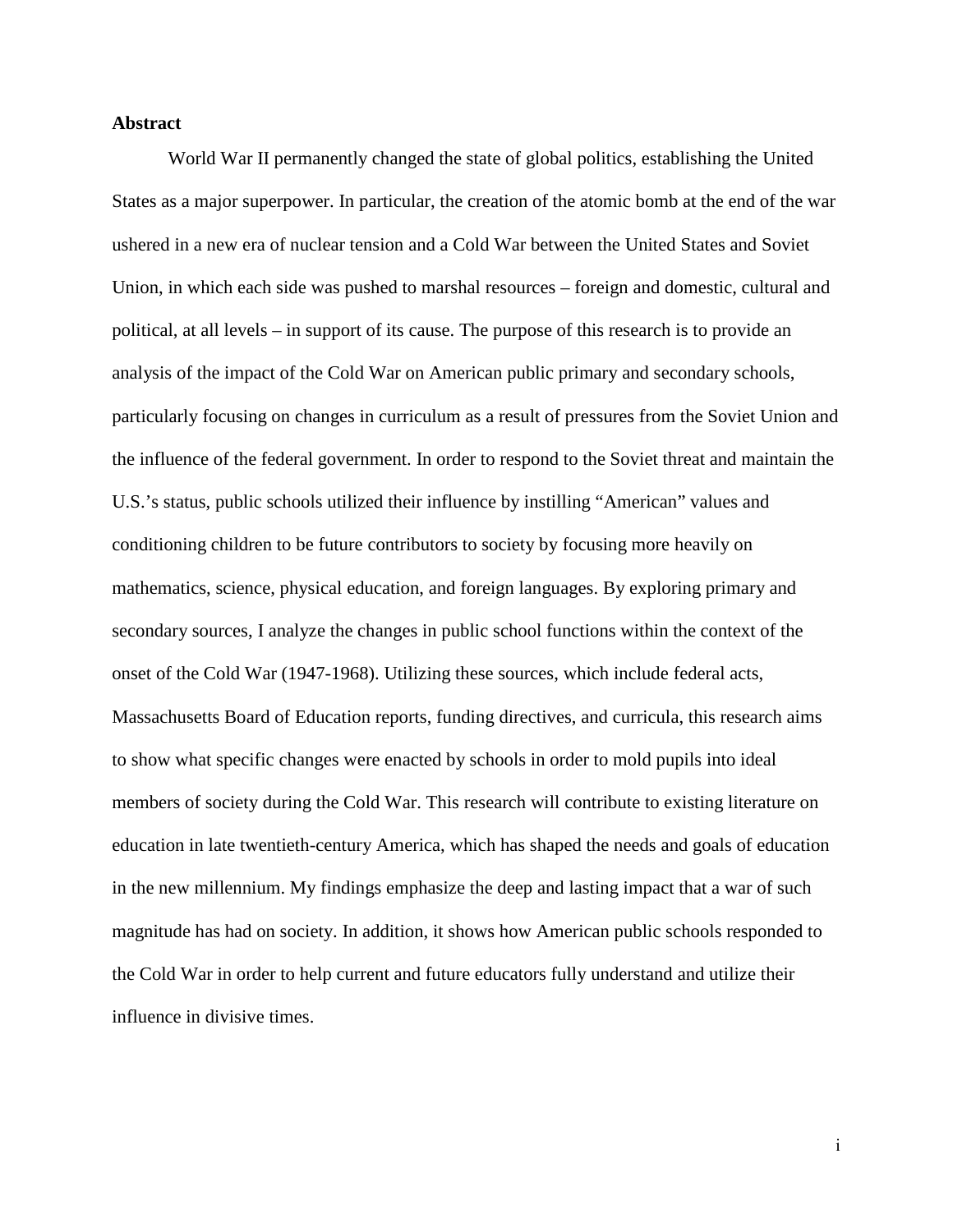*The consequence of technological progress is that man must use his mind more and his body less.*

–Hyman Rickover 1958

Hyman Rickover, a World War II Navy admiral, is known as the Father of the Nuclear Navy for aiding in the development of the first nuclear-powered submarine.<sup>[1](#page-4-0)</sup> Throughout his career, Rickover served as a strong proponent for the betterment of America's schools, calling education the United States' "first line of defense" in the first chapter of his book *Education and Freedom*. [2](#page-4-1) Rickover was an advocate for going back to the basics of education where children were "learning by doing" rather than regurgitating textbook knowledge.<sup>[3](#page-4-2)</sup> In his opinion, the schools of the time were much too complicated to be of use.

Rickover's speeches on education are widely quoted by historians, though Rickover's ideas about education were not unique to him.<sup>[4](#page-4-3)</sup> Rickover, a highly respected man, was simply able to articulate the urgency of the push for improvements in education that was echoed across the United States. For Rickover and Americans of his generation, in the wake of Soviet advancements, the Cold War was a competition rooted in knowledge.

<span id="page-4-0"></span> <sup>1</sup> "Hyman G. Rickover," Atomic Heritage Foundation, January 27, 1900, accessed April 23, 2018, https://www.atomicheritage.org/profile/hyman-g-rickover.

<span id="page-4-1"></span><sup>2</sup> Hyman G. Rickover and Edward R. Murrow, *Education and Freedom* (New York: Dutton, 1961), 15.

<span id="page-4-2"></span><sup>3</sup> James W. Fraser, *The School in the United States: a Documentary History*. New York: McGraw-Hill, 2001, 230.

<span id="page-4-3"></span><sup>4</sup> Decades earlier, in the 1930's Soviet educational psychologist Lev Vygotsky had advocated for the type of education that Rickover supported during the Cold War. Vygotsky, too, believed that children learned best through actions rather than book learning. He said that "in play, a child is always above his average age, above his daily behavior; in play, it is as though he were a head taller than himself." Supporting this thought, Rickover – and subsequently educators of the Cold War-era – advocated for interactive, hands-on, back-to-the-basics learning. See "Pioneers In Our Field: Lev Vygotsky – Playing to Learn" (Scholastic, 2018) by Deborah J. Leong and Elena Bodrova. [https://www.scholastic.com/teachers/articles/teaching-content/pioneers-our-field-lev-vygotsky-playing](https://www.scholastic.com/teachers/articles/teaching-content/pioneers-our-field-lev-vygotsky-playing-learn/)[learn/.](https://www.scholastic.com/teachers/articles/teaching-content/pioneers-our-field-lev-vygotsky-playing-learn/) Thanks to Dr. Jeanne Ingle for alerting me to this reference.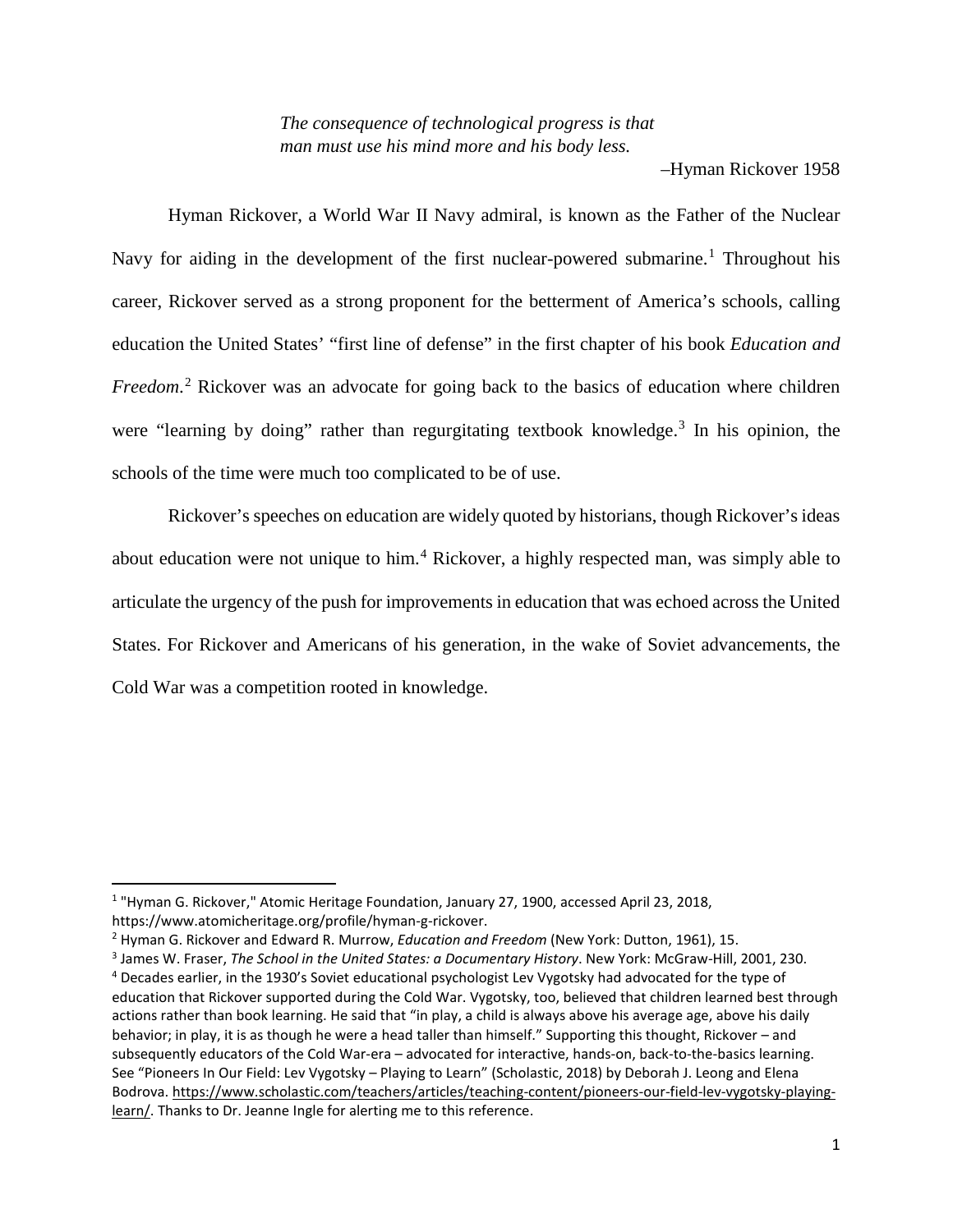The outcome of World War II dramatically changed the state of the world, establishing the United States as a major superpower for the first time in history. The war led the United States to alter its policies of intervention, creating a greater American presence worldwide, and catalyzed a great rush toward scientific advancements in the fight to win the war. In particular, the invention and use of the atomic bomb at the end of the war ushered in a new era of nuclear tension and a Cold War between the United States and Soviet Union. In order to compete with the quickly advancing Soviet Union, all parts of American society went through a shift in function, particularly the influential institution that is our public school system. The focus on schools in order to maintain America's position as a world superpower then, had to be to train children to be productive members of society in a competitive post-war world. Schools had a level of influence that could not be matched by many institutions, particularly during the most important and formative years of people's lives. Schoolchildren were believed to be at the ideal age to learn not only about common subjects — primarily math and science at the time — but also to develop vocational skills needed to participate in the vastly changing nation.

In order to respond to urgent pressure to compete with the Soviet Union, American public schools utilized their influence by instilling "American" values and conditioning children to be future contributors to society. The role of schools became to teach children how to participate in a country that could dominate the world stage. Faced with the threat of war with the Soviet Union, the United States was forced to rethink its policies, both foreign and domestic.

Of particular importance were the changes to public education policy. Since its inception, the United States has valued the rights of states, including the right to administer public schools independently of the control of the federal government. Education policy is primarily a state and

2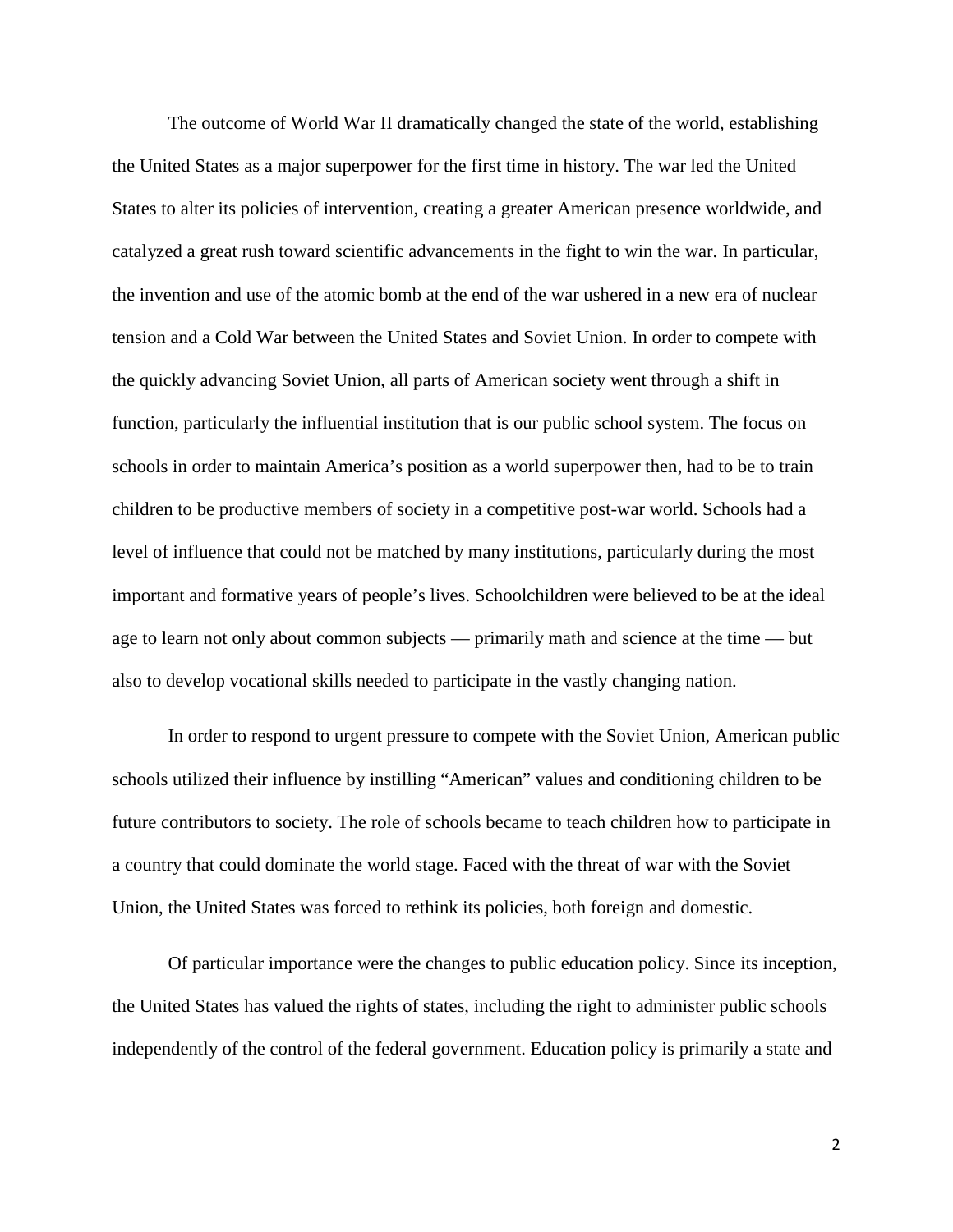local responsibility.<sup>[5](#page-6-0)</sup> In peacetime and in war, the United States government has respected this right and has protected it. According to President John F. Kennedy during his 1962 Message on Education, "the control and operation of education in America must remain the responsibility of State and local governments and private institutions" and it is essential for it to remain as such in order to promote the ability of the states to serve students fully and individually based on diverse needs.<sup>[6](#page-6-1)</sup> However, this does not mean that the federal government denied itself a stake in the education of American youth. To Kennedy, supporting the advancement of American education was "the right – the necessity – and the responsibility – of all" and was essential for the achievement of "national objectives."[7](#page-6-2) Rather than blatantly attempting to take control of public education, the federal government was forced to be creative in times of crisis. Such a situation arose at the onset of the Cold War with the Soviet Union when the federal government was forced to find a way to influence schools in order to compete with impressive Soviet advances in science. The main ways in which it could have a direct influence among government institutions were through policy change and the promise of funding.

The changes to public education outlined in this thesis mark the beginning of an emphasis on the importance of education as national defense, which first gained momentum under the Eisenhower administration. This is not to say that Eisenhower was the original advocate for an expanded federal influence in public education, but rather that the conditions had not been

<span id="page-6-0"></span> $5$  States are given control over public education by the 10<sup>th</sup> Amendment to the U.S. Constitution, which states that "the powers not delegated to the United States by the Constitution, nor prohibited by it to the States, are reserved to the States respectively, or to the people." Because the Constitution does not state that the federal government controls education, the power is therefore given to the states.

<span id="page-6-1"></span><sup>6</sup> John F. Kennedy. The White House Message on Education. Office of the White House Secretary. Washington D.C., February 5, 1962. From JFK Library, President's Office Files.

<span id="page-6-2"></span> $<sup>7</sup>$  John F. Kennedy. The White House Message on Education. February 5, 1962.</sup>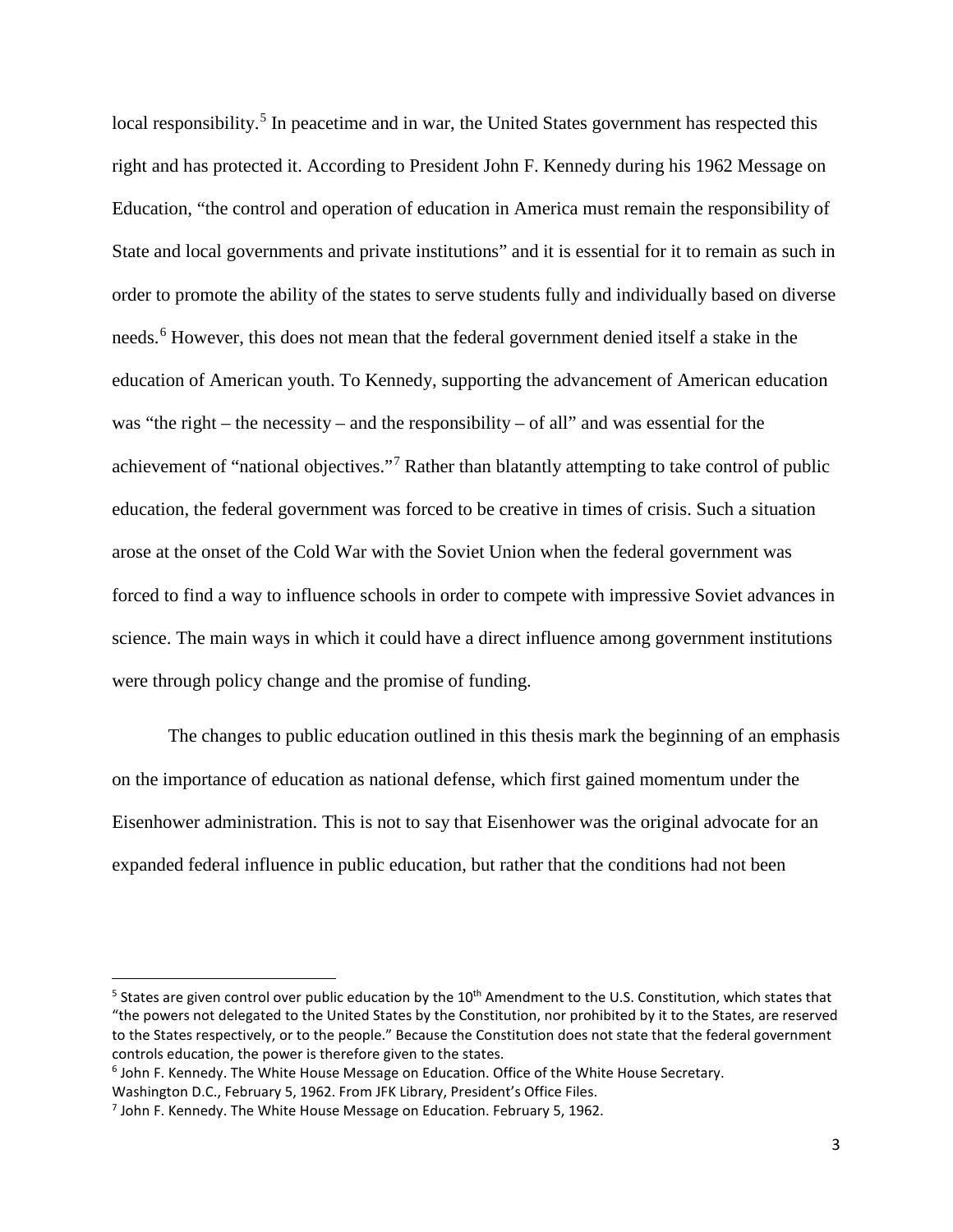favorable enough to facilitate such a change until the launch of Sputnik in 1957.<sup>[8](#page-7-0)</sup> In fact, education reform had been a topic of discussion on many occasions and was merely unable to pass through Congress due to a lack of urgency for change. The history of changes to education funding in the United States are in no way limited to those outlined in this thesis; however, one may argue that the changes described here were the first meaningful steps taken by the federal government to set higher standards for public schools and to seek greater uniformity among state systems nationwide. This intervention of the federal government has remained a regular and sometimes heated topic for debate since the end of the Cold War.

The United States Government attempted to intervene in public schools through many programs established between 1965 and 2018.[9](#page-7-1) Even following former President Ronald Reagan's efforts to remove the federal government's influence from public schools, the push for federal funding and legislation continued.[10](#page-7-2) Of those efforts, three acts in particular are most essential for understanding the ways in which Cold War educational reform still impacts the United States today: *Improving America's Schools Act* (*IASA*), *No Child Left Behind Act* 

<span id="page-7-0"></span><sup>&</sup>lt;sup>8</sup> According to the U.S. Department of Education, the original Department was established in 1867 "to collect information on schools and teaching that would help the States establish effective school systems." The first federal support for schools did not come in the form of funding, but rather in the form of land grants.<https://www2.ed.gov/about/overview/fed/role.html>

<span id="page-7-1"></span><sup>9</sup> Some examples of government-funded programs for the benefit of students are the *Every Student Succeeds Act*, which gives educational support to low-income individuals, and FAFSA, which gives federal loans to college and university students.

<span id="page-7-2"></span><sup>&</sup>lt;sup>10</sup> Ironically, despite his many efforts to lessen the federal role in the classroom – particularly through an effort to dissolve the Department of Education – Reagan's rhetoric on the subject of American education actually sparked an even greater push for federal involvement. Reagan's National Commission on Excellence in Education drew attention to the failures of American schools in *A Nation at Risk* (1983) and actually sparked a long series of changes in education to come. See, for example, Strong American Schools' "ED IN 08 UNVEILS NEW ANALYSIS AND REPORT CARD SURROUNDING 25TH ANNIVERSARY OF A NATION AT RISK."

[<sup>\(</sup>https://web.archive.org/web/20080828192156/http://www.edin08.com/uploadedFiles/Issues/A%20Stagnant%2](https://web.archive.org/web/20080828192156/http:/www.edin08.com/uploadedFiles/Issues/A%20Stagnant%20Nation.pdf) [0Nation.pdf\)](https://web.archive.org/web/20080828192156/http:/www.edin08.com/uploadedFiles/Issues/A%20Stagnant%20Nation.pdf) Strong American Schools was created by the Bill & Melinda Gates Foundation and The Eli and Edythe Broad Foundation. It was launched during the 2008 election to promote education reform.

[https://www.gatesfoundation.org/Media-Center/Press-Releases/2007/04/Strong-American-Schools-Campaign-](https://www.gatesfoundation.org/Media-Center/Press-Releases/2007/04/Strong-American-Schools-Campaign-Launches-to-Promote-Education-Reform-in-2008-Presidential-Election)[Launches-to-Promote-Education-Reform-in-2008-Presidential-Election](https://www.gatesfoundation.org/Media-Center/Press-Releases/2007/04/Strong-American-Schools-Campaign-Launches-to-Promote-Education-Reform-in-2008-Presidential-Election)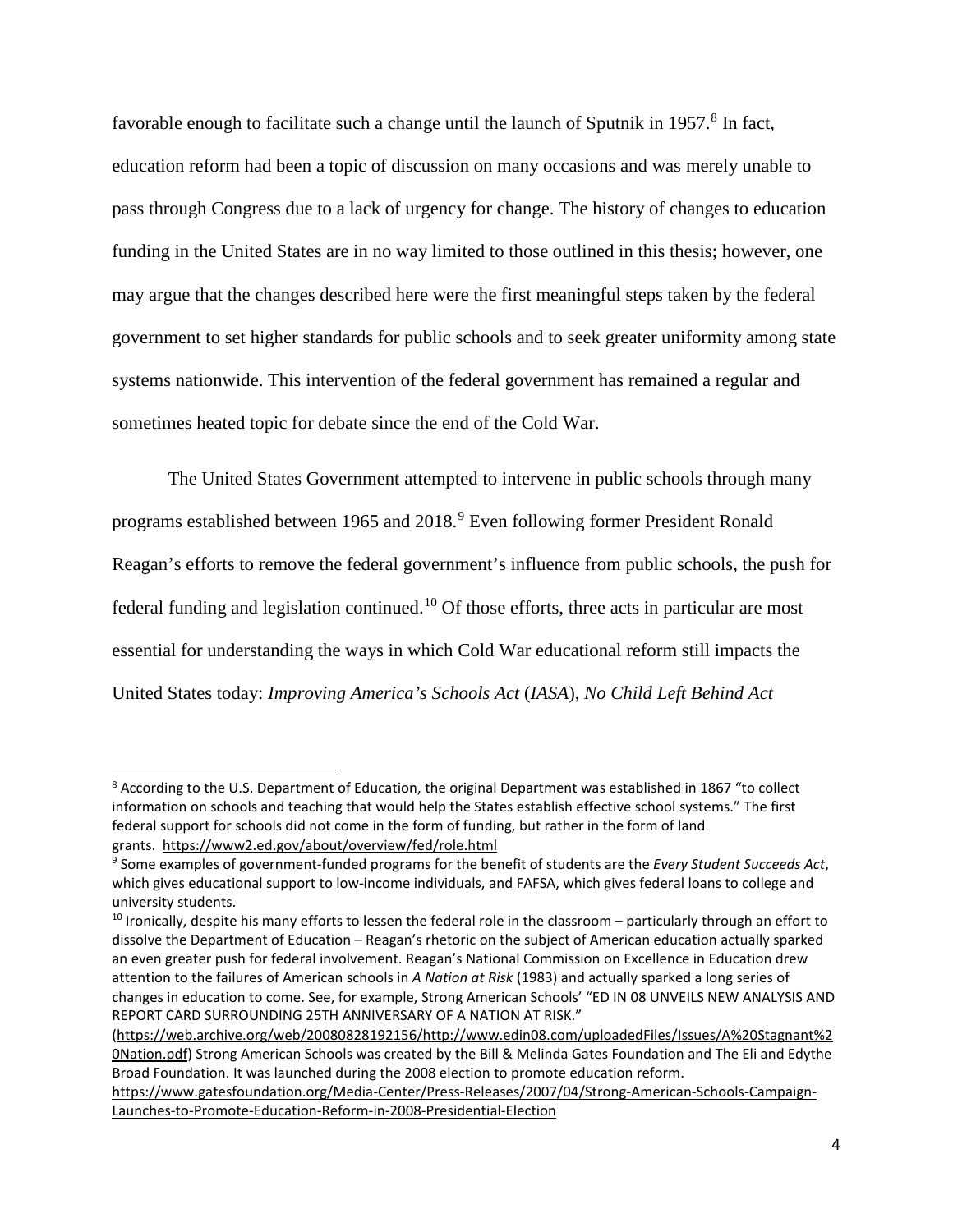(*NCLB*), and *Every Student Succeeds Act* (*ESSA*). All three were established within the last twenty-five years and offer a direct connection between the current day and the Cold War as extensions of the original *Elementary and Secondary Education Act* (*ESEA*) of 1965. Criticism of each of the acts drew attention to the controversies surrounding whether or not the federal government should be involved in public schools.

In 1994, under the Clinton administration, the *Improving America's Schools Act* was passed, reauthorizing the *Elementary and Secondary Education Act* of 1965. The act readdressed growing inequality in the education of children across the nation and reaffirmed the notion that the education of all children is a national concern. In 2001, under President George W. Bush, the *No Child Left Behind Act* (*NCLB*) was approved by Congress. This act expanded upon the changes introduced in *IASA*. Once again, this came at a time in the United States' history when it was in intense conflict with the outside world, leading to a need for change within our schools. In particular, *NCLB* continued the trends in education reform emphasized in the 1980's and 1990's, particularly continuing the standards-based education (SBE) reform movement as well as the outcomes-based education (OBE) reform movement that traded standardized testing for funding.<sup>[11](#page-8-0)</sup> *NCLB* is an excellent example that ties the recent past with the Cold War legislation discussed in this thesis. Though received well initially, over time the *NCLB* began to face a great deal of criticism, particularly surrounding the role of the federal government in education.<sup>[12](#page-8-1)</sup> The

<span id="page-8-1"></span><span id="page-8-0"></span><sup>&</sup>lt;sup>11</sup> One of the most important aspects of outcomes-based education is the National Assessment of Educational Progress (NAEP), which sets the basis for a nationwide assessment of education. The NAEP assesses "subjectmatter achievement, instructional experiences, and school environment for populations of students… and groups within those populations" in order to give states a way to monitor progress in specific subjects. Part of the NAEP is the National Assessment Governing Board, which develops frameworks to assess grade levels. Standardized testing contributes to this National Report Card, assessing each state's proficiency in the subject-areas tested. See the National Center for Education Statistics' NAEP Overview at [https://nces.ed.gov/nationsreportcard/about/.](https://nces.ed.gov/nationsreportcard/about/)<br><sup>12</sup> One such critic is Diane Ravitch, a historian of education and an educational policy analyst. Ravitch was origin a strong supporter of *NCLB*, but in recent years has become one of its harshest critics. In her 2013 book *Reign of Error: The Hoax of the Privatization Movement and the Danger to America's Public Schools*, (New York: Alfred A.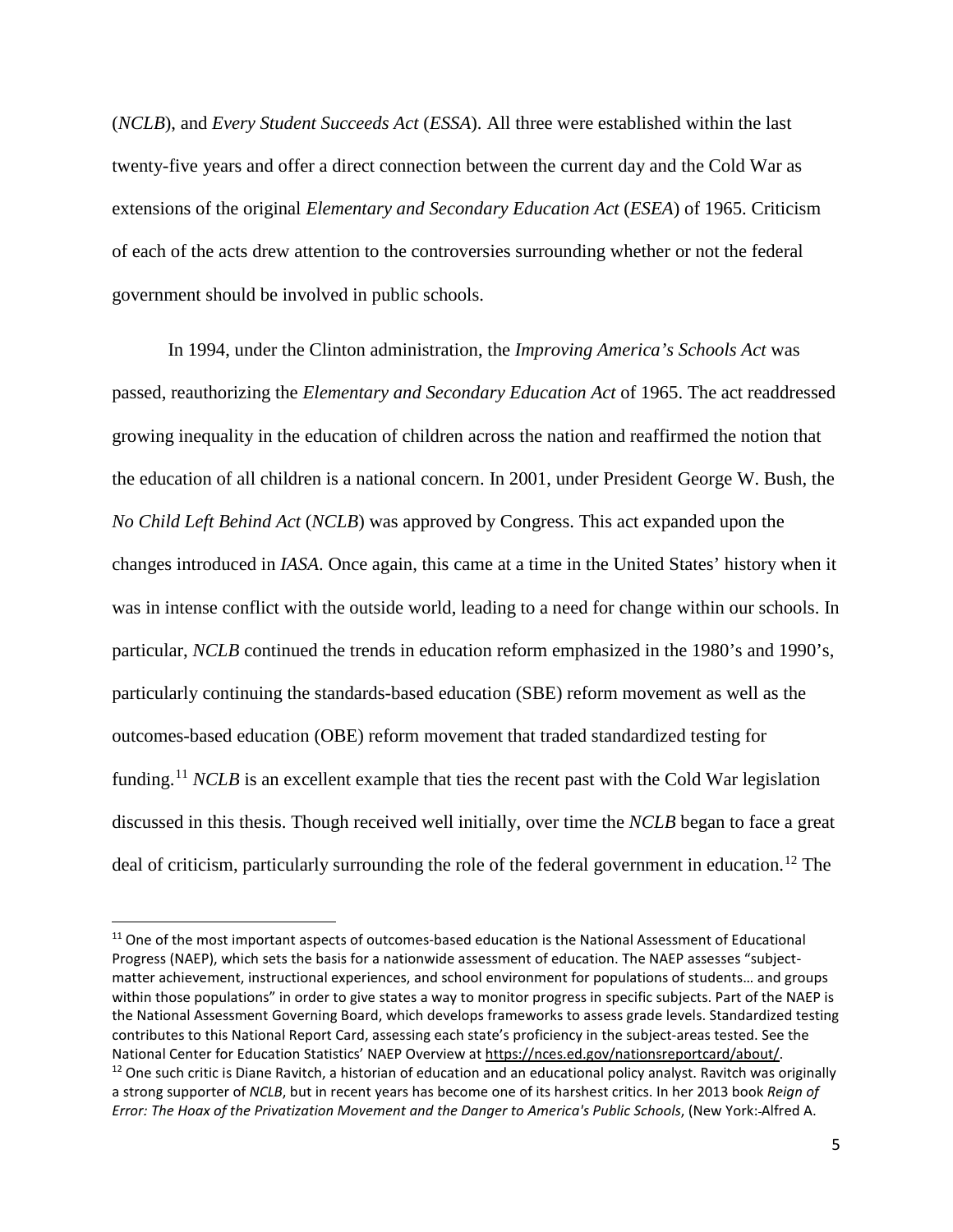act was eventually seen as an overstep by the government. In 2015, *NCLB* was replaced by the *Every Student Succeeds Act* which returned more power to the states. *ESSA* act emphasizes that the role of the federal government, though existent, is still limited by the rights of states.

Today, the disagreements stemming from the federal government's role in education are frequent and many. Under the current administration, the Secretary of Education, Betsy DeVos, remains outspoken on the subject. Much like President Reagan's administration, DeVos feels that the federal government should limit its influence in public schools. In fact, DeVos has gone as far as to say that the current system of national regulations is "a closed system that relies on one-size-fits-all solutions" which have stifled the creativity and growth of American children, stopping them from "competing at the highest levels."<sup>[13](#page-9-0)</sup> Despite pushing against federal funding for public schools and championing private charter schools, DeVos continues to echo a common Cold War sentiment: the United States is in competition with the rest of the world.

The urgency of competition was widely felt in America during the Cold War, particularly as a result of the Sputnik Crisis. The literature surrounding Cold War-era education change is plentiful, but in some ways spotty due to a disproportionate focus on the satellite and its real and immediate military implications. Though the Sputnik crisis is essential in understanding why education change occurred, it cannot fully explain what and how things changed. This thesis

l

Knopf Publishing, 2013) Ravitch argues that American schools are in danger due to "persistent, orchestrated attacks on them and their teachers and principals." Rather than supporting the nation's schools as intended, *NCLB* used standardized testing to "hold schools 'accountable' for failure to produce" somewhat unrealistic results. Each time that a school did not meet the standards, it would be "at risk of having its staff fired or having the school closed," possibly being taken over by a private entity. Ravitch criticizes the abuse of standardized testing results. While the *NCLB* was intended to use those scores to identify schools that needed help to improve, the scores were used instead as a justification of a governmental overreach into the realm of education. See Chapter 2 of Ravitch's *Reign of Error.*

<span id="page-9-0"></span><sup>&</sup>lt;sup>13</sup> Betsy DeVos, "Keynote" (American Federation for Children's National Policy Summit, Indianapolis, May 22, 2017).<https://www.youtube.com/watch?v=2VIryRV8jKA>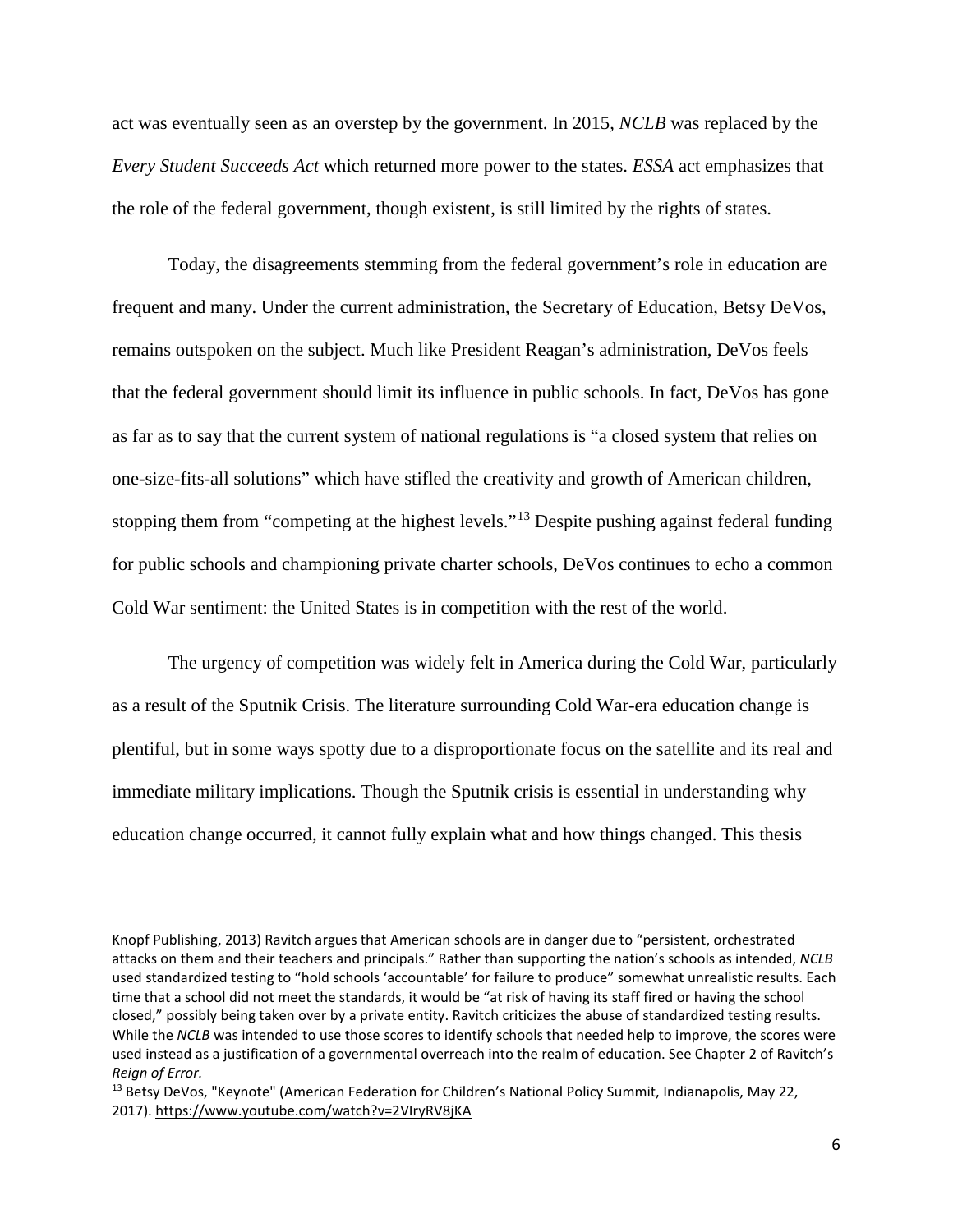aims to begin to fill in those gaps through discussion of policy changes at the onset of the war, demonstrating not only what caused the shift, but what resulted and why it is still significant today.[14](#page-10-0) Cold War tensions changed the way that public schools were viewed, turning them into a force for national defense, deepening the connection between the federal government and the classroom through changes in education policy and curricula.

#### **The Road toward Change: The Eisenhower Administration**

On August 29, 1949 the Soviet Union successfully detonated Joe-1, its first atomic bomb, matching the great achievement that the United States had made four years prior.<sup>[15](#page-10-1)</sup> After the detonations of atomic weapons in Hiroshima and Nagasaki at the end of World War II, the U.S. understood the devastation that such a weapon could cause. One bomb of even the same magnitude could cause utter annihilation to any major city. With that in mind, now that the Soviets had access to weapons of mass destruction, United States' leaders would feel pressured to combat their technological advancements by educating their youth to be the scientists and leaders of the next generation. However, research shows that no significant change to education policy occurred for almost a decade. Although education has been an American value – at least since Thomas Jefferson's time, as he believed education to be necessary for the functioning of democracy – the federal government did not dare overstep its bounds or impose upon the rights

<span id="page-10-0"></span> <sup>14</sup> Some policy changes discussed in this thesis include those that resulted after the passing of the *National Defense Education* Act (1958) and the *Elementary and Secondary Education Act* (1965).

<span id="page-10-1"></span><sup>15</sup> "Soviet Atomic Program - 1946," Atomic Heritage Foundation[. https://www.atomicheritage.org/history/soviet](https://www.atomicheritage.org/history/soviet-atomic-program-1946)[atomic-program-1946.](https://www.atomicheritage.org/history/soviet-atomic-program-1946)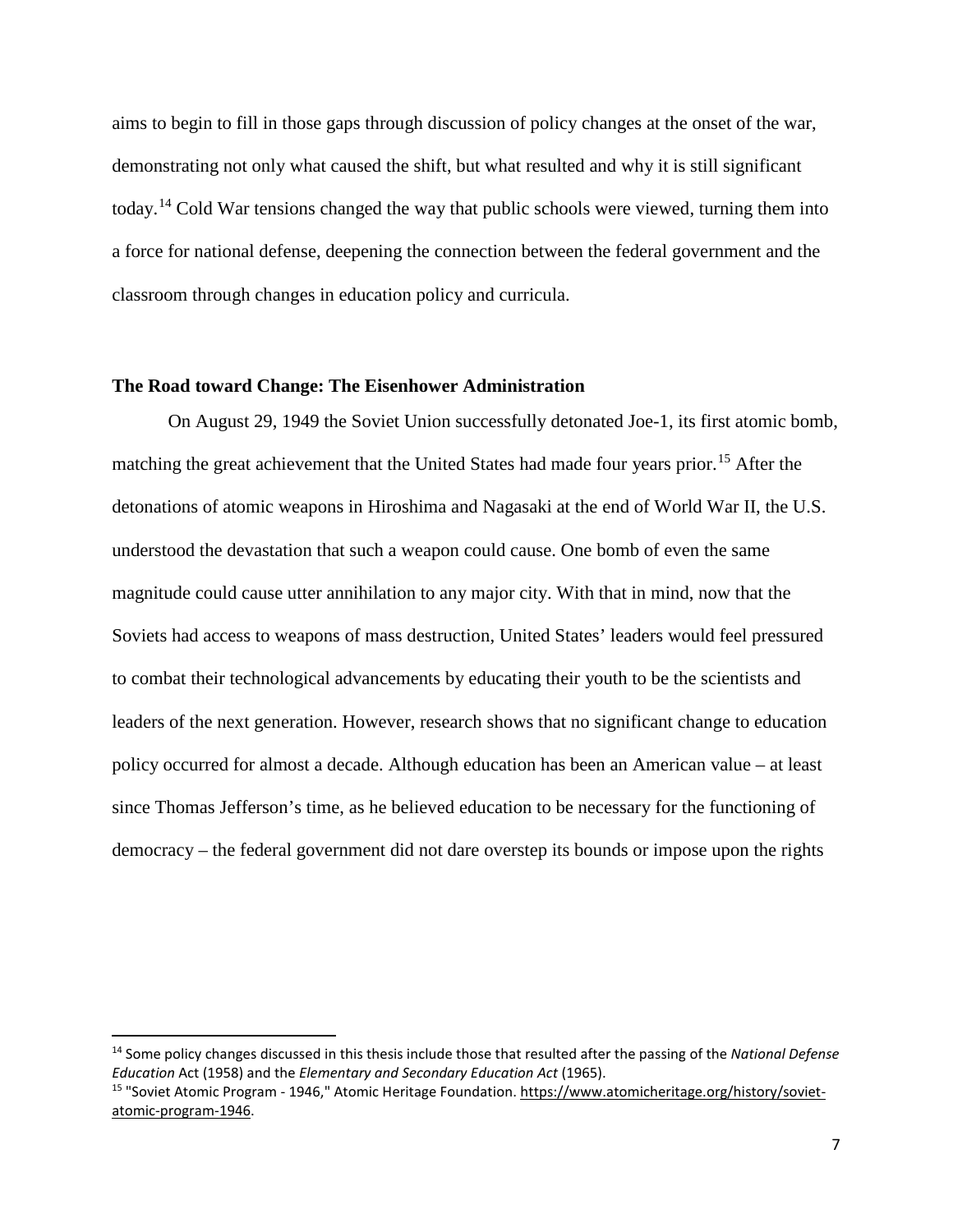of states to educate their youth as they saw fit.[16](#page-11-0) The increased federal role in education truly began under the Eisenhower administration at a time of national crisis.

On October 4, 1957, the Soviet Union launched the first manmade satellite into Earth's orbit. It was on that day that the trajectory of American education was permanently changed. Under the Eisenhower administration began a new era in which the federal government offered greater support to public schools in an effort to compete with the Soviets. The Eisenhower administration's greatest achievement on this front was the passing of the *National Defense Education Act* (*NDEA*) after years of related education policy being halted by Congress.<sup>[17](#page-11-1)</sup>

#### **Sputnik's Role**

The Cold War is a topic that has attracted a tremendous amount of attention from American historians who see this as a critical turning point in the history of the United States.<sup>[18](#page-11-2)</sup> Within the existing literature on America's Cold War, scholars who examine education reform have focused heavily on one event in particular: the Sputnik crisis.<sup>[19](#page-11-3)</sup> Sputnik was, in many ways, the first major catalyst that drove the United States government to make significant changes in education policy.

<span id="page-11-3"></span><span id="page-11-2"></span><span id="page-11-1"></span><sup>18</sup> See *We Now Know: Rethinking Cold War History* (Oxford: Clarendon Press, 1997) by John Lewis Gaddis and *Redefining Science: Scientists, the National Security State, and Nuclear Weapons in Cold War America (Culture, Politics, and the Cold War)* (Amherst, MA: University of Massachusetts Press, 2016) by Paul Rubinson. <sup>19</sup> See *The School in the United States: A Documentary History* (New York: McGraw-Hill, 2001) by James W. Fraser, *Brainpower for the Cold War: the Sputnik Crisis and National Defense Education Act of 1958* (Westport, CT: Greenwood Press, 1981) by Barbara Barksdale Clowse, *Congress in the Classroom: From the Cold War to "No Child Left Behind"* (University Park: Pennsylvania State University Press, 2007) by Lee W. Anderson, and *Education and the Cold War: The Battle for the American School (New York: Palgrave Macmillan, 2011) by Andrew Hartman.* 

<span id="page-11-0"></span><sup>&</sup>lt;sup>16</sup> According to Jefferson, "if a nation expects to be ignorant and free, in a state of civilization, it expects what never was and never will be." Such a poignant quote speaks to Jefferson's belief that education is necessary for a healthy democracy. This quote can be found in an 1816 letter from Jefferson to Colonel Charles Yancey. <sup>17</sup> Prior to the launch of Sputnik, a majority of the Eisenhower administration's involvement in education centered on desegregation of schools following the *Brown v. the Board of Education* ruling.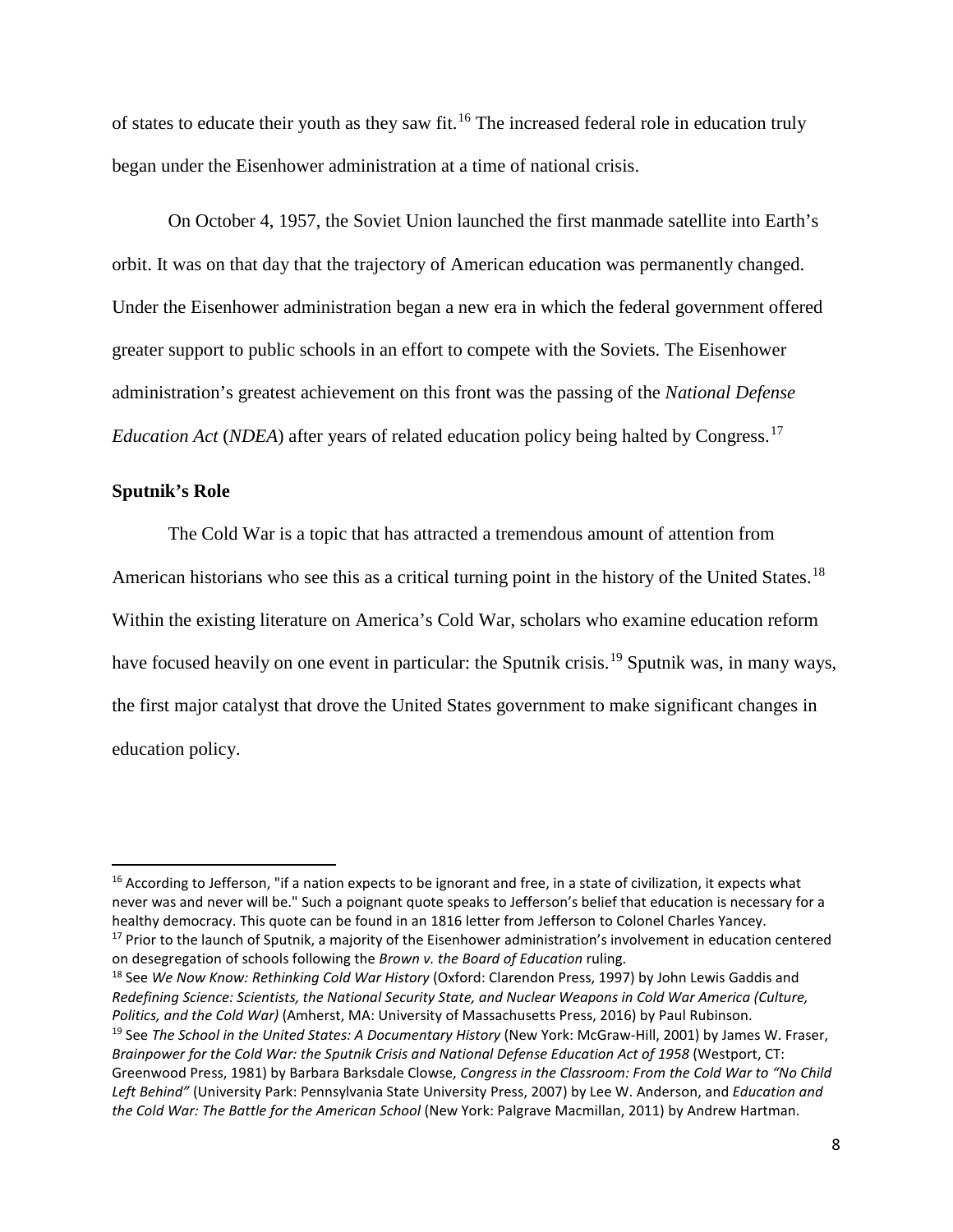The launch of Sputnik was nothing short of a shock for the United States. The Russian satellite launched on October 4, 1957 and the news of its launch sowed fear among Americans.<sup>[20](#page-12-0)</sup> Though it was clear that the Soviets were catching up technologically following the detonation of their first atomic bomb, most Americans were still living under the assumption that the U.S. was still very much ahead in a worldwide arms race. As it prepared to launch its own satellite, the U.S. was completely shaken by the launch of a Russian satellite which was much larger in scale than any American scientists had intended, weighing over six times as much as the U.S. satellite, Explorer 1.<sup>[21](#page-12-1)</sup> Sputnik was sizeable at 58 inches in diameter and close to two hundred pounds. As this was not the first challenge faced by the Eisenhower administration, the Sputnik crisis created yet another opportunity for criticism. The Democratic Party was quick to respond to the threat. One politician in particular, Senator Henry Jackson of Washington, called the launch of Sputnik a "devastating blow," stating that the Eisenhower administration should "proclaim "a week of shame and danger" in order to fully describe the horror and embarrassment that the United States should feel. $^{22}$  $^{22}$  $^{22}$ 

The fear of this Russian advance was felt by many, all across the nation. Americans understandably felt both panic and sadness as the nation's status as a superpower threatened to slip away. Their panic, though already justified, was further intensified in many cases by an "eerie pinging"<sup>[23](#page-12-3)</sup> which could be heard via radio signals from the Sputnik satellite.<sup>[24](#page-12-4)</sup> The United

<span id="page-12-0"></span> <sup>20</sup> NASA. Accessed April 3, 2018. https://history.nasa.gov/sputnik/.

<span id="page-12-1"></span><sup>&</sup>lt;sup>21</sup> NASA. [https://history.nasa.gov/sputnik/.](https://history.nasa.gov/sputnik/) and [https://www.nasa.gov/mission\\_pages/explorer/explorer](https://www.nasa.gov/mission_pages/explorer/explorer-overview.html)[overview.html](https://www.nasa.gov/mission_pages/explorer/explorer-overview.html)

<span id="page-12-2"></span><sup>22</sup> Barbara Barksdale Clowse, *Brainpower for the Cold War: The Sputnik Crisis and National Defense Education Act of 1958* (Westport, CT: Greenwood Press, 1981), 8.

<span id="page-12-3"></span><sup>&</sup>lt;sup>23</sup> According to the National Space Science Data Coordinated Archive, the pinging only lasted for a short time because Sputnik's battery died within 3 weeks of entering Earth's orbit. This is information that would have been unknown to the American public at the time. As a result, Sputnik still remained an ominous potential threat in the minds of Americans.

<span id="page-12-4"></span><sup>24</sup> Clowse, *Brainpower for the Cold War*, 7.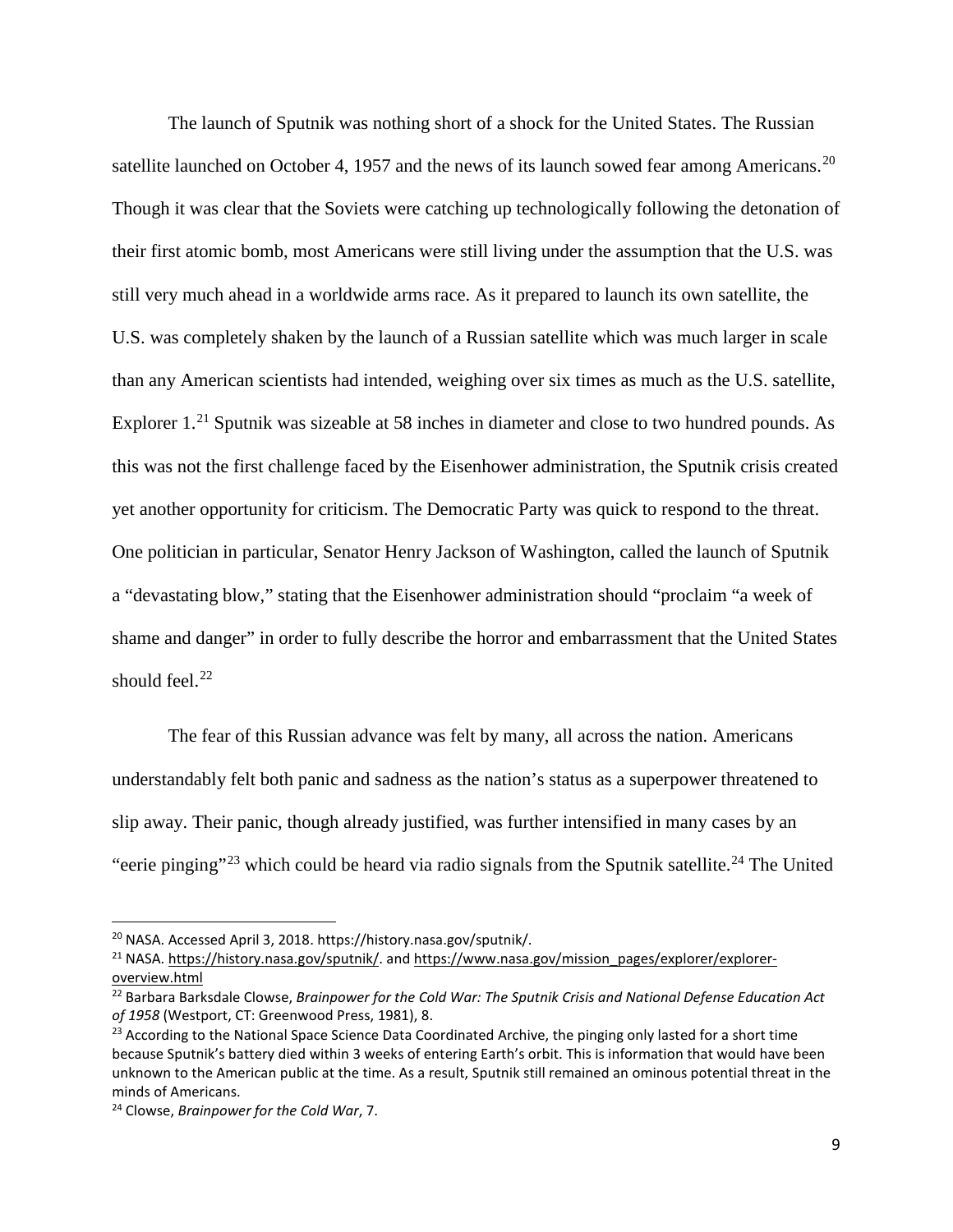States was left unsure of the implications of Sputnik or its purpose. Many began to question America's strength as the country suffered such a "scientific and technological defeat at the hands of the Communists."<sup>[25](#page-13-0)</sup> In response came a deep fear of some greater threat as the Russians symbolically spread Communism to space. If the Russians could send a satellite into Earth's orbit, who was to say that they could not send ballistic missiles and atomic weapons as well? Now more than ever came powerful rhetoric of competition - and survival.

With this competitive outlook came a greater push for the federal government to act. It was time to address whatever problems had led the Soviets to surpass the United States. It was not enough to be equal. The U.S. needed to remain one step ahead. In discussions with the Science Advisory Committee of the Office of Defense Mobilization,<sup>[26](#page-13-1)</sup> Eisenhower was advised to act quickly in facilitating the improvement of the sciences for fear that the Russians may surpass the United States permanently if given enough time.<sup>[27](#page-13-2)</sup> Though a terrifying challenge, the ensuing changes were beneficial in many ways.

Prior to the Sputnik Crisis, American schools were not valued as highly institutions with overtly national purposes. Though school reforms were attempted on many occasions, no meaningful changes to policy had been able to pass through Congress for many years prior to the satellite's launch. According to the American Council on Education (ACE), American education was treated as a "second-rate enterprise."<sup>[28](#page-13-3)</sup> The panic resulting from Sputnik was exactly the

<span id="page-13-0"></span> <sup>25</sup> Clowse, *Brainpower for the Cold War*, 7.

<span id="page-13-1"></span><sup>&</sup>lt;sup>26</sup> The Office of Defense Mobilization (ODM) was established in 1950. The Science Advisory Committee (SAC) was established in 1951. Both were established by the Truman Administration. The purpose of the SAC was to advise the president on scientific matters. The committee was upgraded to the President's Science Advisory Committee by Eisenhower following the launch of Sputnik.

<span id="page-13-2"></span><sup>27</sup> Clowse, *Brainpower for the Cold War*, 11.

<span id="page-13-3"></span><sup>28</sup> Clowse, *Brainpower for the Cold War*, 12.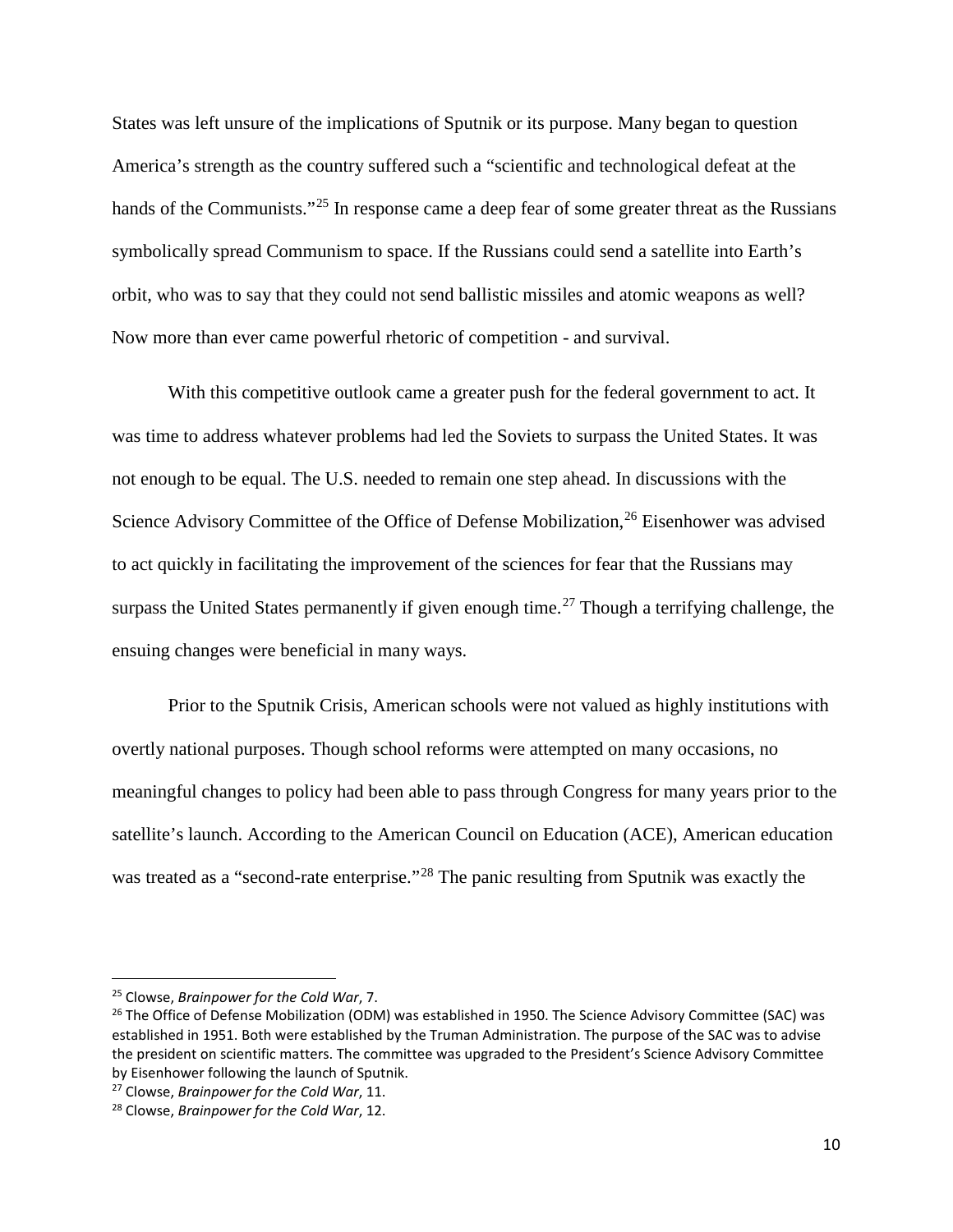trigger that was needed to rectify a variety of issues faced by public schools across the nation.<sup>[29](#page-14-0)</sup> Although it could not be viewed as such at the time, the American public "needed Sputnik" in order to facilitate changes in its classrooms.<sup>[30](#page-14-1)</sup> For the first time, the concept of bolstering American schools as a defense measure was considered. Sputnik was able to "awaken school reforms," redirecting the federal government's sights on American public schools.<sup>[31](#page-14-2)</sup> In a time of international conflict, the nation decided to invest where it counted: in its children. Keeping its sights set firmly on the crisis at hand, the nation did not become blinded to the value of its future. The nation's children were not to be seen merely as children. They were also the next doctors, physicists, engineers, and leaders of the free world. One of the most significant results of the Sputnik crisis was education legislation, the *National Defense Education Act* (*NDEA*), passed in 1958, whose title indicates the urgency of the crisis and the view that America's schools had the capability of shaping the future and protecting American lives and values.

#### *National Defense Education Act* **(1958)**

Passed by the United States Congress on September 2, 1958 under the administration of President Dwight D. Eisenhower, the *National Defense Education Act* (*NDEA*) was legislation that drastically changed education policy in the United States. Its passing marked the first time that the federal government was able to intervene so significantly in public schools. The *NDEA* was created as a direct response to the national crisis which ensued in the wake of the launch of Sputnik.<sup>[32](#page-14-3)</sup>

<span id="page-14-0"></span> $29$  Some issues addressed during Eisenhower's presidency were segregation, overcrowding, and lack of funding. <sup>30</sup> Clowse, *Brainpower for the Cold War*, 9.

<span id="page-14-2"></span><span id="page-14-1"></span><sup>31</sup> James W. Fraser, *The School in the United States: a Documentary History*. New York: McGraw-Hill, 2001, 222.

<span id="page-14-3"></span><sup>&</sup>lt;sup>32</sup> In the 1958 Annual Report of the Massachusetts Department of Education, the launch of Sputnik is said to have "sparked a rather questioning attitude on the part of some Americans toward public education, particularly as it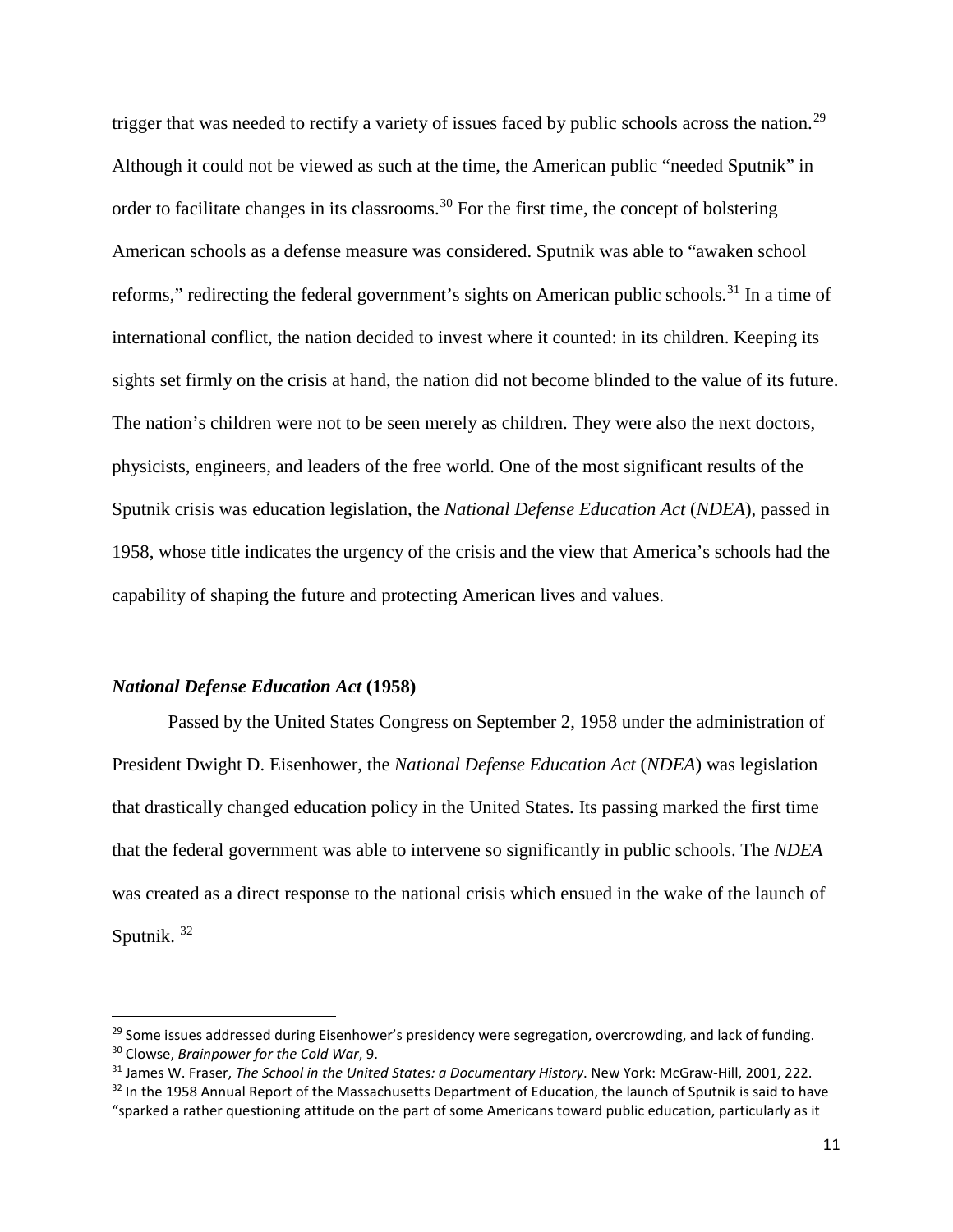The *NDEA* consisted of ten titles, each of which outlined various provisions of the act, whether it be general legal and pragmatic provisions or more specific national goals for education. According to Title I, which outlined the content and purposes of the act, the defense of the United States "depends upon the mastery of modern techniques developed from complex scientific principles" as well as "the discovery and development of new principles, new techniques, and new knowledge" in order to combat the Russians' advances.<sup>[33](#page-15-0)</sup> As such, the act intended to contribute to the education of the best and brightest students across the nation through the allocation of resources that may support the development of their technical skills. The United States government intended to do so through this act by providing the necessary funds for the creation of beneficial financial aid programs within higher education as well as to support public elementary and secondary school classrooms by providing the necessary funds to purchase textbooks and other related materials in the subjects of science, mathematics, foreign languages, and technology.

The provisions of the legislation outline a clear intervention of the federal government in public education. The functions of public schools fall under the jurisdiction of local and state governments, yet financial support from the federal government was not viewed as an overstep of authority in the context of this act. Title I specifically reaffirms the right of states to this responsibility, however, it notes that "to meet the present educational emergency<sup>[34](#page-15-1)</sup> requires additional effort at all levels of government," necessitating a federal contribution.<sup>[35](#page-15-2)</sup> The act does

 $\overline{a}$ 

relates to the preparation of young people in mathematics and science." See page 135 of the 1958 Massachusetts Department of Education Annual Report.

<span id="page-15-0"></span><sup>33</sup> *National Defense Education Act* (*NDEA*) (P.L. 85-864*) United States Statutes at Large* Vol. 72, 1581.

<span id="page-15-1"></span><sup>&</sup>lt;sup>34</sup> The "present educational emergency" refers to the Sputnik Crisis.

<span id="page-15-2"></span><sup>35</sup> *National Defense Education Act* (*NDEA*) (P.L. 85-864) *United States Statutes at Large* Vol. 72, 1581.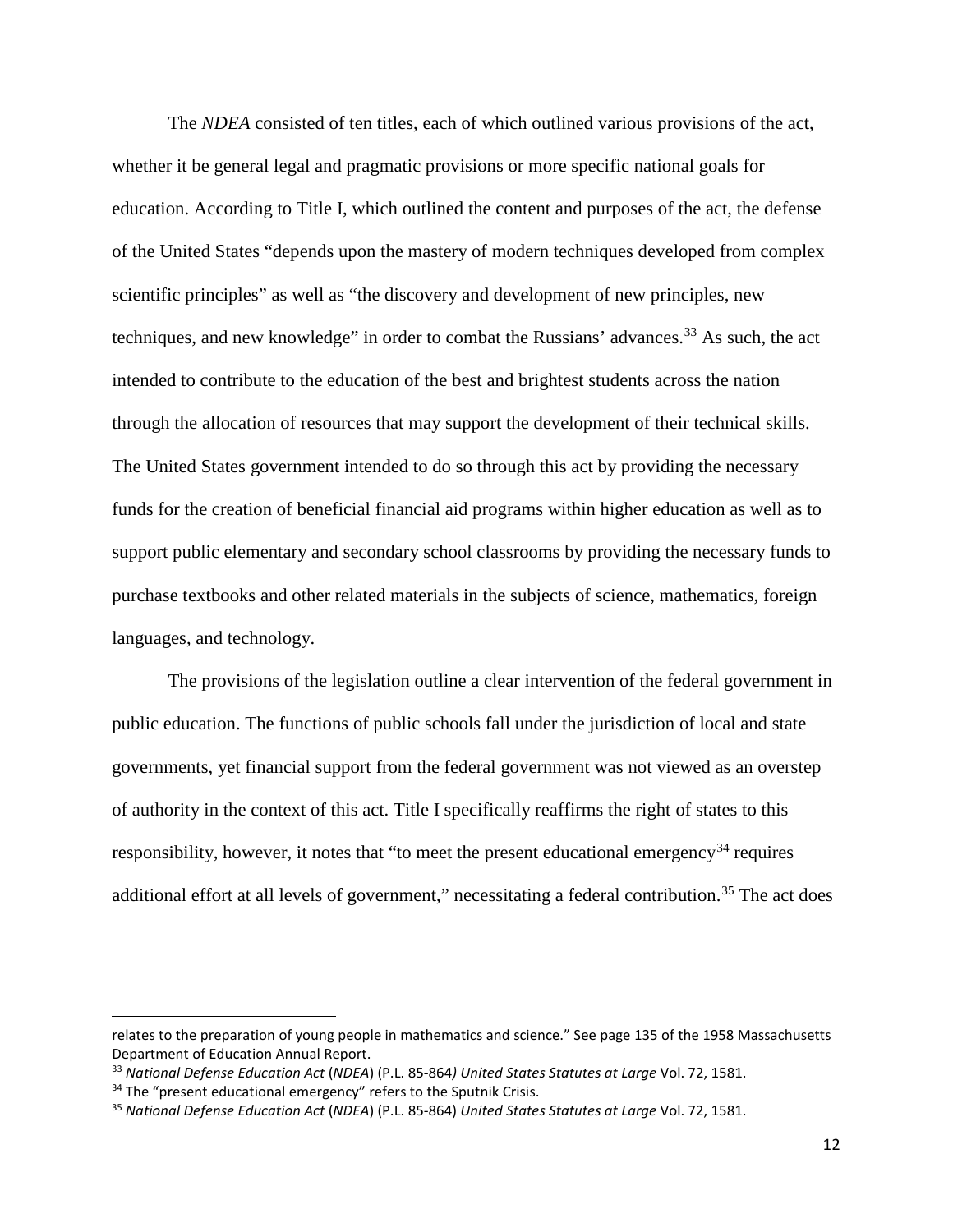not authorize any department or employee of the federal government to control the curriculum or general functions of any institution or school system.

The following titles – not including Title X which outlines miscellaneous legal provisions – describe the intended uses of the allocated funds. Each title stands alone and therefore may be adopted separately by states as they see fit. Although allowing for discrepancies and inconsistencies in education across the nation, in order to be accepted and to be effective, the act must respect the authority of the states within the realm of public education. To truly contribute to the nation's defense, states must be on board and make their decisions regarding the act of their own volition.

#### *Title II: Loans to Students in Institutions of Higher Education*

Title II of the *NDEA* outlines the allotment of tens of millions of dollars' worth of loans for higher education students in need of support. A majority of the title describes the terms of such a grant, outlining the conditions of use which are not significantly different than the terms under which federal loans for higher education are provided today. These terms include but are not limited to guidelines for the maximum allotments of funds, terms for repayment, terms for receiving merit, or need-based aid, as well as other technical rules. With the received funds, institutions of higher education may only provide loans to full-time students. When distributing financial aid, colleges and universities must give particular consideration to "students with a superior academic background who express a desire to teach in elementary or secondary schools; students whose academic background indicates a superior capacity or preparation in science, mathematics, engineering, or a modern foreign language;" or students who otherwise display skills or aspirations which promote the defense of the United States.<sup>[36](#page-16-0)</sup> In considering the

13

<span id="page-16-0"></span> <sup>36</sup> *National Defense Education Act* (*NDEA*) (P.L. 85-864) *United States Statutes at Large* Vol. 72, 1584.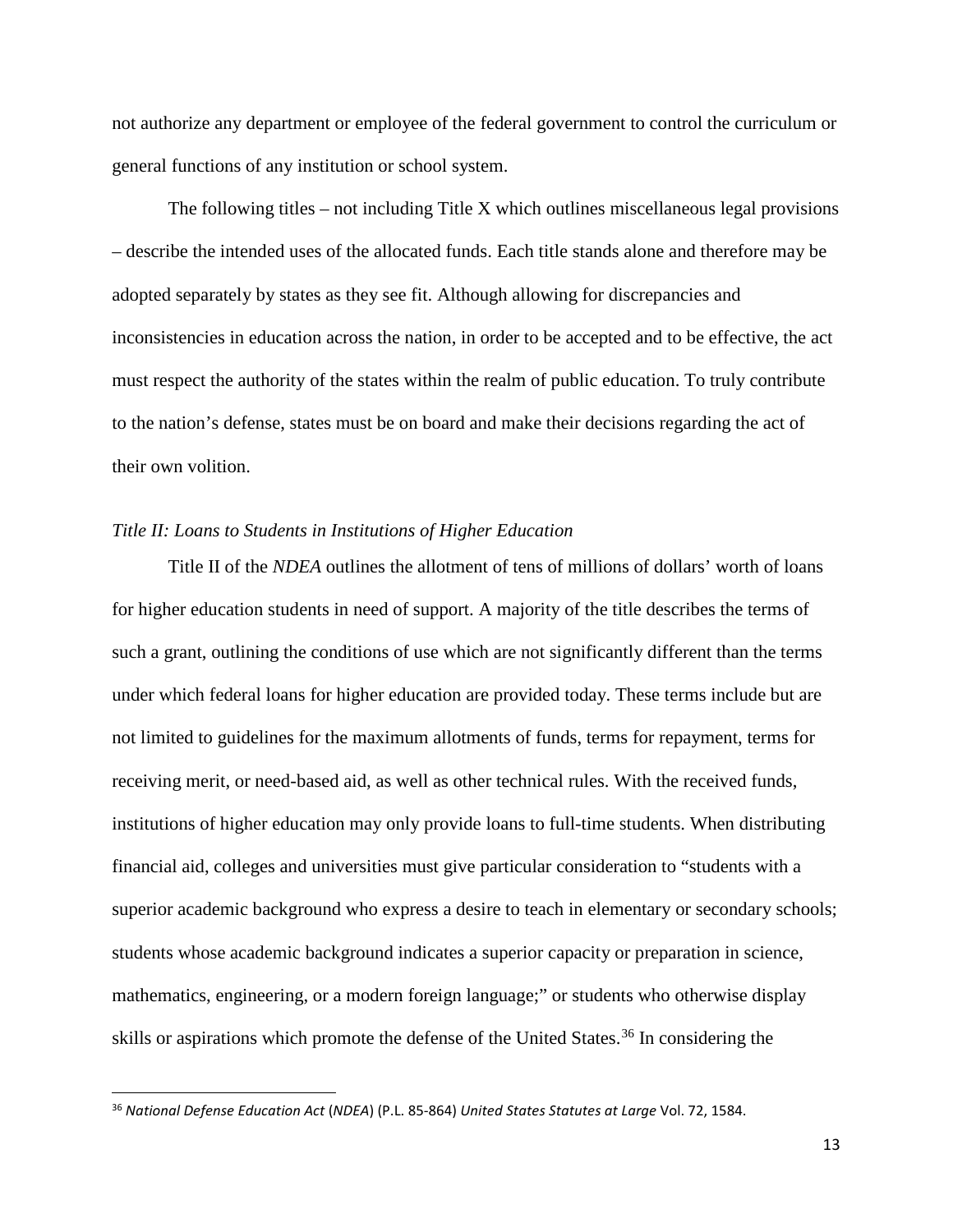recipients of such loans, it is also the responsibility of institutions "to consider the financial interest of the United States and promote" the intentions of Title II with respect to what was approved by the Commissioner of Education.[37](#page-17-0)

Such an investment asserts clearly the importance of educating professionals. Within Title II is a call for teachers, scientists, mathematicians, engineers, and linguists who have the ability to help foster learning and excellence across the country. Each area of study offers obvious benefits for a country in a competition such as that between the U.S. and Russia. Teachers are responsible for training American children to be productive members of society. Scientists, mathematicians, and engineers all contribute to the development and advancement of technologies that bolster the United States' ability to trump those of the Soviets. Linguists make the world smaller and tie the United States to other important nations who can support the American economy through commerce as well as offer support in the fight against Communism. The assistance offered by federal loans would in theory facilitate the production of such essential minds who would possess the necessary skills to defend the nation.

### *Title III: Financial Assistance for Strengthening Science, Mathematics, and Modern Foreign Language Instruction*

Title III of the *NDEA* was arguably one of the most transformative in the classrooms of America.<sup>[38](#page-17-1)</sup> The funding outlined in this title was for "the acquisition of equipment (suitable for use in providing education in science, mathematics, or modern foreign language)" - not including textbooks - "and for minor remodeling" of laboratories or related spaces.<sup>[39](#page-17-2)</sup> The provided

<span id="page-17-0"></span> <sup>37</sup> *National Defense Education Act* (*NDEA*) (P.L. 85-864) *United States Statutes at Large* Vol. 72, 1584.

<span id="page-17-1"></span><sup>&</sup>lt;sup>38</sup> Title III also included funding for the advancement of mathematics, science, and foreign language instruction in private schools as the Commissioner saw fit, but that the intention of the title was mainly to fund public schools and facilitate curricular growth. See Title III of the *NDEA*.

<span id="page-17-2"></span><sup>39</sup> *National Defense Education Act* (*NDEA*) (P.L. 85-864) *United States Statutes at Large* Vol. 72, 1588.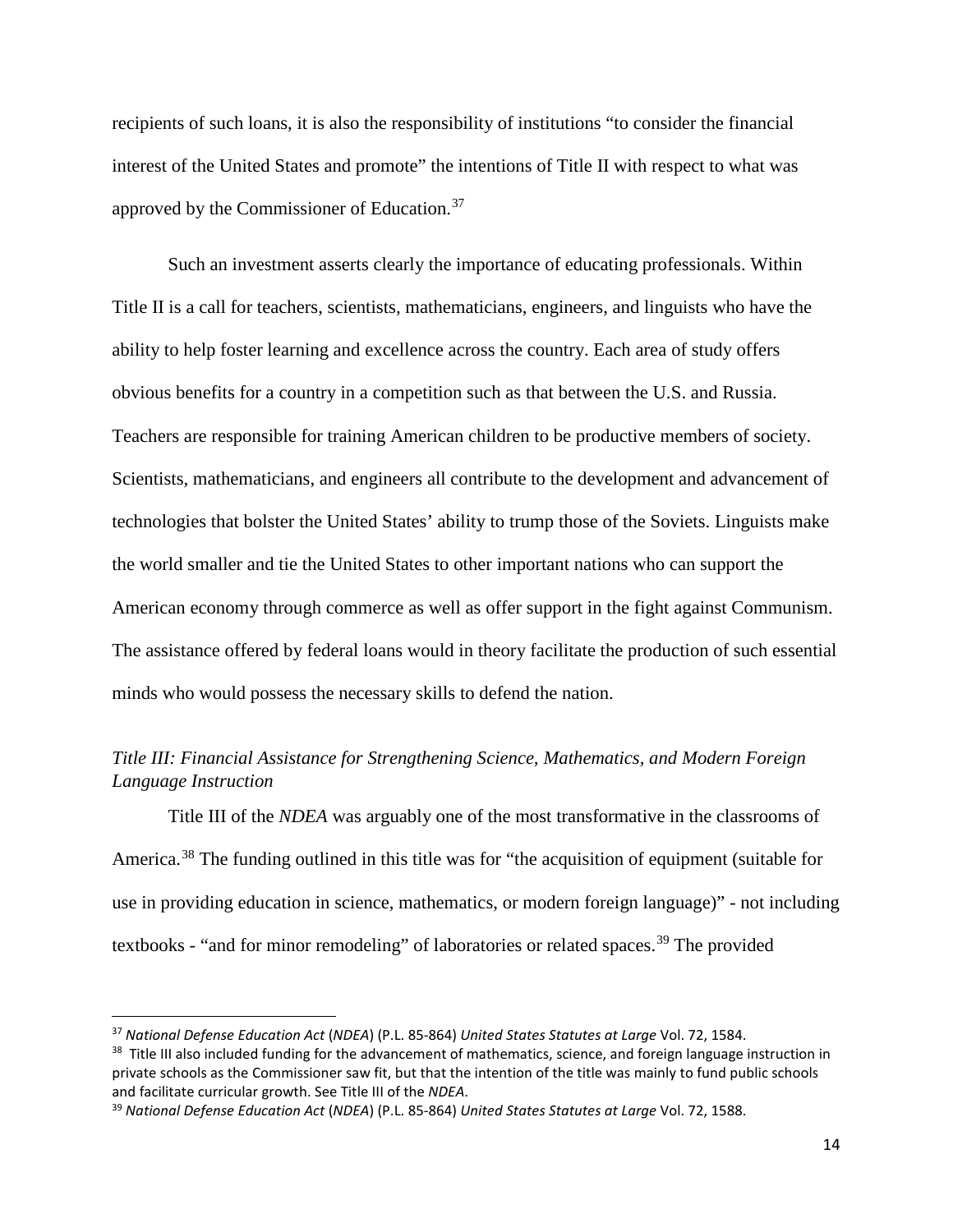description was intentionally vague, allowing the states to determine what specific changes needed to be made in their own curricula. In this way, the title is effective.

Title III, though stating that it would only provide what funds were necessary, allocated significantly more money than any of the others.<sup>[40](#page-18-0)</sup> One may infer then that the advancement of mathematics, science, and foreign-language curricula in elementary and secondary classrooms was decidedly more important for America's defense than funding in other areas. Such a clear discrepancy in funding cannot be dismissed as it bears clear significance even today. The passing of the *NDEA* marked a shift in the way that teachers taught their students nationwide. Whether gradual or accelerated, there came a shift in curricula that focused on science and mathematics rather than English language arts, social studies, or the arts, which is still poignant sixty years later.

#### *Title IV: National Defense Fellowships*

Title IV of the *NDEA* provided funding for National Defense Fellowships. National Defense Fellowships encapsulate exactly what was intended by the *NDEA*'s title: education in areas that specifically contribute to the defense of the country. Such fellowships are typically in areas of science or engineering training which are of particular importance for the military or other defense purpose and are still in existence today. Title IV outlines specific terms for funds to be provided, including the number of grants offered and the length of time for which they can

<span id="page-18-0"></span><sup>&</sup>lt;sup>40</sup> For the year 1959, \$70,000,000 was allocated for the betterment of science, mathematics, and foreign language instruction. For comparison, the second highest amount allocated was \$47,500,000 toward federal student loans. That approximately twice as much money was allocated toward the Title III than Title II emphasizes its importance. See Titles II and III of the *NDEA*. (*National Defense Education Act* (*NDEA*) (P.L. 85-864) *United States Statutes at Large* Vol. 72, 1583, 1588).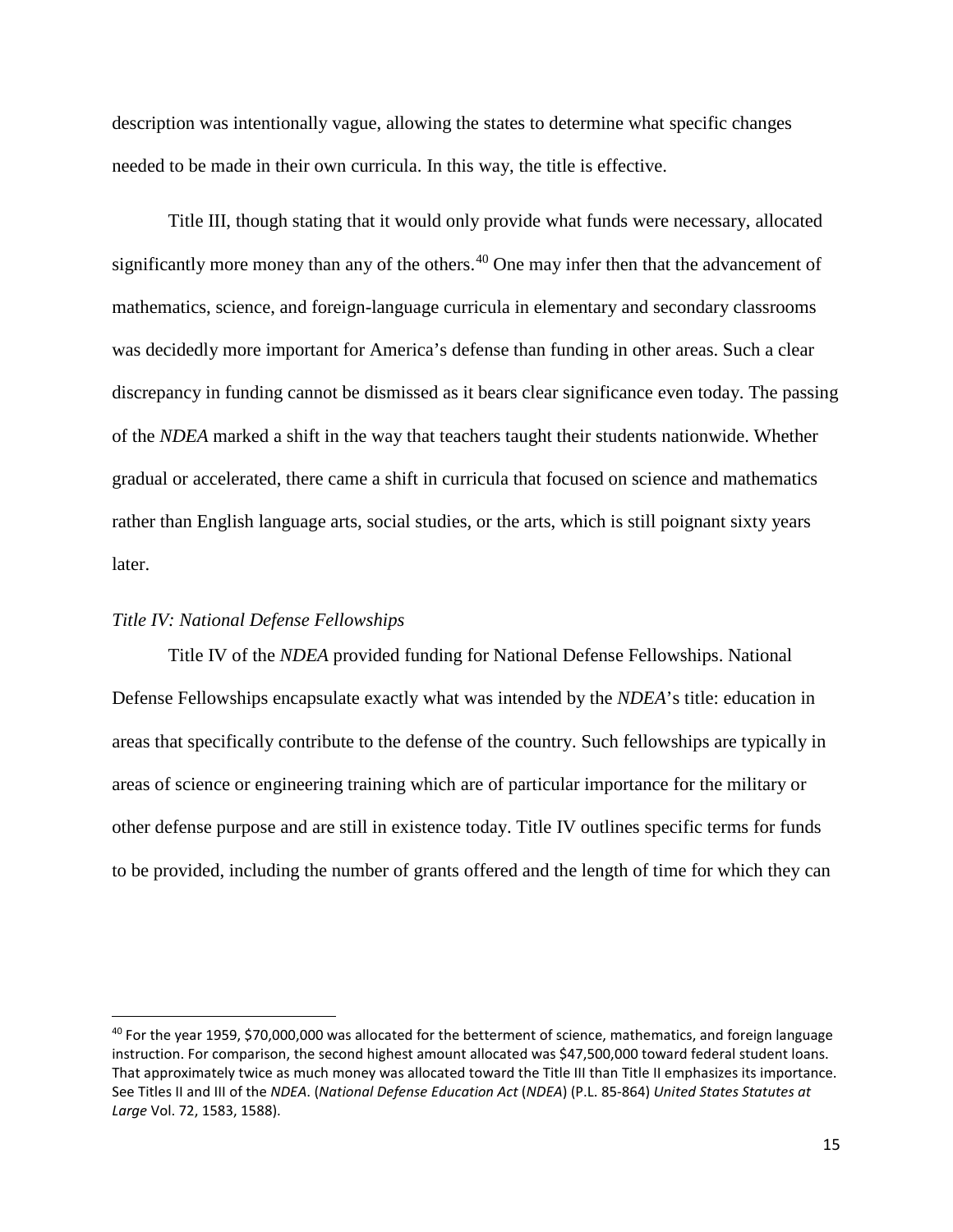be received.<sup>[41](#page-19-0)</sup> The precise amount awarded was determined by how much is necessary in each individual case.

Under these provisions, fellowships were to be provided for graduate students enrolled in new or newly improved programs of study that contributed to "the graduate training of college or university level teachers."[42](#page-19-1) These new programs were developed in addition to existing programs of study that produced scientists and engineers. It is impossible to overlook the fact that the work of higher education teachers was being equated to national defense in the same way as the work of military officers and engineers. At a time when the nation's security was threatened by technological advances of the Soviet Union, it is no surprise that educators became so important. Not only did professors contribute to the academic growth of students, they trained them to be professionals and leaders who were expected to guide Americans toward a prosperous future.

#### *Title V: Guidance, Counseling, and Testing of Able Students*

Title V of the *NDEA* appropriated tens of millions of dollars to establish and maintain existing programs for testing and guidance counseling.<sup>[43](#page-19-2)</sup> For institutions of higher education, this title provided the necessary funding to establish stronger guidance counselor training programs. If the country wanted to properly guide its youth into productive adulthood, it first must provide them with well-educated counselors.

In order for public schools to qualify for funding, they were expected to follow two steps. First, schools must establish programs for testing in order "to identify students with outstanding

<span id="page-19-1"></span><span id="page-19-0"></span><sup>&</sup>lt;sup>41</sup> In 1959, only 1,000 National Defense Fellowships were awarded. They could only be renewed for 3 fiscal years.<br><sup>42</sup> National Defense Education Act (NDEA) (P.L. 85-864) United States Statutes at Large Vol. 72, 1591.

<span id="page-19-2"></span><sup>43</sup> *National Defense Education Act* (*NDEA*) (P.L. 85-864) *United States Statutes at Large* Vol. 72, 1592.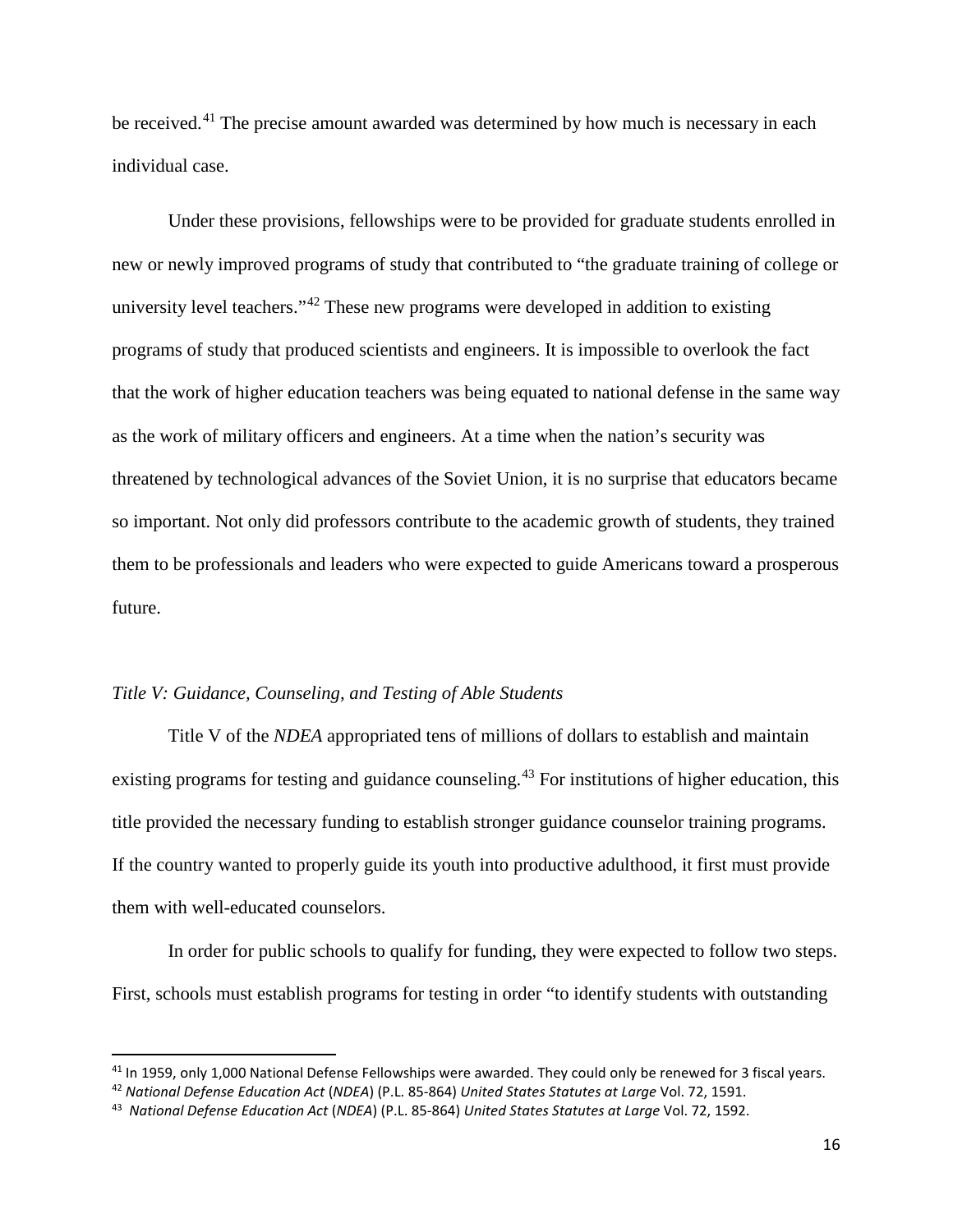aptitudes and ability."[44](#page-20-0) Once the brightest students had been identified, it became the job of guidance counselors to not only advise the students to take suitable courses in high school, but also to encourage them to continue their education. As the United States faced the possibility of being surpassed by Russian advancements, it was time to invest in its best and brightest students. Through aptitude testing, the U.S. would then be able to identify future educators, mathematicians, scientists, and leaders. It was those students whom counselors had been trained to guide to colleges and universities.

#### *Title VI: Language Development*

Title VI of the *NDEA* provided funding for immersive foreign language training. With the allocated funds, states were expected to establish centers for foreign language learning that could train individuals "in such language are needed by the Federal Government or by business, industry, or education in the United States" and for which adequate training programs do not already exist.<sup>[45](#page-20-1)</sup> In addition, the states were authorized to use these funds to provide for deeper learning experiences that would "provide a full understanding of the areas, regions, or countries in which such language is commonly used," such as through history lessons or travel. [46](#page-20-2) It was hoped that such training would produce experienced linguists who would be able to contribute not only within the American economy, but within the world economy. Such productive members of society participated in the defense of the United States' status as a major superpower.

*Title VII: Research and Experimentation in More Effective Utilization of Media for Educational Purposes*

<span id="page-20-0"></span> <sup>44</sup> *National Defense Education Act* (*NDEA*) (P.L. 85-864) *United States Statutes at Large* Vol. 72, 1593.

<span id="page-20-1"></span><sup>45</sup> *National Defense Education Act* (*NDEA*) (P.L. 85-864) *United States Statutes at Large* Vol. 72, 1593.

<span id="page-20-2"></span><sup>46</sup> *National Defense Education Act* (*NDEA*) (P.L. 85-864) *United States Statutes at Large* Vol. 72, 1594.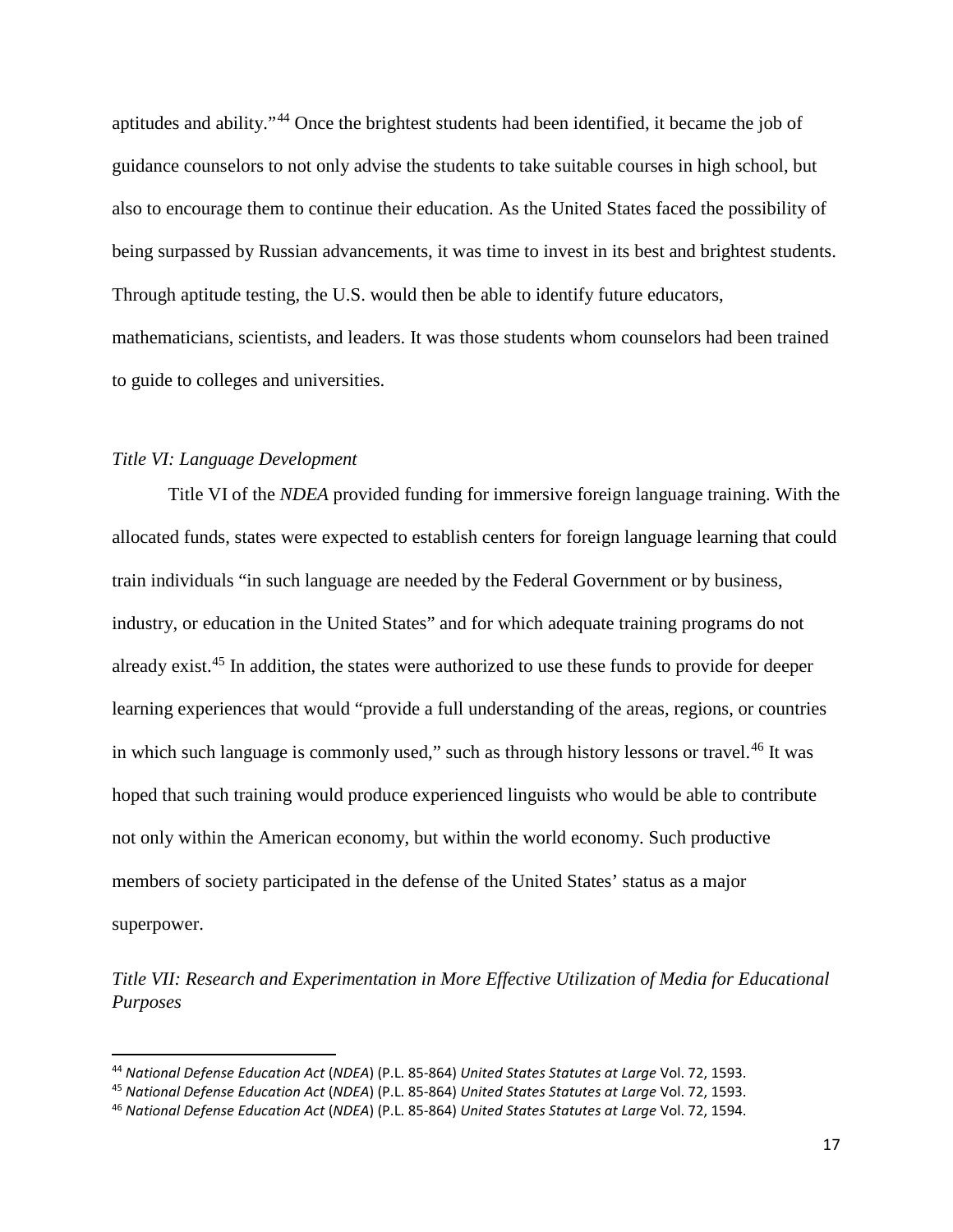Title VII of the *NDEA* allocated funds to be used toward research and experimentation in educational media for use in all levels of education. Within the Office of Education, an Advisory Committee on New Educational Media was established. The Committee was to consist of representatives from the National Science Foundation and other liberal arts.<sup>[47](#page-21-0)</sup>

Utilizing provided grants, states might then conduct or otherwise assist in research and experimentation regarding the development of visual or audio media for use in schools.<sup>[48](#page-21-1)</sup> These aids included television and motion pictures as well as audio recordings for teachers to utilize. Under the provisions of Title VII was funding for the training of teachers in effective utilization of such media.

The newfound interest in educational media ushered in a significant role for technology in classrooms across the nation. Today there are seemingly endless possibilities for utilizing technology in the classroom thanks to the advancements facilitated through the *NDEA*. In addition to educational movies and videos, today's children also enjoy a wide variety of applications and online games that offer a means of learning on an individualized basis.<sup>[49](#page-21-2)</sup> Through these innovations, the *NDEA* ushered in a new era of technology-based learning, the extent of which could never have been imagined when the legislation was signed in 1958.

#### *Title VIII: Vocational Education Programs*

Title VIII of the *NDEA* allocated funds for the purpose of providing vocational education in areas that lacked access. Vocational schools were intended to help train students – children and adults alike – "to meet national defense requirements... in fields particularly affected by

<span id="page-21-0"></span> <sup>47</sup> *National Defense Education Act* (*NDEA*) (P.L. 85-864) *United States Statutes at Large* Vol. 72, 1596.

<span id="page-21-1"></span><sup>48</sup> *National Defense Education Act* (*NDEA*) (P.L. 85-864) *United States Statutes at Large* Vol. 72, 1595.

<span id="page-21-2"></span> $49$  An example of a popular educational application is ST Math, which is a website that utilizes math-based games to instill basic mathematics skills in elementary school and middle school students.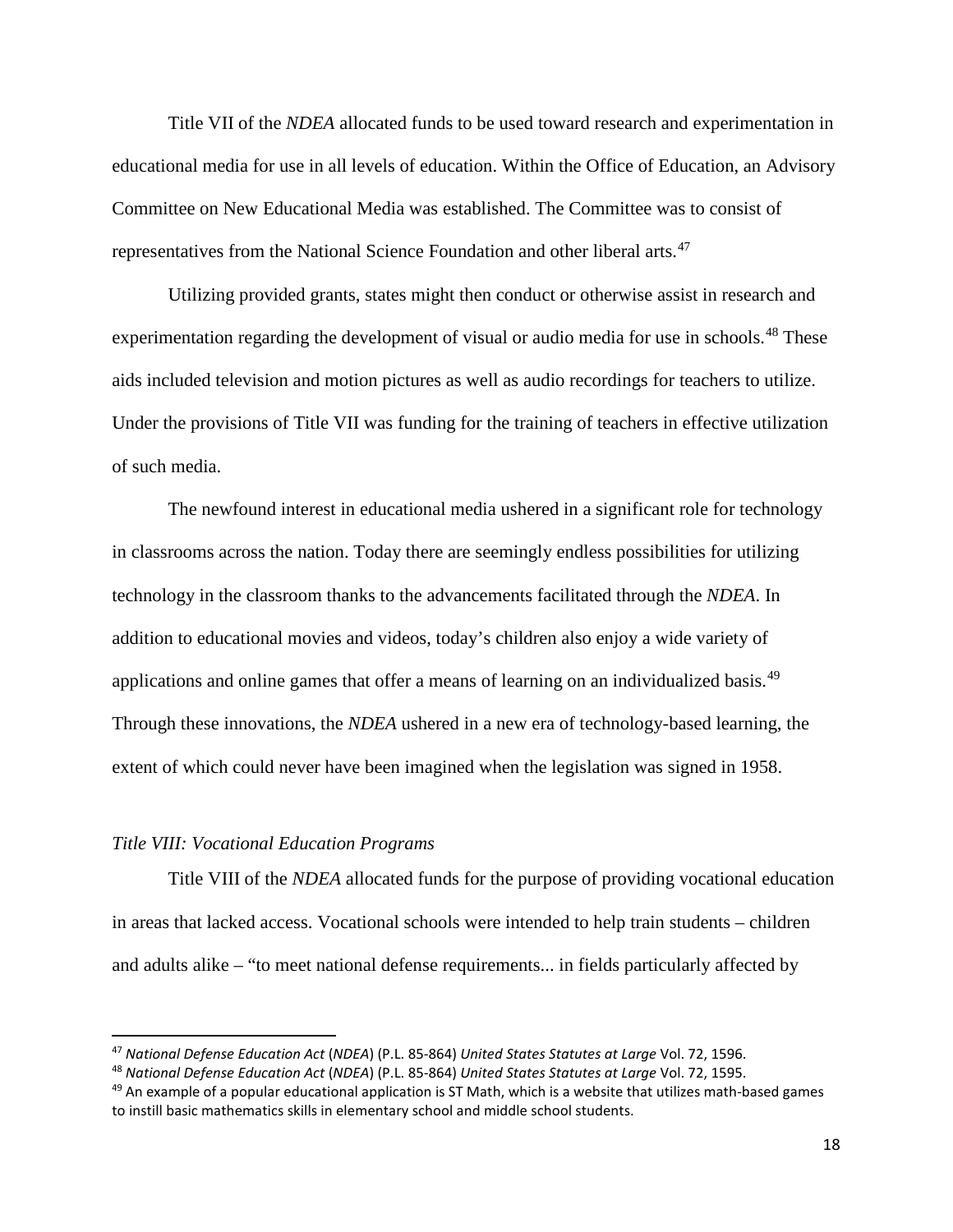scientific and technological developments."<sup>[50](#page-22-0)</sup> Vocational and technical schools offered an alternative to traditional higher education. Rather than gaining academic degrees, students were offered the opportunity to develop technical skills which would be applicable in real-world settings.

#### *Title IX: Science Information Service*

Title IX of the *NDEA* established the Science Information Service and Science Information Council which functions under the National Science Foundation. The purpose of the Service was – and remains today – to provide services and programs that contribute to the "effective dissemination of scientific information."[51](#page-22-1) Such a council would prove to be essential, particularly in the wake of the Sputnik crisis. The accurate and timely diffusion of scientific knowledge throughout the nation was exactly what U.S. citizens needed to combat the fears of Russian technological superiority.

The idea that new emphases in education, established by the NDEA, were key to the nation's protection continued to hold importance following Eisenhower's presidency. Discussions based on investment in education did not end there. Although the *NDEA* made a significant contribution in the betterment of schools, there was work to be done. In order to continue that progress, the nation needed a president who valued education and would inspire further change with confidence and passion. President John F. Kennedy was a man who fulfilled that need.

<span id="page-22-0"></span> <sup>50</sup> *National Defense Education Act* (*NDEA*) (P.L. 85-864) *United States Statutes at Large* Vol. 72, 1597.

<span id="page-22-1"></span><sup>51</sup> *National Defense Education Act* (*NDEA*) (P.L. 85-864) *United States Statutes at Large* Vol. 72, 1601.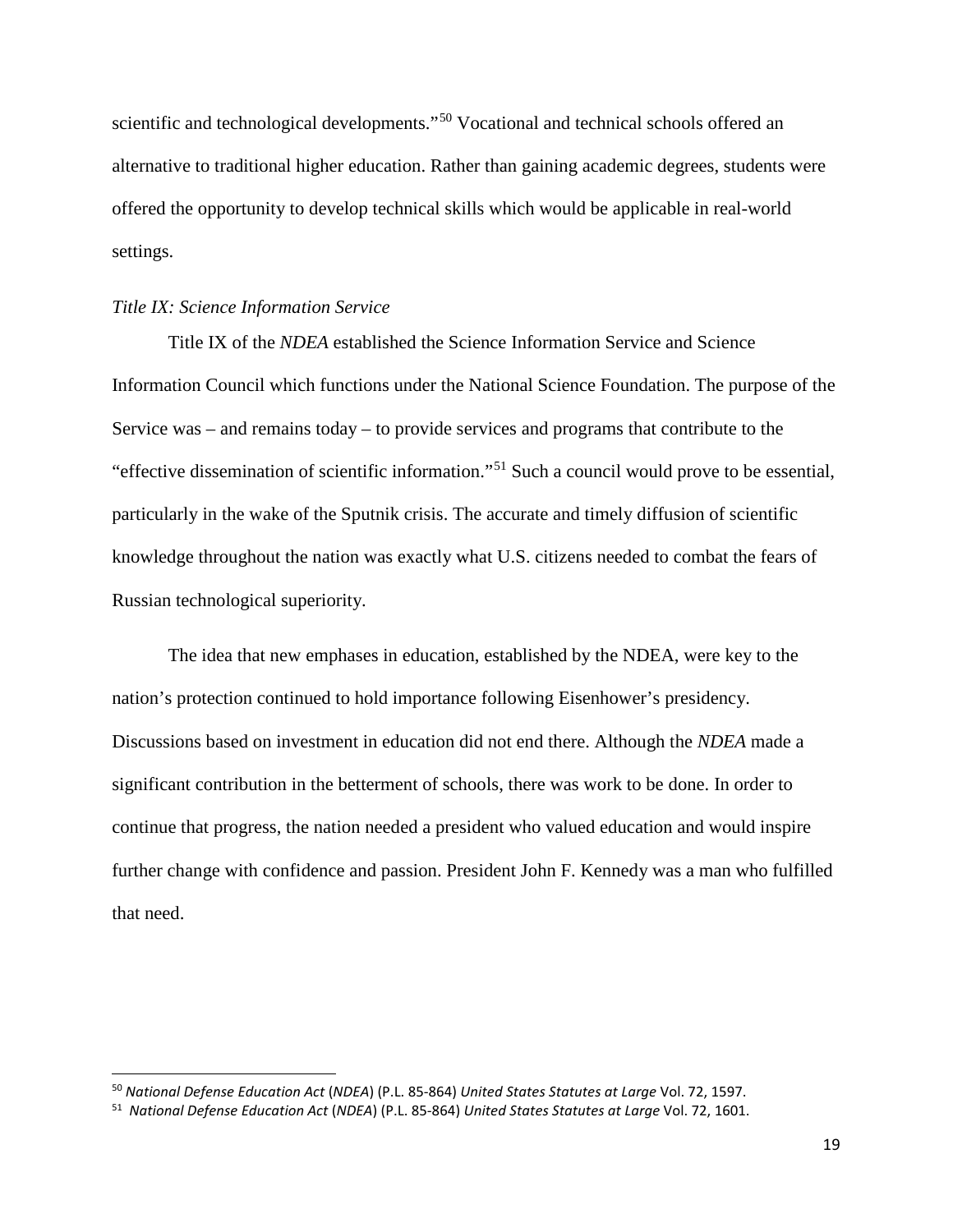#### **John F. Kennedy's Messages on Education**

Massachusetts Senator (1953-1960) and later U.S. President (1961-63) John F. Kennedy was at the forefront of elevating education in America as a national priority. In his opinion, few things were as important to the success of a nation as education. Education, he claimed, is "the keystone in the arch of freedom and progress," contributing to the United States' strength more than any other institution.[52](#page-23-0) To Kennedy, education was both the most important investment of a nation and the most profitable gift it can receive. In particular, Kennedy often called for investments in elementary and secondary schools – which he called "the foundation of [the U.S.] educational system" – to aid in the development of intellectual resources that were essential to the country's security.<sup>[53](#page-23-1)</sup> It is for that reason that he frequently advocated for more intense teacher training in order to better the teaching profession as a whole. More than any other time in history, the Cold War required all of America's intellectual resources to be utilized in order to keep up with the worldwide race toward technological advancement. Investment in the nation's schools were a priority under his administration.

According to Kennedy, problems within the U.S. public school system were "a massive threat to freedom," especially when faced with Russian advancements that had instilled fear in Americans since the launch of Sputnik.<sup>[54](#page-23-2)</sup> The continuing pressure of the Cold War required a national focus on improvement and innovation for both economic success and national defense. To perform well in competition with the Soviets, the U.S. needed "sufficient numbers of scientists and engineers to cope with the fast-changing needs" of the time period.<sup>[55](#page-23-3)</sup> Echoing the

<span id="page-23-0"></span><sup>&</sup>lt;sup>52</sup> John F. Kennedy. The White House Message on Education. Office of the White House Secretary.

Washington D.C., January 26, 1963. From JFK Library, President's Office Files, p. 1.

<span id="page-23-1"></span><sup>&</sup>lt;sup>53</sup> John F. Kennedy. The White House Message on Education. February 5, 1962, p. 3.

<span id="page-23-2"></span><sup>&</sup>lt;sup>54</sup> John F. Kennedy. The White House Message on Education. February 5, 1962, p. 9.

<span id="page-23-3"></span><sup>55</sup> John F. Kennedy. The White House Message on Education. February 5, 1962, p. 5.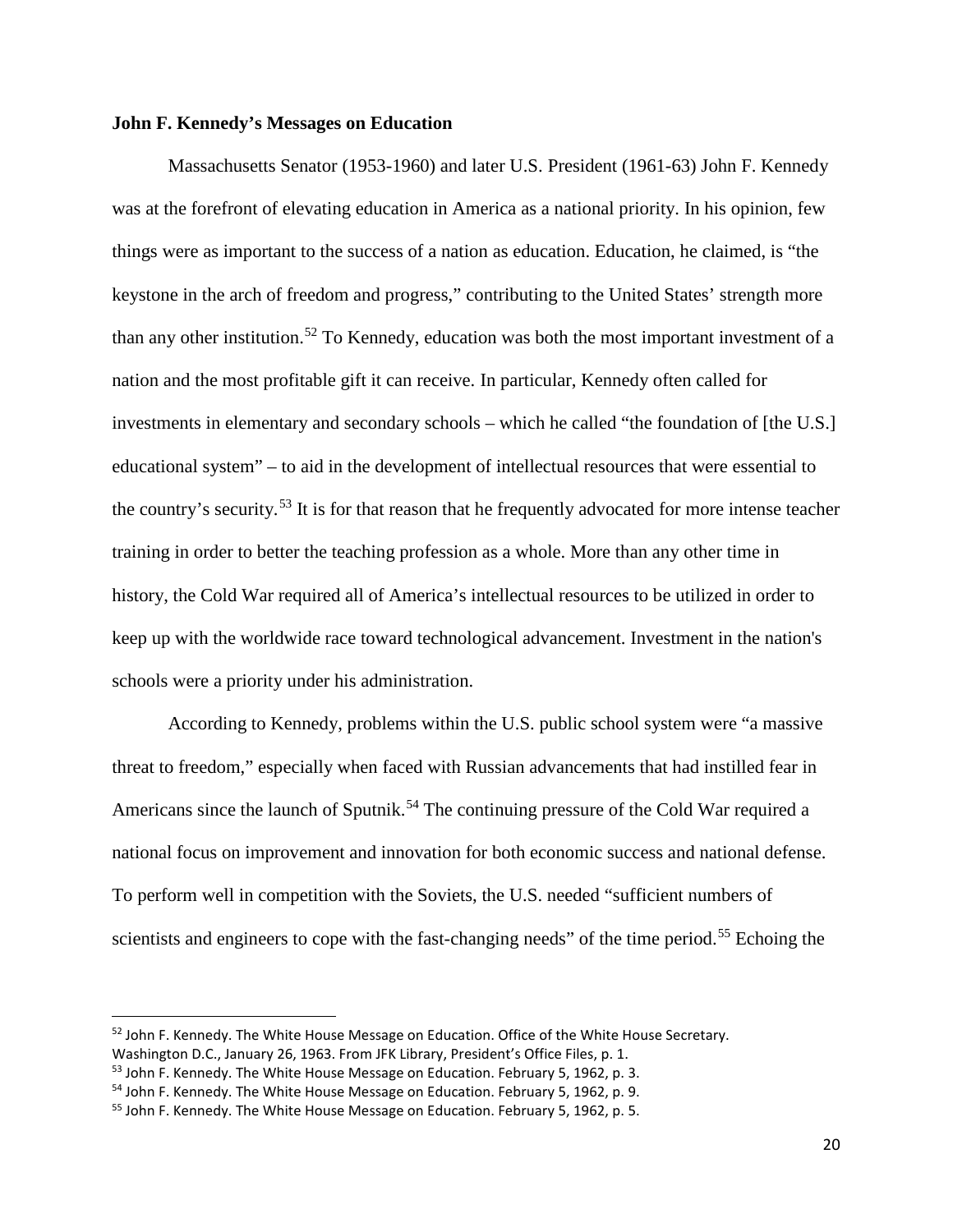sentiments of Title III of the *National Defense Education Act* of 1958, Kennedy called for the development of better instructional materials, laboratories, and educational programs in elementary and secondary schools for the purpose of instilling a love for scientific learning in the children who had the potential to be the next generation of leaders. It was for that reason alone that the federal government's funding was necessary as it would be impossible for all of the states to reach excellence without it. Education was viewed as "the right--the necessity--and the responsibility" of all Americans, justifying its dependence on funding on the national level, rather than local.<sup>[56](#page-24-0)</sup>

Kennedy was a vehement advocate for federal investment in education despite the controversy that the topic garnered. For Kennedy, it was untrue to assume that "federal money means federal control."[57](#page-24-1) By the 1960's the federal government had been involved in education for one hundred years without that fear being realized. In his opinion "the control and operation of education in America must remain the responsibility of State and local governments" in order to ensure that the American educational system is one of freedom, diversity, and vitality.<sup>[58](#page-24-2)</sup> In fact, neither he nor any member of his administration had any desire for the federal government to be responsible for education as it was "neither desirable nor feasible" to do so.<sup>[59](#page-24-3)</sup> Particularly after the past decade of federal desegregation efforts following the ruling of *Brown v. Board of Education* (1954), Kennedy was aware than a federal overstep would only further frustrate southern states. It was for that reason that Kennedy continued to defend federal support in schools. He believed that the past century of proof that financial aid from the government creates growth should speak for itself. The federal role was not one of control, but one of support in

<span id="page-24-0"></span><sup>&</sup>lt;sup>56</sup> John F. Kennedy. The White House Message on Education. February 5, 1962, p. 2.

<span id="page-24-1"></span><sup>&</sup>lt;sup>57</sup> John F. Kennedy. The White House Message on Education. February 5, 1962, p. 2.

<span id="page-24-2"></span><sup>&</sup>lt;sup>58</sup> John F. Kennedy. The White House Message on Education. February 5, 1962, p. 2.

<span id="page-24-3"></span><sup>&</sup>lt;sup>59</sup> John F. Kennedy. The White House Message on Education. January 26, 1963, p. 3.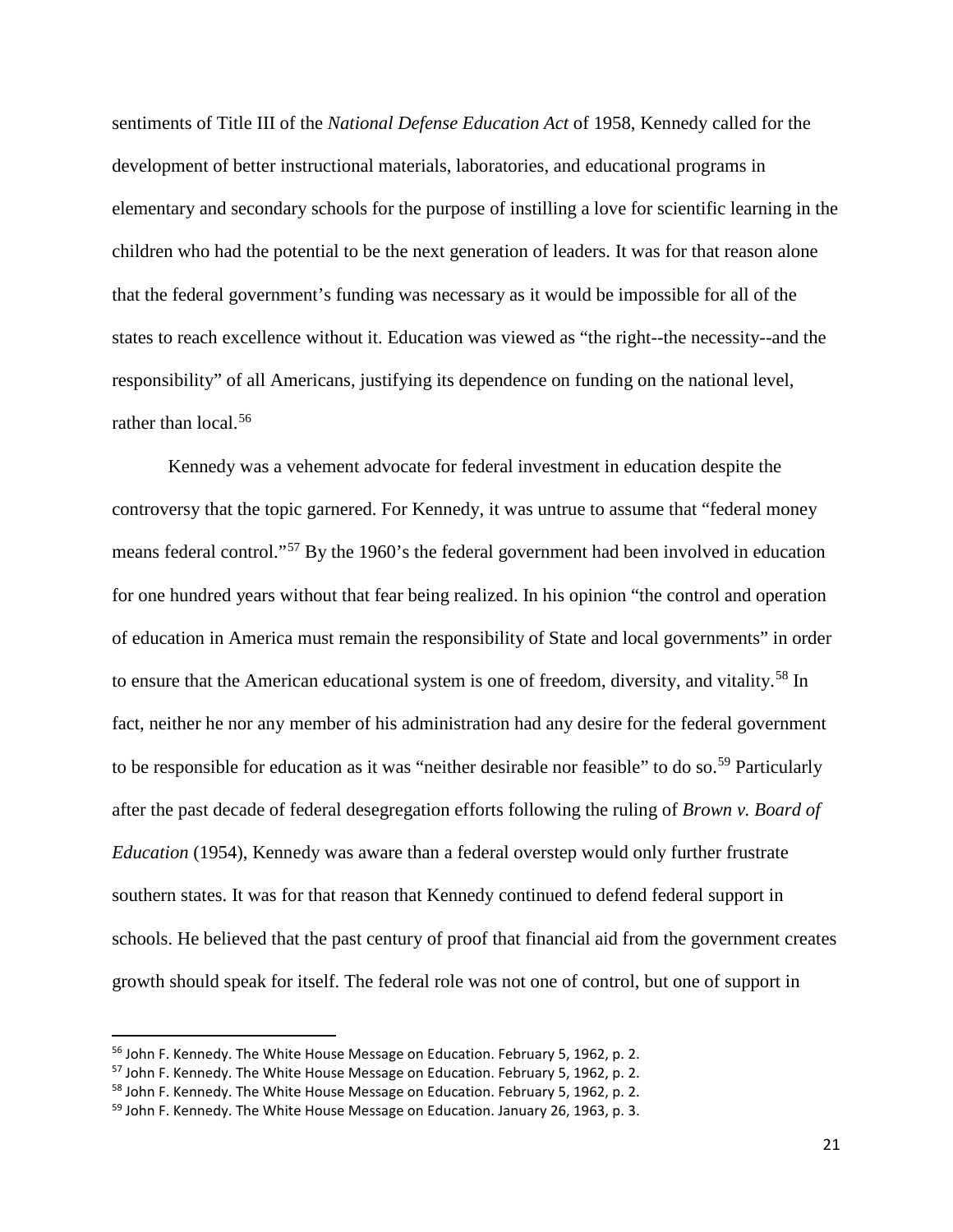identifying educational goals that would benefit the nation. Once those goals had been established, the federal government's purpose was simply to supply the necessary funds for all levels of schools to be able to make necessary changes independently.<sup>[60](#page-25-0)</sup> With that stability and security, states would be able to make beneficial changes in order to enhance learning in their schools.

Though his Presidency was cut short, John F. Kennedy left behind a legacy of passionate advocacy for American education.<sup>[61](#page-25-1)</sup> Throughout his presidency, Kennedy was continually outspoken on the topic of investing in necessary improvements for the nation's public schools and universities. Kennedy's administration continued the important conversations about education's role in American security that began under Eisenhower because according to Kennedy, "a free Nation can rise no higher than the standard of excellence set in its schools."<sup>[62](#page-25-2)</sup>

#### **The Johnson Administration and the** *Elementary and Secondary Education Act*

After Kennedy's untimely death, progress for the benefit of the nation's public schools did not end. His passion for education lived on through his former Vice President, Lyndon B. Johnson, after he took office in 1963. Johnson felt as Kennedy did that education was necessary for democracy and therefore worthy of a national commitment. Democracy was a foundational value of the United States. As such, Johnson was able to pass further education legislation - the *Elementary and Secondary Education Act* - with great urgency,<sup>[63](#page-25-3)</sup> passing by "a vote of 263 to 153" in the House and "73 to 18" in the Senate.

<span id="page-25-0"></span> $60$  John F. Kennedy. The White House Message on Education. January 26, 1963, p. 3.

<span id="page-25-1"></span> $61$  Prior to his assassination, John F. Kennedy planned to pass the National Education Improvement Act of 1963 to address issues in classroom instruction. Unfortunately, Kennedy passed away before the legislation was finished. See JFK's 1963 White House Message on Education.

<span id="page-25-2"></span> $62$  John F. Kennedy. The White House Message on Education. January 26, 1963, p. 1.

<span id="page-25-3"></span> $63$  It is worth noting that while educational improvements were made with urgency and fervor, it was not to the same degree as the *NDEA* as the threat of war and competition was less than it had been in the wake of Sputnik.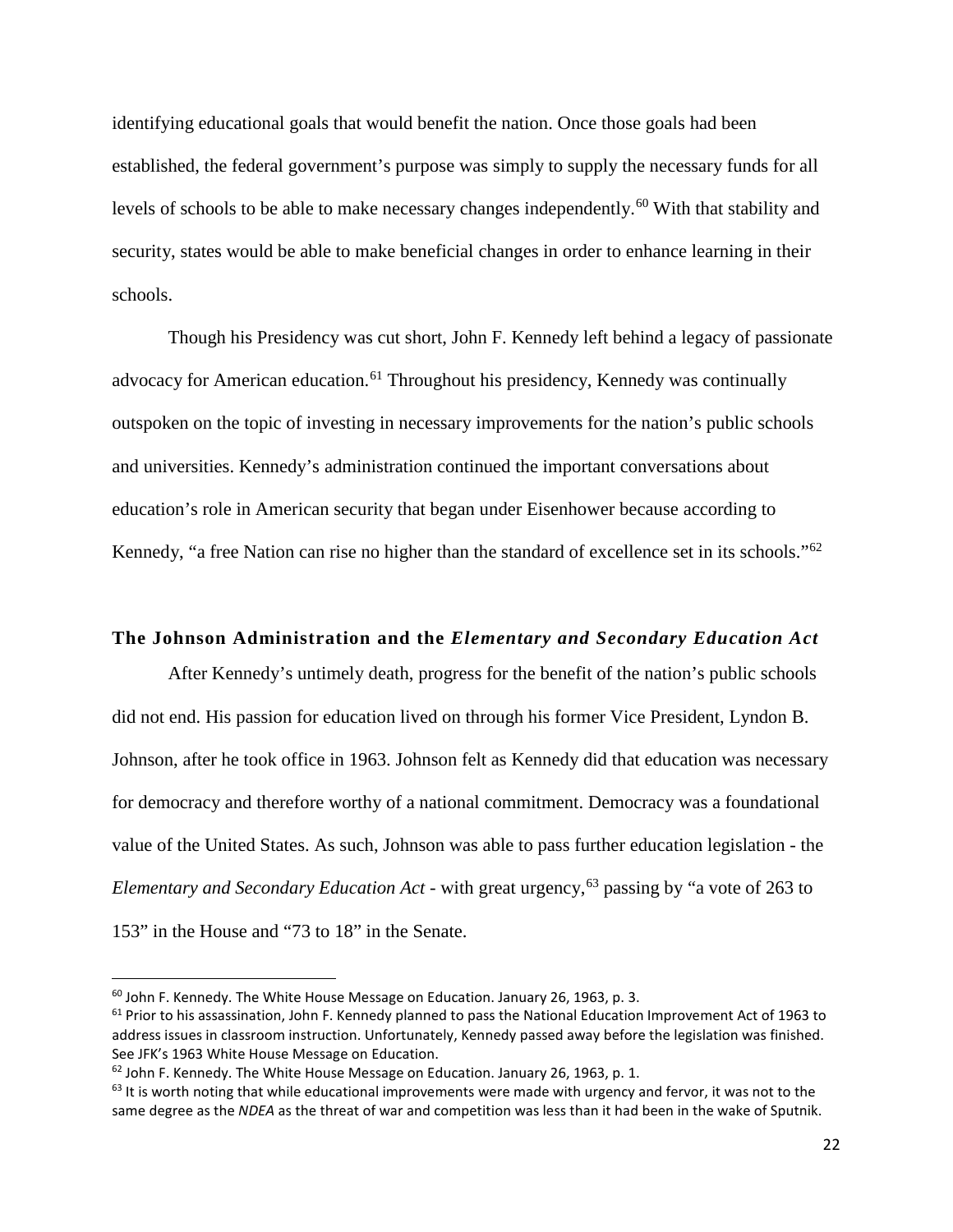The *Elementary and Secondary Education Act* (*ESEA*) was signed into law on April 11, 1965. According to Johnson, the *ESEA* was representative of his own commitment to education as well as the "commitment of the federal government to quality and equality in the schooling" that is offered to American youth.<sup>[64](#page-26-0)</sup> Johnson saw the passing of the act as the beginning of "a new day of greatness in American society" as new opportunities were born. By passing the *ESEA*, Johnson said, the government would lead an effort to "bridge the gap between helplessness and hope for more than five million educationally deprived children" across the country. Through the passing of this act, the United States contributed to national defense in more ways than just through offering educational resources. The passing of this act was symbolic worldwide as well. The Soviet Union, due to its Communist ideals, saw the United States' educational policies - among others - to simply be "an instrument for preserving the existing social class structure and social injustice."[65](#page-26-1) The *ESEA* proved that the Russian criticism of American education was unfounded.

In the creation of this act, Johnson worked closely with Commissioner of Education, Francis C. Keppel (1916-1990).<sup>[66](#page-26-2)</sup> Commissioner Keppel had been appointed by John F. Kennedy during his presidency and continued to be a force for education change under President Johnson.<sup>[67](#page-26-3)</sup> Keppel enjoyed a long career in education, obtaining positions such as dean of Harvard Graduate School of Education and United States Commissioner of Education. He had a hand in the creation of important legislation such as the *Civil Rights Act* of 1964 and the

<span id="page-26-0"></span><sup>&</sup>lt;sup>64</sup> Lyndon B. Johnson, "Johnson's Remarks on Signing the Elementary and Secondary Education Act" (Johnson City, TX, April 11, 1965).

<span id="page-26-2"></span><span id="page-26-1"></span><sup>65</sup> Morton Schwartz, *Soviet Perceptions of the United States* (University of California Press, 1981), 151. <sup>66</sup> Edward J. Miech, "The Necessary Gentleman: Francis Keppel's Leadership in Getting Education's Act Together." Ph.D. diss., Harvard University, 2000.

<span id="page-26-3"></span> $67$  One issue that was extremely significant to Keppel was civil rights, particularly in schools. His contributions through the Civil Rights Act of 1964 are not relevant to the focus of this thesis, however, his efforts must be noted as they were extremely transformative for the nation.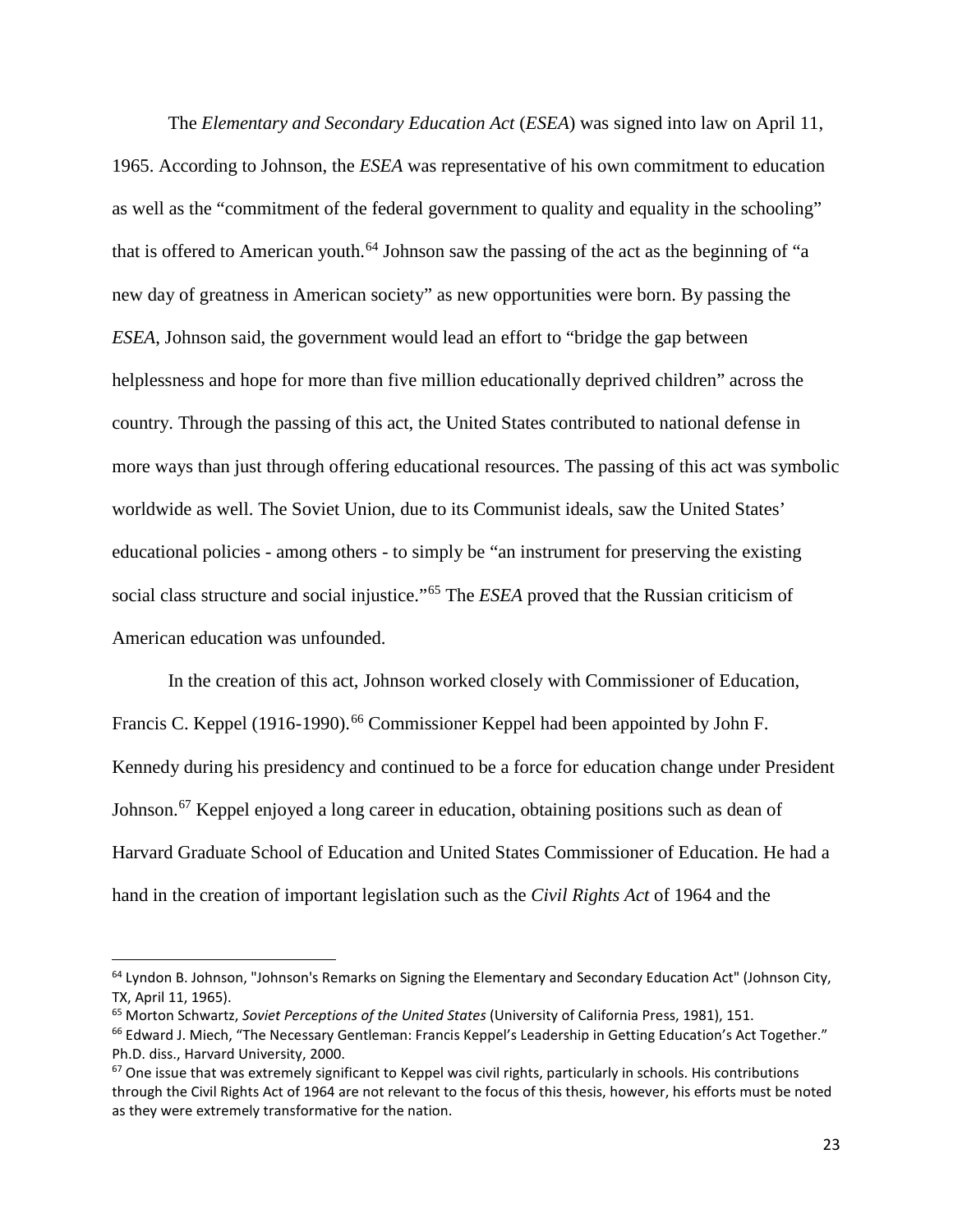*Elementary and Secondary Education Act* of 1965. The purpose of the *ESEA* was to make education equal and accessible for all students, a cause which was exceedingly important to the Commissioner. Keppel has been quoted by colleagues as having said that "education must make good on the concept that no child... is either unteachable, or unreachable," so it comes as no surprise that he would be a tireless advocate of the *ESEA*'s provisions, which offer otherwise unattainable resources and opportunities to all Americans.<sup>68</sup>

The act itself was broken down into six titles. The titles work similarly to those of the *National Defense Education Act* in that they function independently of one another and were to be adopted separately at the discretion of the states. Each title outlines recommended provisions to enhance accessibility and equity within elementary and secondary schools across the nation. Some of the included provisions offer financial assistance for the education of children in lowincome families, funding for instructional resources in areas of poverty, educational services for areas in need, and grants to help strengthen State Departments of Education (*ESEA*). The act remains significant today, having been reauthorized in recent years.

#### **Curriculum Change and Massachusetts' Response to the** *NDEA*

Changes to education policy, while significant in understanding the context of a time period, are meaningless if not implemented on the ground. With the control of education in the hands of states rather than the federal government, the only way for policy changes to reach students is through state authorization. During the first twenty years of the Cold War, public school systems, particularly in Massachusetts, underwent great changes within their curricula as

<span id="page-27-0"></span><sup>&</sup>lt;sup>68</sup> Mortimer J. Adler, "The Great Books, the Great Ideas, and a Lifetime of Learning" (lecture, Harvard's Lowell Lecture, Cambridge, April 11, 1990). (A transcript of Adler's speech can be found at [http://www.theradicalacademy.org/adlerlowelllec.html.](http://www.theradicalacademy.org/adlerlowelllec.html))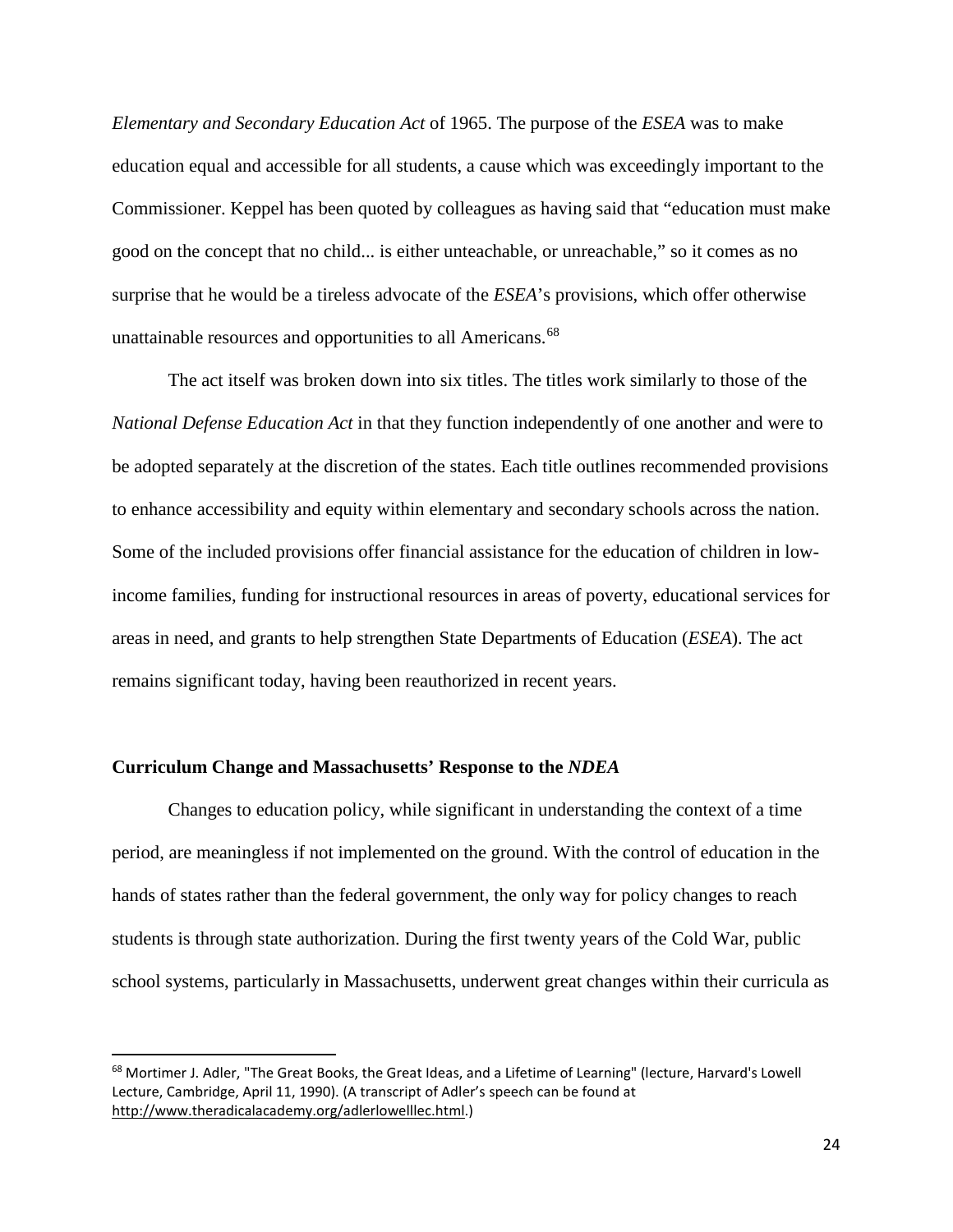a result of new legislation. Though state frameworks did not yet exist and classroom lesson plans and artifacts have long since been recycled, donated, or otherwise discarded, one can still easily find evidence of changes that occurred in classrooms through the Massachusetts Department of Education.<sup>[69](#page-28-0)</sup>

Significant changes and goals within the state are outlined annually in the Department of Education's Annual Reports. These reports include information such as the superintendent's annual address to the legislature, rosters of various committees and advisory groups, statistics of school enrollments, and state plans for the following fiscal year's education investments. Examining Annual Reports from 1940 to 1970, it is abundantly clear that the changes implemented in Massachusetts schools were likely a best-case scenario for attainment of the federal government's goals. As a state which has historically been a leading force in public education, it comes as no surprise that Massachusetts would be open to making changes and improvements within its schools.<sup>[70](#page-28-1)</sup> Of particular importance to this thesis are the changes that occurred in 1959 and 1966, the years following the signing of major education legislation, the *National Defense Education Act* (*NDEA*) and the *Elementary and Secondary Education Act* (*ESEA*) respectively. Both acts were accepted for implementation by the state within one year of being approved by Congress, though not in their entirety.<sup>[71](#page-28-2)</sup>

<span id="page-28-1"></span><span id="page-28-0"></span><sup>&</sup>lt;sup>69</sup> A special thank you to Bridgewater-Raynham's Superintendent, Derek Swenson, for taking the time to speak to me on this matter. Superintendent Swenson informed me that there was not an effective way of archiving such artifacts, redirecting me to the Massachusetts Department of Education for further assistance in my research.  $70$  Massachusetts is often seen as a leader in education due to the fact that the first public school in the United States was the Boston Latin School (est. 1635) in Boston, MA. See John L. Rury *Education and Social Change: Contours in the History of American Schooling* (London: Routledge, 2012.)

<span id="page-28-2"></span><sup>71</sup> The *NDEA* was approved by Congress on September 2, 1958. Based on the Massachusetts Department of Education's Annual Report for the year 1959, the *NDEA* had been accepted by Massachusetts Educators by the time the Annual Report was published on June 30, 1959. The *ESEA* was approved by Congress on April 11, 1965. Based on the Massachusetts Department of Education's Annual Report for the year 1959, the *ESEA* had been accepted by Massachusetts Educators by the time the Annual Report was published on June 30, 1966. See *National Defense Education Act*, *Elementary and Secondary Education Act*, the Massachusetts Department of Education's Annual Report for the year 1959, and Massachusetts Department of Education's Annual Report for the year 1966.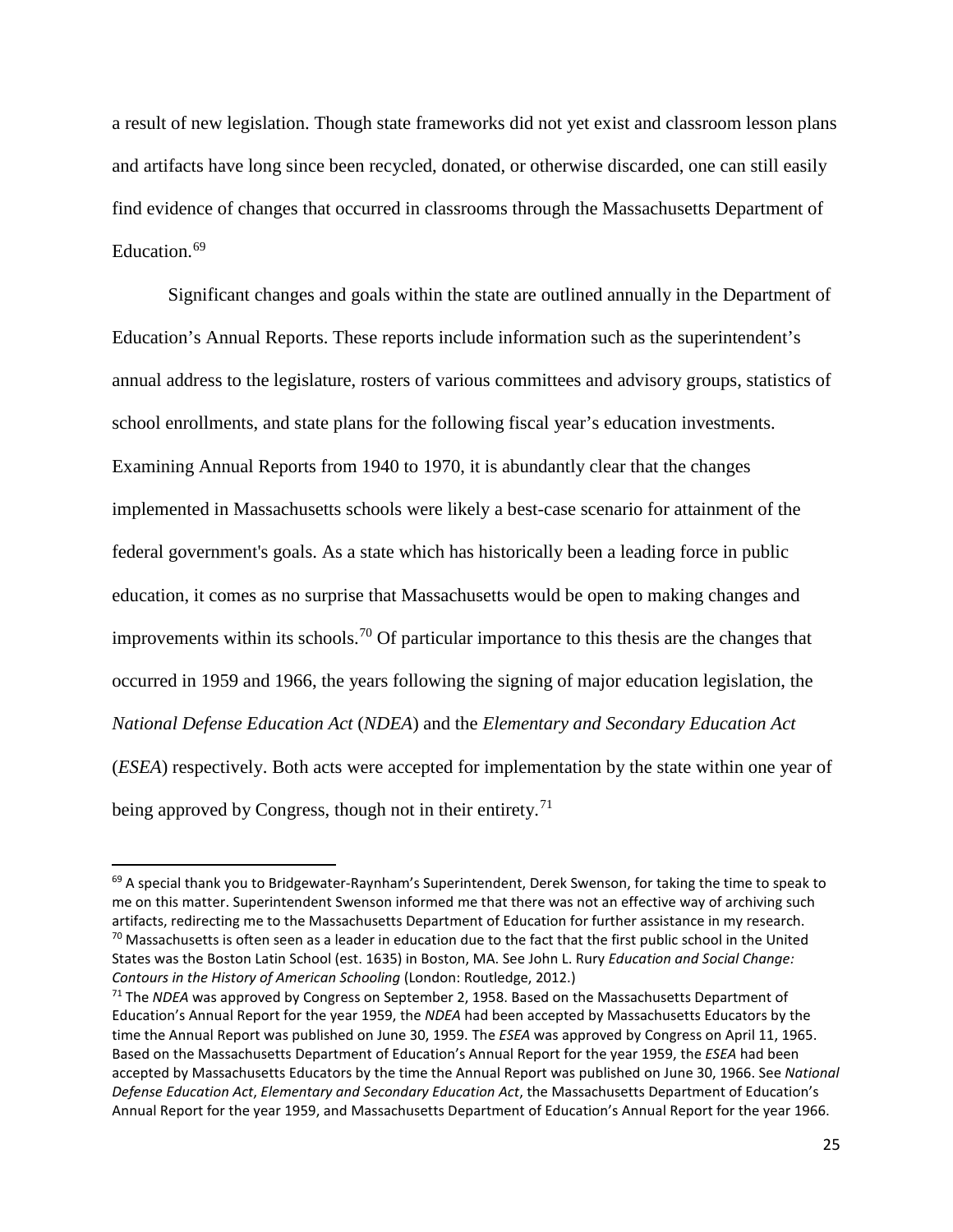#### *The Elementary and Secondary Education Act*

Of the six titles of the *ESEA*, only Title III was acknowledged by Massachusetts educators in the Annual Reports.[72](#page-29-0) Title III of the *ESEA* offered funding for the development of educational programs and centers to supplement learning within communities where resources were lacking.<sup>[73](#page-29-1)</sup> As a state that did not struggle with extreme poverty or lingering desegregation in schools, the provisions of the *ESEA* were not deemed necessary for the state. Much like with the implementation of the *NDEA*, the *ESEA* was utilized primarily in the betterment of science and mathematics as they were subjects that Massachusetts educators admitted stood to be improved. [74](#page-29-2) Unlike the *NDEA*, the *ESEA* was not passed during a time of nationwide panic. As such, it is no surprise that its reception in a wealthier state like Massachusetts would be relatively lukewarm despite being accepted quickly.

#### *The National Defense Education Act*

The creation and implementation of the *NDEA* in Massachusetts was decidedly more urgent than that of the *ESEA*. The Massachusetts Department of Education called the launch of Sputnik a "momentous event [that] sparked a rather questioning attitude on the part of Americans toward public education, particularly as it relates to the preparation of young people in mathematics and science," stating that Congress passed the act because it recognized its responsibility to address "the critical needs of America's educational system" in order to successfully compete with the Russians.<sup>[75](#page-29-3)</sup> Acknowledging the legislation's importance, the

<span id="page-29-0"></span> <sup>72</sup> Massachusetts Department of Education, *Annual Report of the Department of Education Year Ending June 30, 1966*, 56*.*

<span id="page-29-1"></span><sup>73</sup> *Elementary and Secondary Education Act* (*ESEA*) (P.L. 89-10) United States Statutes at Large Vol. 79 p. 27-57.

<span id="page-29-2"></span><sup>74</sup> Massachusetts Department of Education, *Annual Report of the Department of Education Year Ending June 30, 1966.*

<span id="page-29-3"></span><sup>75</sup> Massachusetts Department of Education, *Annual Report of the Department of Education Year Ending June 30, 1959*, 17.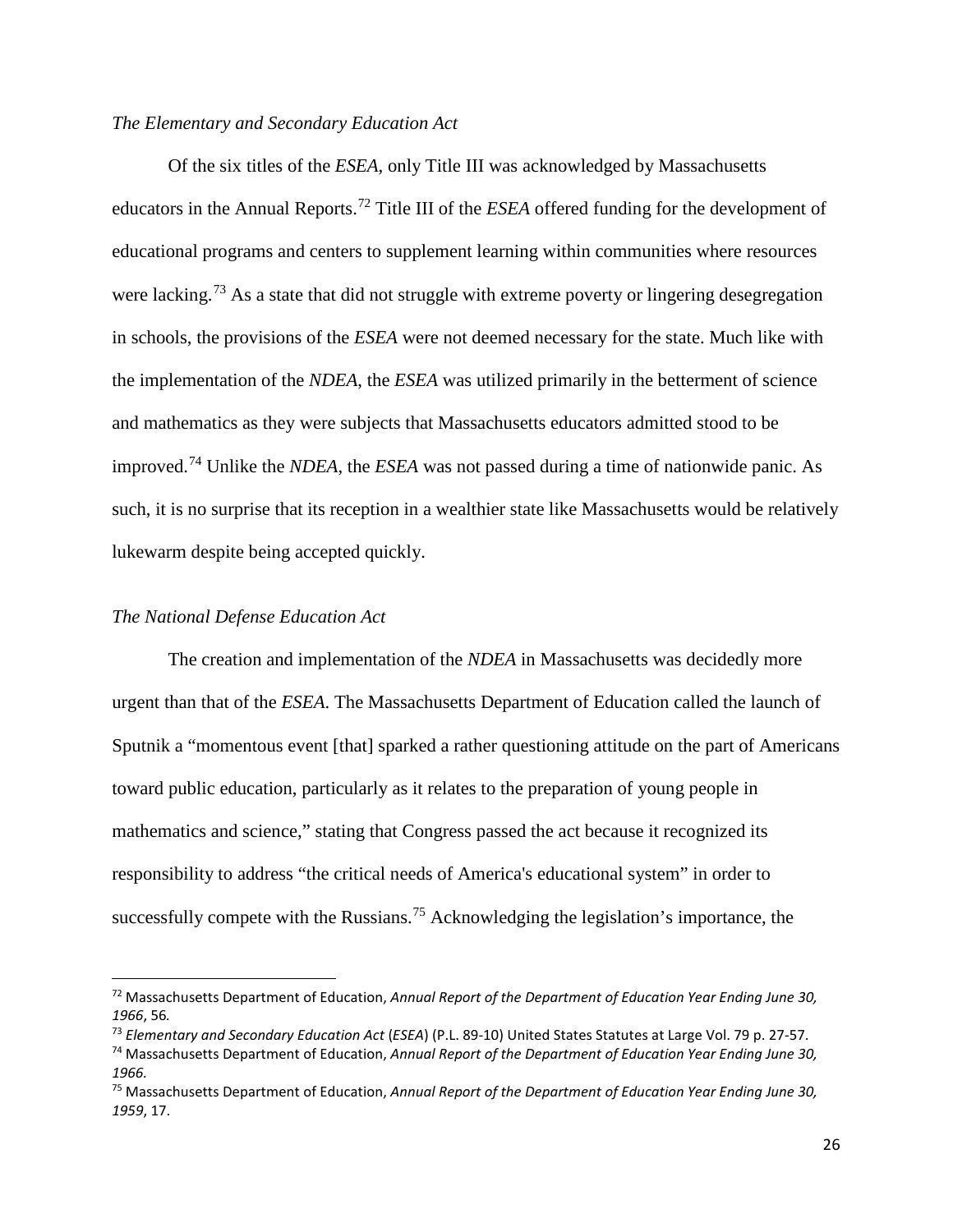Department asserted that federal support was a welcome supplement and was in no way an encroachment upon the state as it offers direction with very minimal - if any - control actually exerted. That the states also acknowledged the minimal scope of the federal intervention reasserts what Kennedy would later try to remind the country: federal funds do not mean federal control. Though urgent, the *NDEA* was carefully formulated and was successful in ensuring the rights of the states as a result. The role of the government was simply to guide the country toward a place of strong national security.

Regarding implementation in the state, Massachusetts chose four of the ten titles to give primary focus. Of the ten, the Massachusetts Department of Education Annual Reports gave special mention to Title II, which provided student loans for higher education; Title III, which strengthened mathematics, science, and modern language instruction; Title V, which funded guidance counseling and testing initiatives; and Title X, which provided necessary legal and pragmatic guidelines for the *NDEA*. Of particular interest to both the state and this thesis was the focus on Title III.

At the time that the *NDEA* was approved in Massachusetts, the Department of Education considered improvement of instruction to be "vitally important."[76](#page-30-0) Title III offered the state an opportunity to facilitate "a significant breakthrough in... mathematics, science, and modern foreign languages" by offering school systems much needed equipment updates as well as remodeling for science and language laboratories.<sup>[77](#page-30-1)</sup> The changes within each subject were outlined in the Annual Reports under a section devoted to the State's plans. Significant changes to instruction occurred in both elementary and secondary schools across the state.

<span id="page-30-0"></span> <sup>76</sup> Massachusetts DOE, *Annual, 1959*, 17.

<span id="page-30-1"></span><sup>77</sup> Massachusetts DOE, *1959*, 17-18.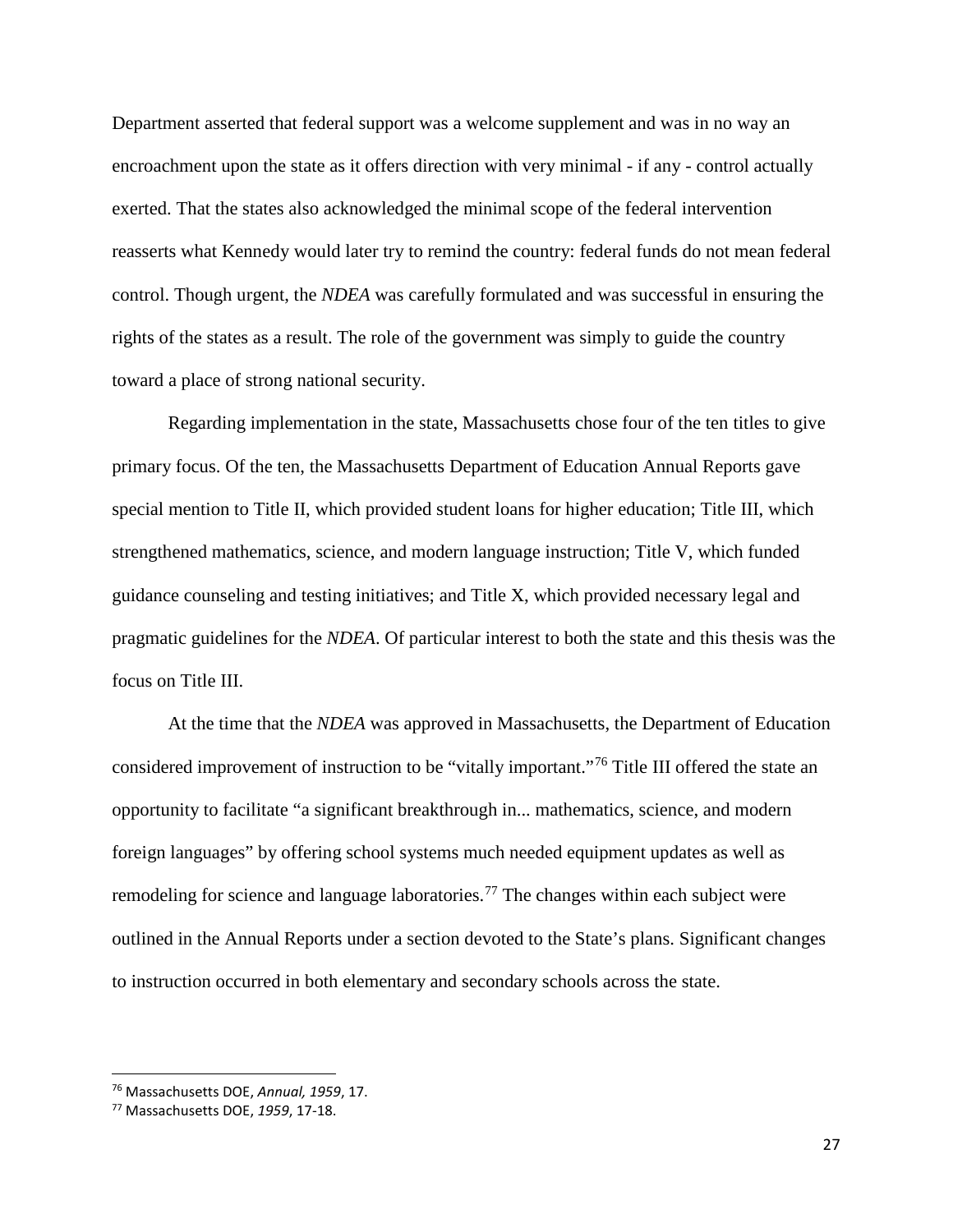#### *Changes in the Elementary School Classroom*

Elementary schools across Massachusetts made changes to instruction in mathematics, science, and modern foreign-language studies. The state recommended a variety of areas for improvement in each subject, utilizing the resources made possible by federal funding. For each of the three subjects, funding was expected to be used to acquire non-textbook materials for the classroom. Those materials may include "reference materials, technical equipment, audio-visual" equipment, as well as any other necessary laboratory equipment that may contribute to student engagement.<sup>[78](#page-31-0)</sup> With new equipment, schools were expected to alter the way that subjects were taught in order to make them more effective.

In mathematics, according to the Department of Education, learning had been mainly done with the help of textbooks and workbooks. Although textbooks and workbooks are extremely valuable resources for students, children require more variety in the classroom. To address those needs, the State recommended that teachers "increased emphasis on problem-solving" in the classroom.<sup>[79](#page-31-1)</sup> By learning how to problem solve, children are able to develop both basic skills necessary for mathematics mastery as well as critical thinking skills that may be applied elsewhere. Rather than only preparing students to deal with equations, valuable life skills were to be instilled through the mastery of the subject.

Compared to the previous program of science instruction, the Department believed learning should be more hands-on. Utilizing federal funds to improve laboratories and equipment used for classroom demonstrations, the State recommended, once again, a more engaging mode of learning than simply reading and regurgitating textbooks material.<sup>[80](#page-31-2)</sup>

<span id="page-31-0"></span> <sup>78</sup> Massachusetts DOE, 142.

<span id="page-31-1"></span><sup>79</sup> Massachusetts DOE, *Annual, 1959*, 141.

<span id="page-31-2"></span><sup>80</sup> Massachusetts DOE*, 1959*, 141.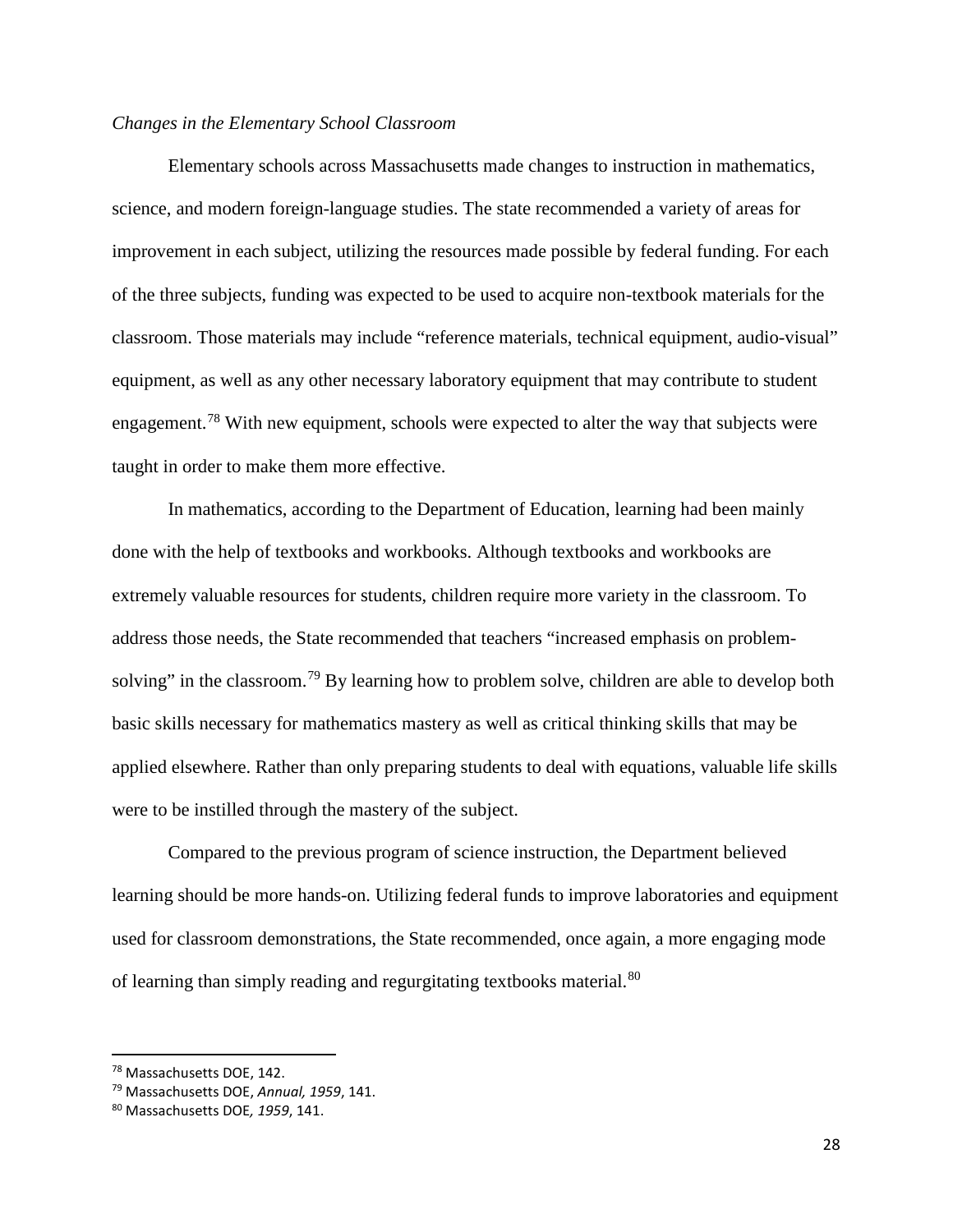At the end of the 1950's, foreign language education was a relatively new program of study, particularly in the lower grades. By the passing of the *NDEA*, the programs were beginning to gain popularity and momentum across school systems. The earliest programs were widely successful, warranting a further investment.<sup>[81](#page-32-0)</sup> In an increasingly connected world, particularly following WWII, there was a growing need for multilingual citizens of the world. For a variety of reasons, language instruction was - and is - important for children. As potential future leaders, the fate of American foreign relations and economic ventures hypothetically depended upon the foreign-language proficiency of American students.

Elementary school students are at an age when they are developing foundation skills upon which they will continue to grow until their educations cease. It is for that reason that the federal government and the state of Massachusetts deemed it necessary to improve basic instruction in science, mathematics, and language. Not only would these skills make children into valuable, productive members of society, they would also offer them the opportunity to be the next generation of scientists, teachers, and defenders of the nation.

#### *Changes in the Secondary School Classroom*

Growing past elementary school, secondary school students continue to build upon the foundational knowledge they gained in elementary school. Whether preparing for college or the workforce, having a basic mastery of science, mathematics, or foreign language had the potential to benefit students immensely. In particular, at the time of the *NDEA*'s passing, the United States' workforce had a dire need for more diplomats, scientists, and engineers. Bolstering knowledge and encouraging students to pursue those field was of utmost importance. The first step in doing so was improving the quality of instruction early on.

29

<span id="page-32-0"></span> <sup>81</sup> Massachusetts DOE, *Annual, <sup>1959</sup>*, 145.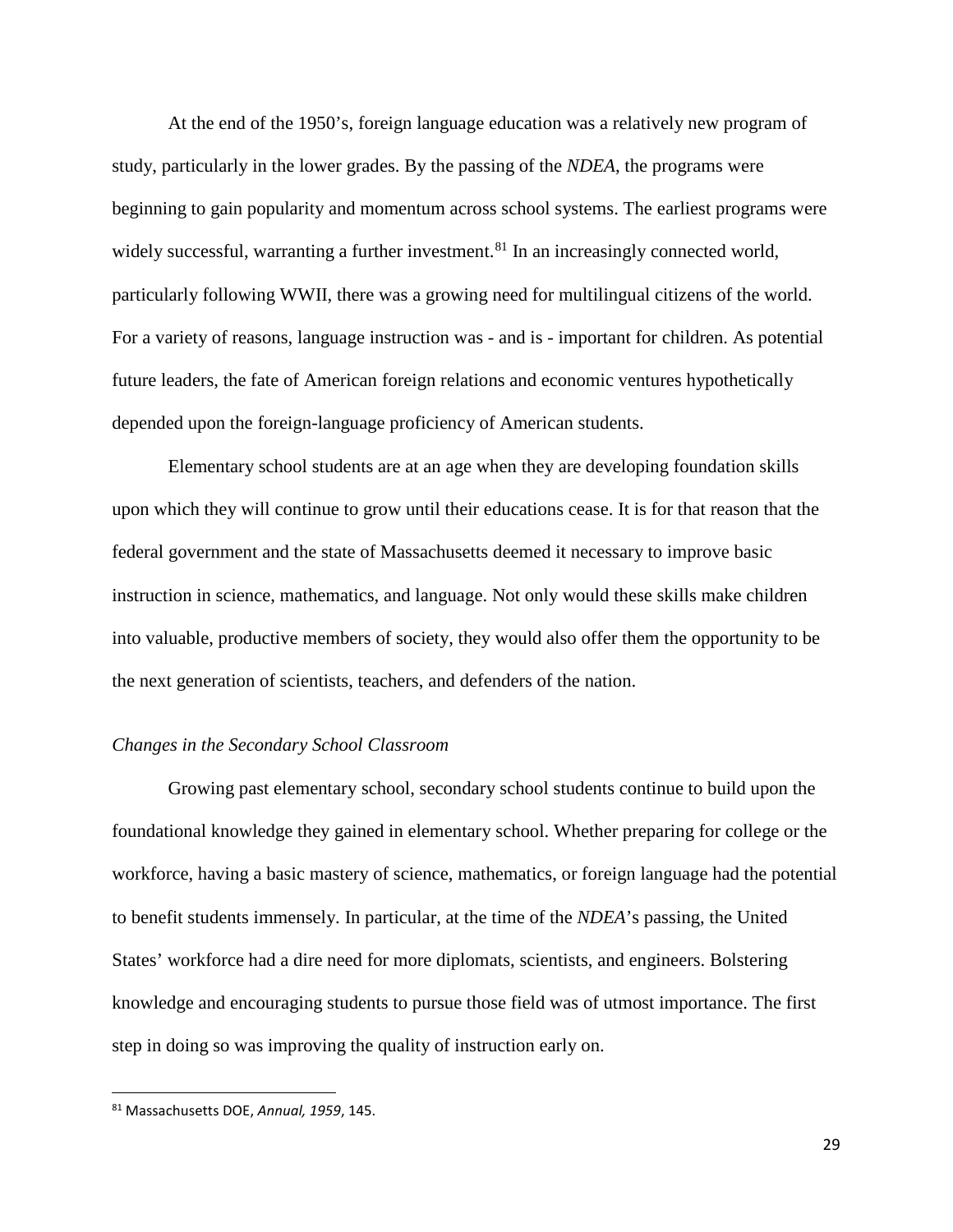In mathematics, the response was mainly the same as in elementary schools. Effective instruction could not be achieved by sticking students' noses in textbooks, but rather would require active engagement. As such, new technologies and methods of instruction were being developed at the time. More substantial changes occurred within the sciences. According to the Department of Education, a majority of science classes in middle schools and high schools were wholly inadequate as far as both equipment and instruction.<sup>[82](#page-33-0)</sup> It is for that reason that the state developed a variety of committees - such as the Mathematics and Science Advisory Committee to contribute to projects for the enrichment of instruction. Employees of the state both developed new programs of instruction and enhanced already established areas of instruction. As technological advances continued to be made worldwide, new and interesting facets of the sciences were revealed.<sup>[83](#page-33-1)</sup> New units of study were periodically added to the curriculum in order "to provide for the fullest possible academic achievement of all students."[84](#page-33-2) Reaching their full academic potential, students were more likely to gain proficiency as well as interest in these areas of study. Pursuing these subjects further, bright new scientists would be produced. Those scientists had the potential to make a world of difference, particularly in America's technological competition with the Soviet Union.

Surrounding the instruction of foreign languages is a misconception that all that students were taught were translations. Thanks to the support of the *NDEA*, that was not the case. As stated in the previous discussion of the NDEA as a whole, the improvements to foreign-language instruction went as far as to encourage cultural education in addition to learning the language

<span id="page-33-0"></span> <sup>82</sup> Massachusetts DOE, *Annual, 1959*, 142.

<span id="page-33-1"></span><sup>&</sup>lt;sup>83</sup> Following the invention of the American atomic bomb in 1945, physicists such as J. Robert Oppenheimer gained prestige and admiration. As a result of the contribution of physicists in such a transformative technological advance, the true potential and value of physics was understood.

<span id="page-33-2"></span><sup>84</sup> Massachusetts DOE, *Annual, 1959*, 143.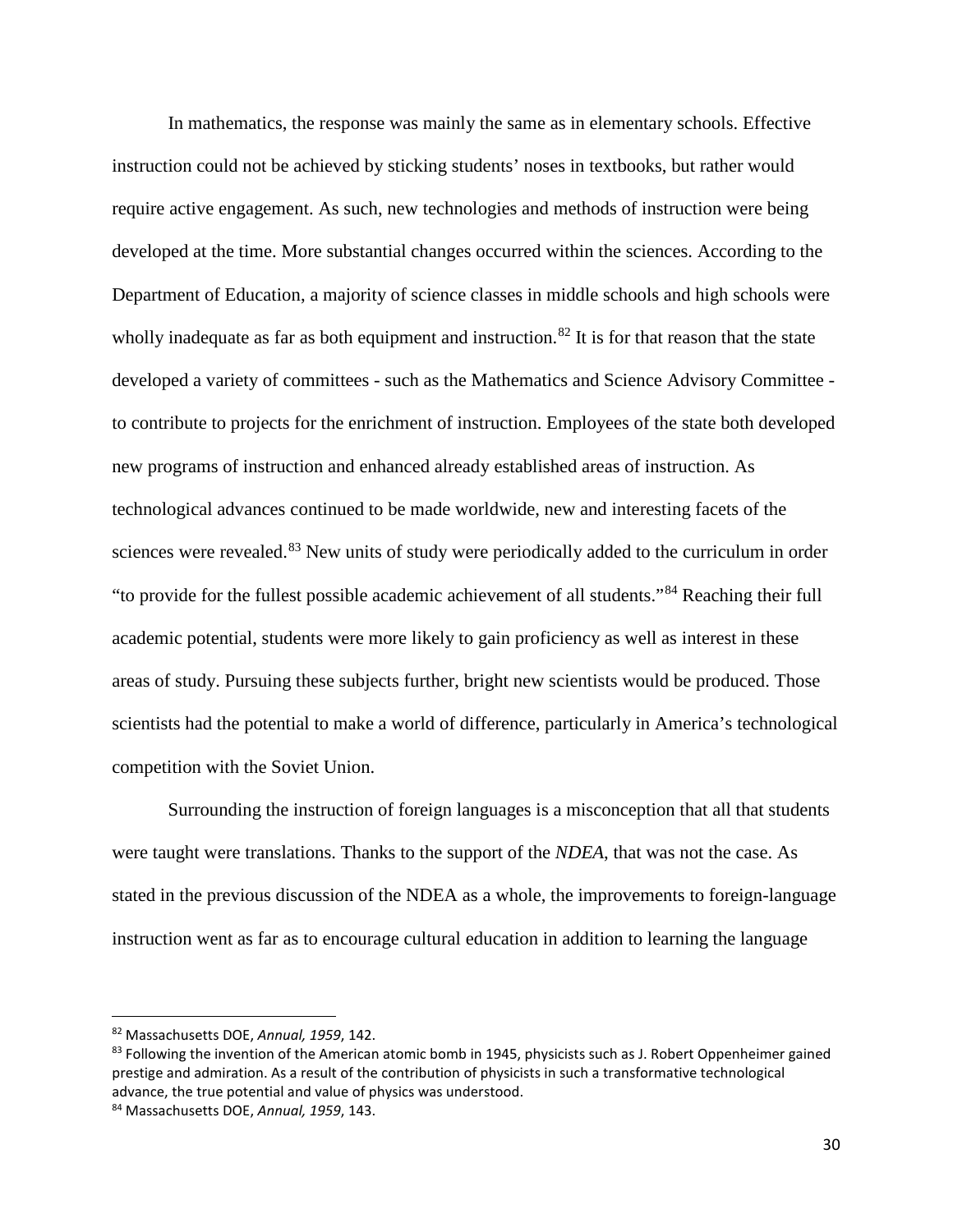itself. An appreciation of culture was to yield an appreciation of the language which in turn would facilitate learning. The Department of Education was distinctly aware that foreignlanguage programs were lacking in numbers. In order to produce more masterful linguists, *NDEA* funds were used to purchase resources which may engage students more deeply in their learning and support them in their acquisition of "necessary oral-aural skills."<sup>[85](#page-34-0)</sup>

#### *Contributions from Bridgewater Teachers College*

In Massachusetts, the changes proposed by *NDEA* had important implications for the state teachers colleges, those institutions that, since 1839, had been charged with preparing public school teachers with a mastery of uniform and pertinent curriculum. In particular, the beneficial changes which occurred in Massachusetts schools could not have happened without the support of Bridgewater Teachers College. Bridgewater Teachers College played an essential role in the changes to Massachusetts schools in more ways than just producing skilled educators. In April of 1958 Bridgewater hosted the 43rd Annual Conference for Superintendents of Schools in Massachusetts which focused heavily on discussions of science and mathematics in public schools.<sup>[86](#page-34-1)</sup> That conference provided the education administrators of the state to educate themselves about the necessity of change in their school systems. At Bridgewater State, moreover, one faculty member, Evelyn R. Lindquist, played an essential role in furthering conversations about the value of mathematical and scientific learning and innovation. A member of the Massachusetts Department of Education's Mathematics and Science Advisory Board, Lindquist created a connection between Bridgewater Teachers College and the fate of classroom curricula across the state.

<span id="page-34-0"></span> <sup>85</sup> Massachusetts DOE, *Annual, 1959*, 144.

<span id="page-34-1"></span><sup>86</sup> Massachusetts DOE, *Annual*, *1958*, 138.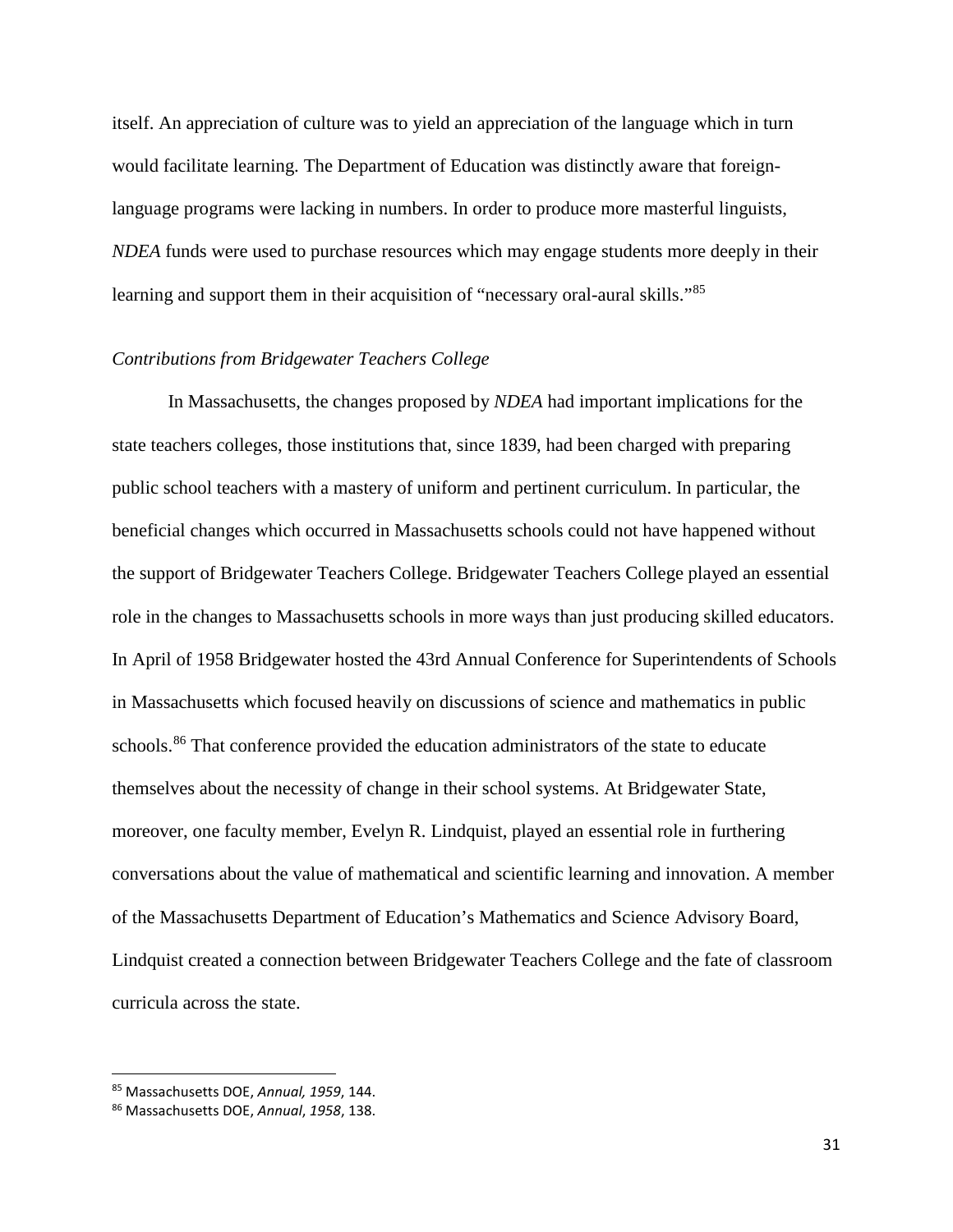#### **Conclusion**

Admiral Rickover never could have imagined the impact that federal intervention in American public education would have during the 10 years following his 1958 speeches. Following Russian advancements in science and technology as well as the threat of nuclear war, the United States was forced to rethink the way it prepares its children to contribute to and participate in society. Particularly following the launch of Sputnik, the country grew increasingly aware that to offer its children the best future possible, the nation needed to invest in their education. America's children would be the next generation of doctors, physicists, teachers, diplomats, and leaders. What was taught to these children would shape the future of the United States. For the first time in history, schools were seen as a form of national defense. The federal government was forced to intervene in some fashion for the betterment of the nation. Passing various education legislation, the federal government invested billions of dollars in the nation's schools. Though the government had invested in schools for a century before the Cold War, there had been no other time in history when such involvement in curriculum would have been received so well. The urgency signaled to the nation that this was a matter of national concern. Through federal legislation such as the *National Defense Education Act* (NDEA), the government funded positive change in the classroom. More and more resources were invested in subjects such as mathematics, science, and foreign language in order to prepare the nation's children for a prosperous future. It is worth noting, however, that the classical curriculum – social studies, literature, and the arts – has since suffered a compared disadvantage due to the elevation of science and mathematics.

Since the Cold War, the federal government has continually offered its aid to public education through legislation such as *No Child Left Behind* (2001) or the Every Student Succeeds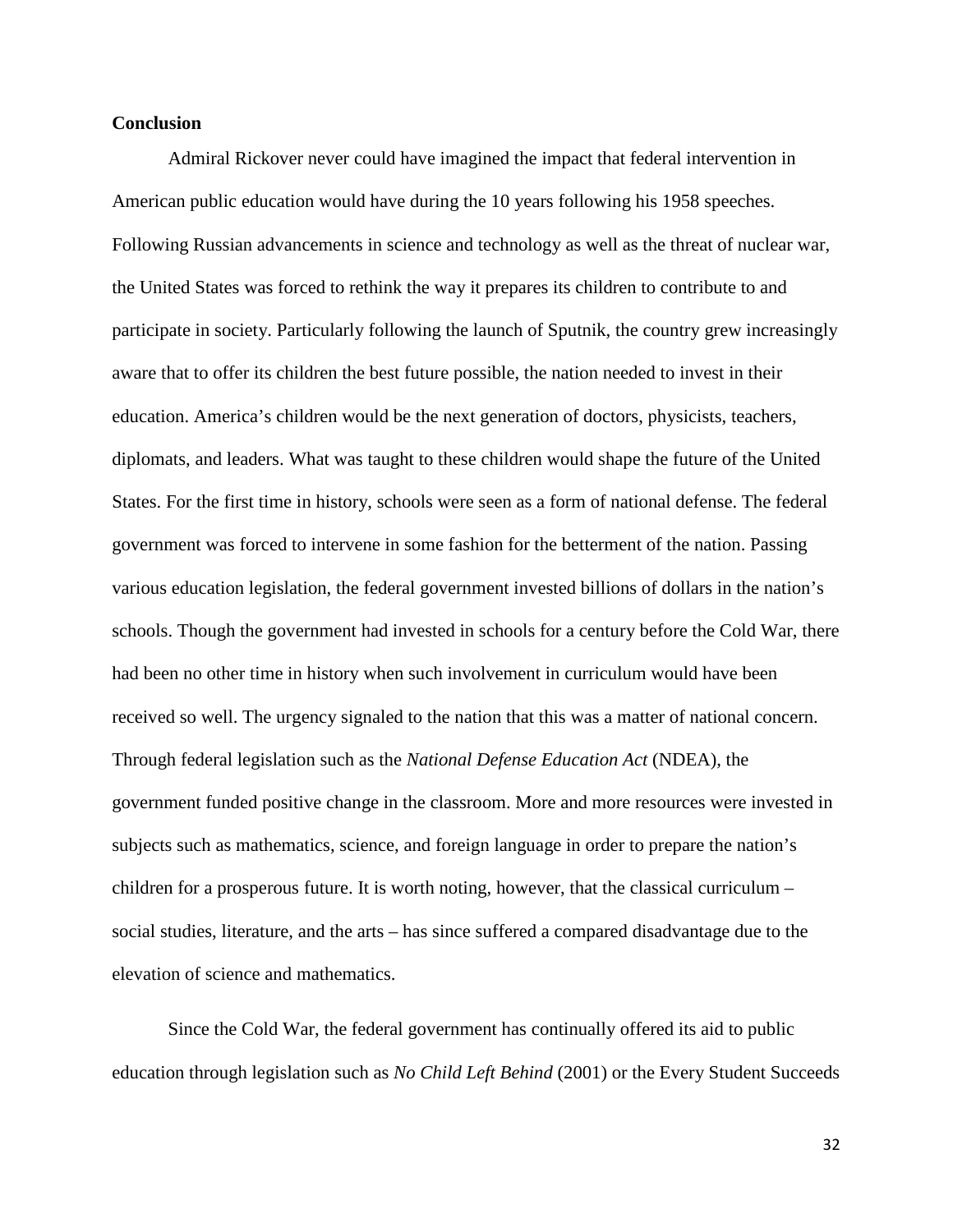Act (2015), which are extensions of the *Elementary and Secondary Education Act* (1965) passed during this time frame. Though current secretary of education, Betsy DeVos has advocated for decreasing the federal role in education, no meaningful changes have been made and the federal government still provides significant aid to direct American education and benefit America's children today. Federal aid, while controversial, opens doors and presents new opportunities to children all across the nation. Though not with the same urgency, America's children are still seen as the future. To cease to invest in their education would be irresponsible, particularly in divisive times such as these. In the wake of a budding Cold War between the United States and China, to shy away from investing in our children would be doing the nation a great disservice. Rather, we must learn from the leaders of the Cold War-era and invest in our education accordingly.<sup>[87](#page-36-0)</sup> Since the founding of the United States, education has been valued as the key to democracy and today, the key to American strength and American success.

<span id="page-36-0"></span><sup>&</sup>lt;sup>87</sup> Federal aid in education today can be seen as contributing to American strength rather than defense. The sense of competition has not lessened since the Cold War, it is simply different in its nature. Looking at the results of the Programme for International Student Assessment (PISA) tests, it is clear that the United States is lagging behind other nations. According to the 2012 test, the United States is roughly average in the areas of reading and science, laggings behind other powerful countries and territories such as Hong Kong, Korea, Canada, and Switzerland among others. In mathematics, the U.S. has fallen below average, showing the ways in which public education has reverted after such a huge shift toward mathematics instruction in the 1960's. Living in a time that may one day be considered the second Cold War, it is important for the United States and its educators to learn from America's past in order to educate its children effectively. See J. Michael Bodi, "International Standardized Testing: The Measurement Problem" *Bridgewater Review*, 36, no.1 (May 2017).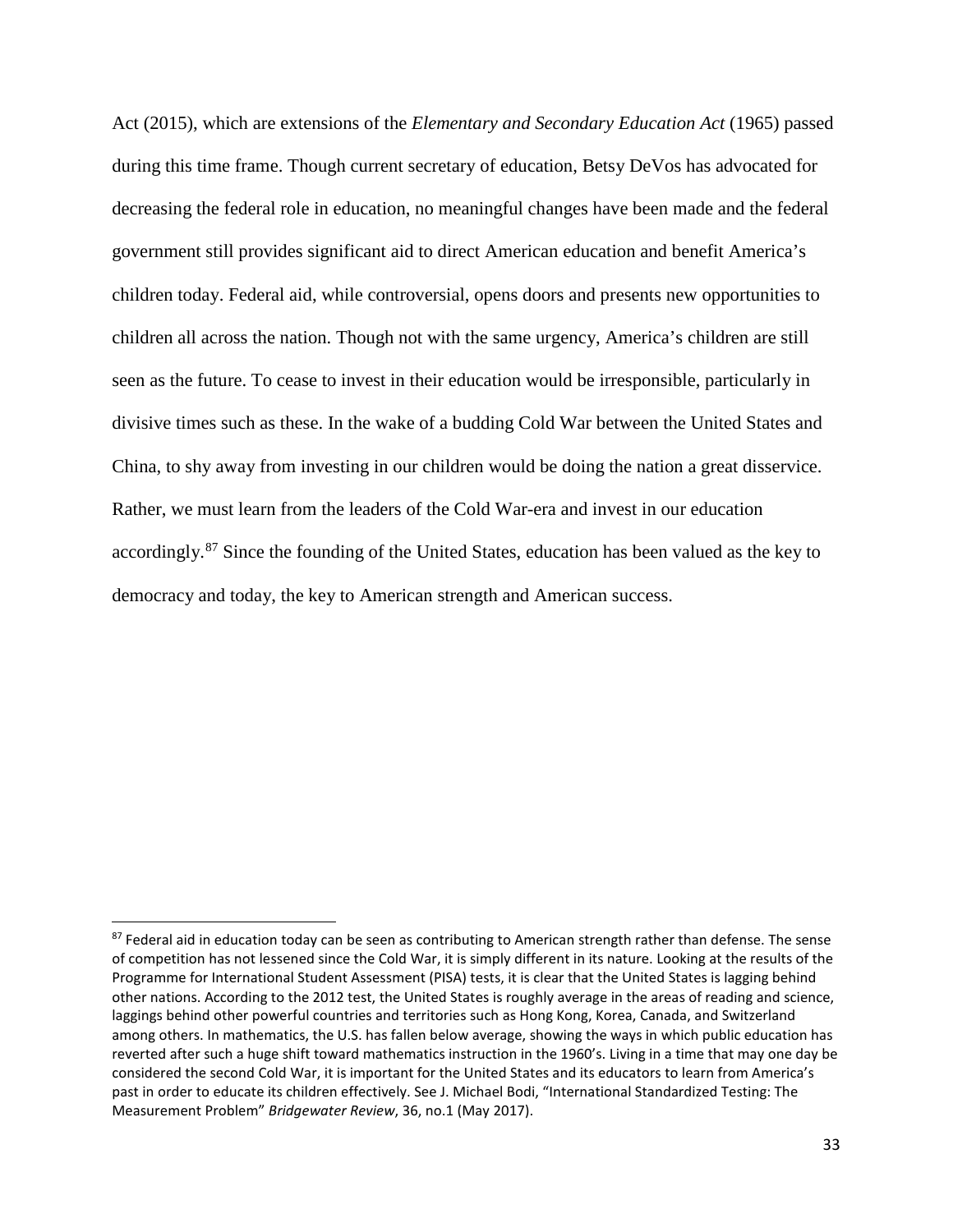#### **Bibliography**

- Adler, Mortimer J. "The Great Books, the Great Ideas, and a Lifetime of Learning." Lecture, Harvard Lowell Lecture, Cambridge, MA, April 11, 1990. Accessed April 23, 2018.
- Anderson, Lee W. *Congress and the Classroom: from the Cold War to "No Child Left Behind"*. University Park: Pennsylvania State University Press, 2007.
- Bodi, J. Michael. "International Standardized Testing: The Measurement Problem." *Bridgewater Review* 36, no. 1 (May 2017).
- Brown, JoAnne. "'A Is for Atom, B Is for Bomb': Civil Defense in American Public Education, 1948-1963." *Journal of American History* 75, no. 1 (1988): 68-90.
- Clowse, Barbara Barksdale. *Brainpower for the Cold War: the Sputnik Crisis and National Defense Education Act of 1958*. Westport, Conn: Greenwood Press, 1981.
- Davis Jr., O.L. "The American school curriculum goes to war, 1941-1945: Oversight, Neglect, and discovery." *Journal of Curriculum & Supervision* 8, no. 2 (1993): 112-127.
- DeVos, Betsy. "Keynote." American Federation for Children's National Policy Summit, Indianapolis, May 22, 2017.
- *Elementary and Secondary Education Act* (*ESEA*) (P.L. 89-10) United States Statutes at Large Vol. 79 p. 27-57.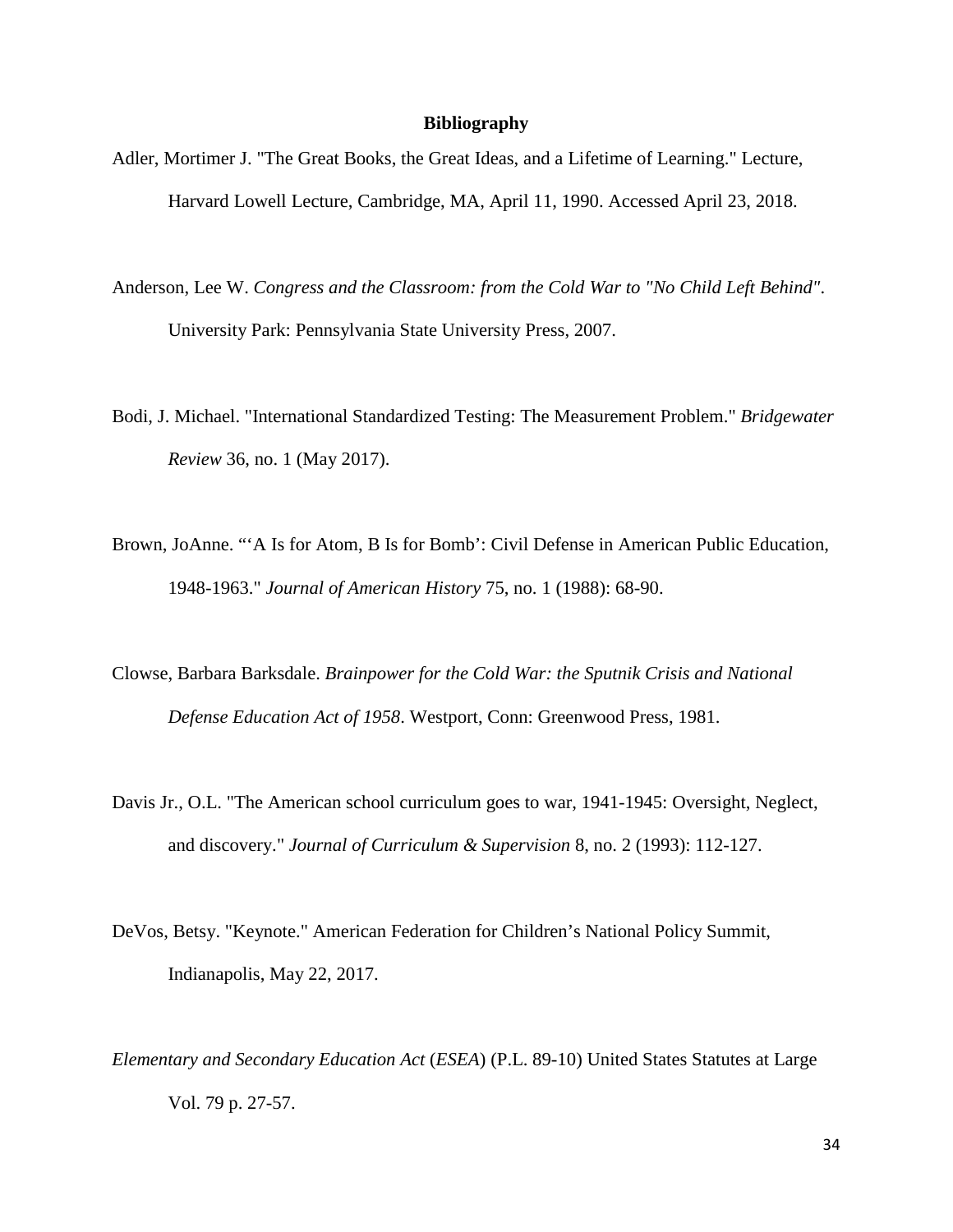"Federal Role in Education." Home. May 25, 2017. Accessed August 23, 2017.

https://www2.ed.gov/about/overview/fed/role.html.

- Fraser, James W. *The School in the United States: a Documentary History*. New York: McGraw-Hill, 2001.
- Garrett, Alan W. "Planning for peace: Visions of Postwar American Education During World War II," *Journal Of Curriculum & Supervision* 11, no. 1 (1995): 6-38.
- –––––- "Wartime Schools: How World War II Changed American Education by Gerard Giordano." *History Of Education Quarterly* 46, no. 3 (2006): 443-445.
- Harper, Marilyn M. *World War II & the American Home Front: A National Historic Landmarks Theme Study*. Washington, D.C.: National Historic Landmarks Program, 2007.
- Hartman, Andrew. *Education and the Cold War: The Battle for the American School*. New York: Palgrave Macmillan, 2011.
- "Hyman G. Rickover." Atomic Heritage Foundation. January 27, 1900. Accessed April 23, 2018. [https://www.atomicheritage.org/profile/hyman-g-rickover.](https://www.atomicheritage.org/profile/hyman-g-rickover)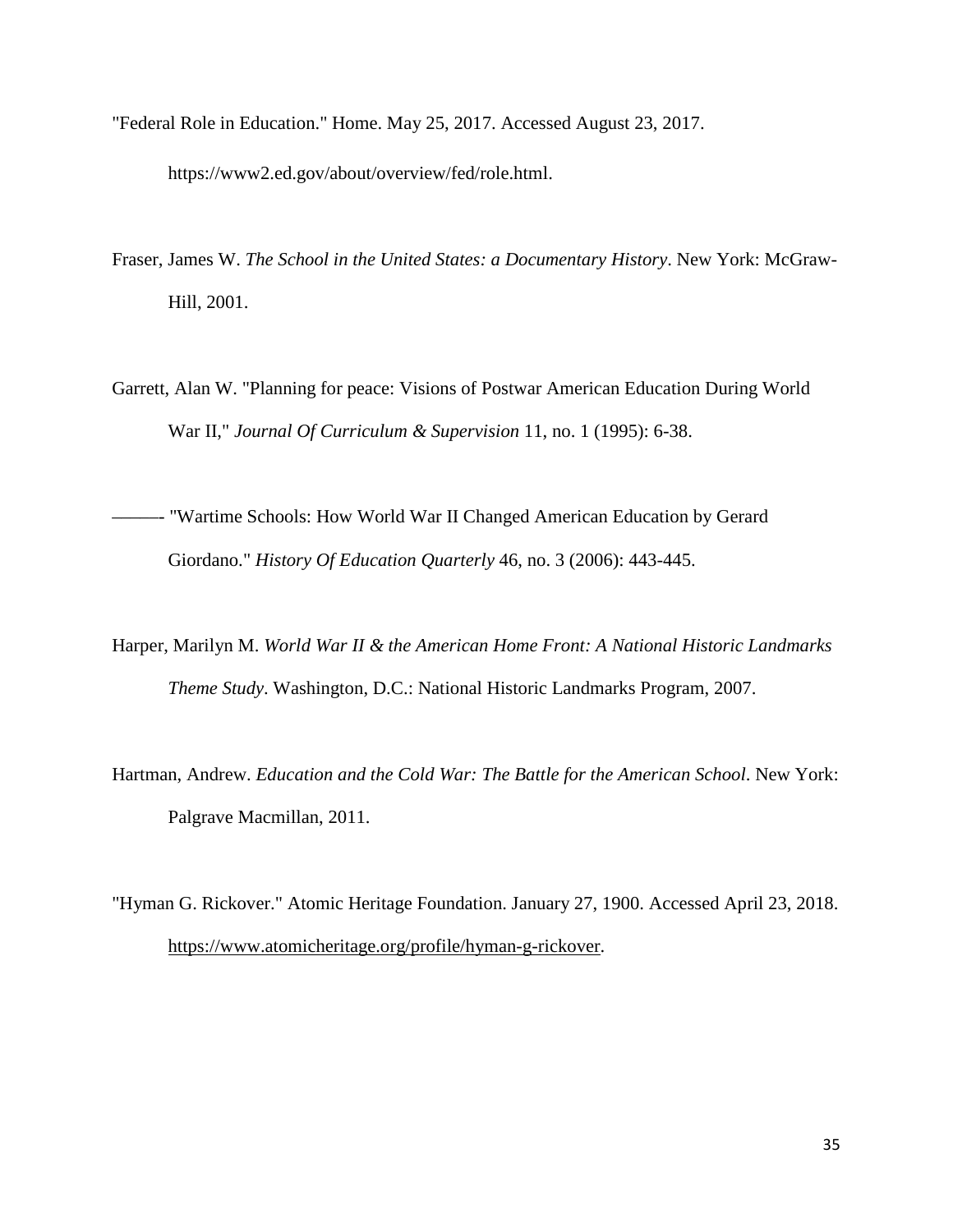- Johnson, Lyndon B. "Johnson's Remarks on Signing the Elementary and Secondary Education Act." Johnson City, TX, April 11, 1965. [http://www.lbjlibrary.org/lyndon-bainesjohnson/](http://www.lbjlibrary.org/lyndon-bainesjohnson/timeline/johnsons-remarks-on-signing-the-elementary-and-secondary-education-act) [timeline/johnsons-remarks-on-signing-the-elementary-and-secondary-education-act](http://www.lbjlibrary.org/lyndon-bainesjohnson/timeline/johnsons-remarks-on-signing-the-elementary-and-secondary-education-act)
- Kennedy, John F. *The President's Council on Physical Fitness*. Office of the White House Secretary. Washington D.C., July 30, 1963. From JFK Library, President's Office Files.
- –––––-. *The White House Message on Education*. Office of the White House Secretary. Washington D.C., February 5, 1962. From JFK Library, President's Office Files.
- –––––-. *The White House Message on Education Draft 2*. Office of the White House Secretary. Washington D.C., January 26, 1963. From JFK Library, President's Office Files.
- –––––-. *The White House Message on Education*. Office of the White House Secretary. Washington D.C., January 29, 1963. From JFK Library, President's Office Files.
- Keppel, Francis, Calvin E. Gross, and Samuel Shepard, JR. "How Should We Educate the Deprived Child?" Council for Basic Education, Washington, D.C., October 23, 1964.

–––––-. *The Necessary Revolution in American Education*. New York: Harper & Row, 1966.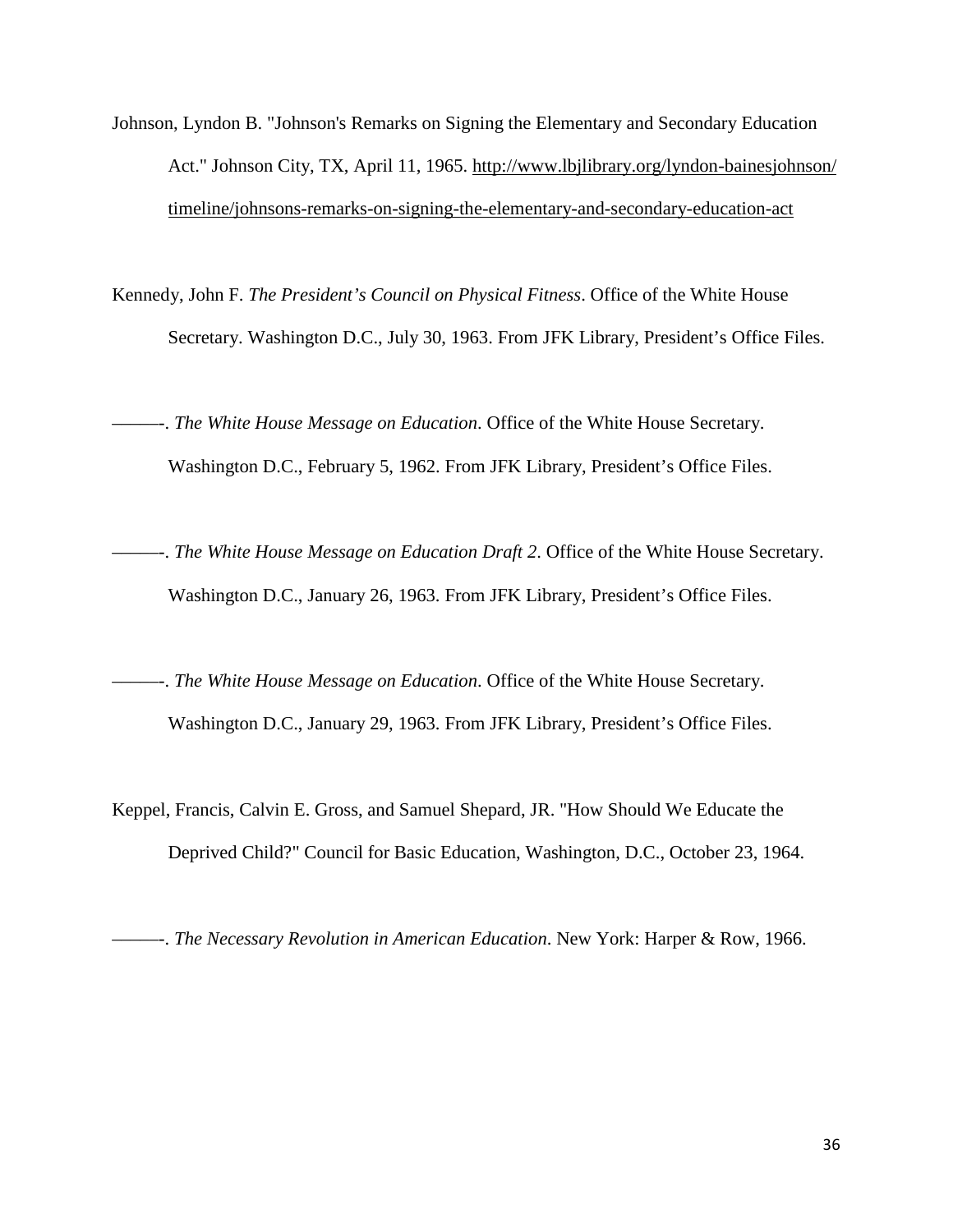- Leong, Deborah J., and Elena Bodrova. "Pioneers In Our Field: Lev Vygotsky Playing to Learn." Accessed May 6, 2018. [https://www.scholastic.com/teachers/articles/teaching](https://www.scholastic.com/teachers/articles/teaching-content/pioneers-our-field-lev-vygotsky-playing-learn/)[content/pioneers-our-field-lev-vygotsky-playing-learn/.](https://www.scholastic.com/teachers/articles/teaching-content/pioneers-our-field-lev-vygotsky-playing-learn/)
- Massachusetts. Department of Education. *Annual Report of the Department of Education Year Ending June 30, 1940*. Boston: Massachusetts Department of Education, 1940.
- Massachusetts Department of Education. *Annual Report of the Department of Education Year Ending June 30, 1956*. Boston: Massachusetts Department of Education, 1956.
- Massachusetts Department of Education. *Annual Report of the Department of Education Year Ending June 30, 1957*. Boston: Massachusetts Department of Education, 1957.
- Massachusetts Department of Education. *Annual Report of the Department of Education Year Ending June 30, 1958*. Boston: Massachusetts Department of Education, 1958.
- Massachusetts Department of Education. *Annual Report of the Department of Education Year Ending June 30, 1959*. Boston: Massachusetts Department of Education, 1959.
- Massachusetts Department of Education. *Annual Report of the Department of Education Year Ending June 30, 1960*. Boston: Massachusetts Department of Education, 1960.

Massachusetts Department of Education. *Annual Report of the Department of Education Year*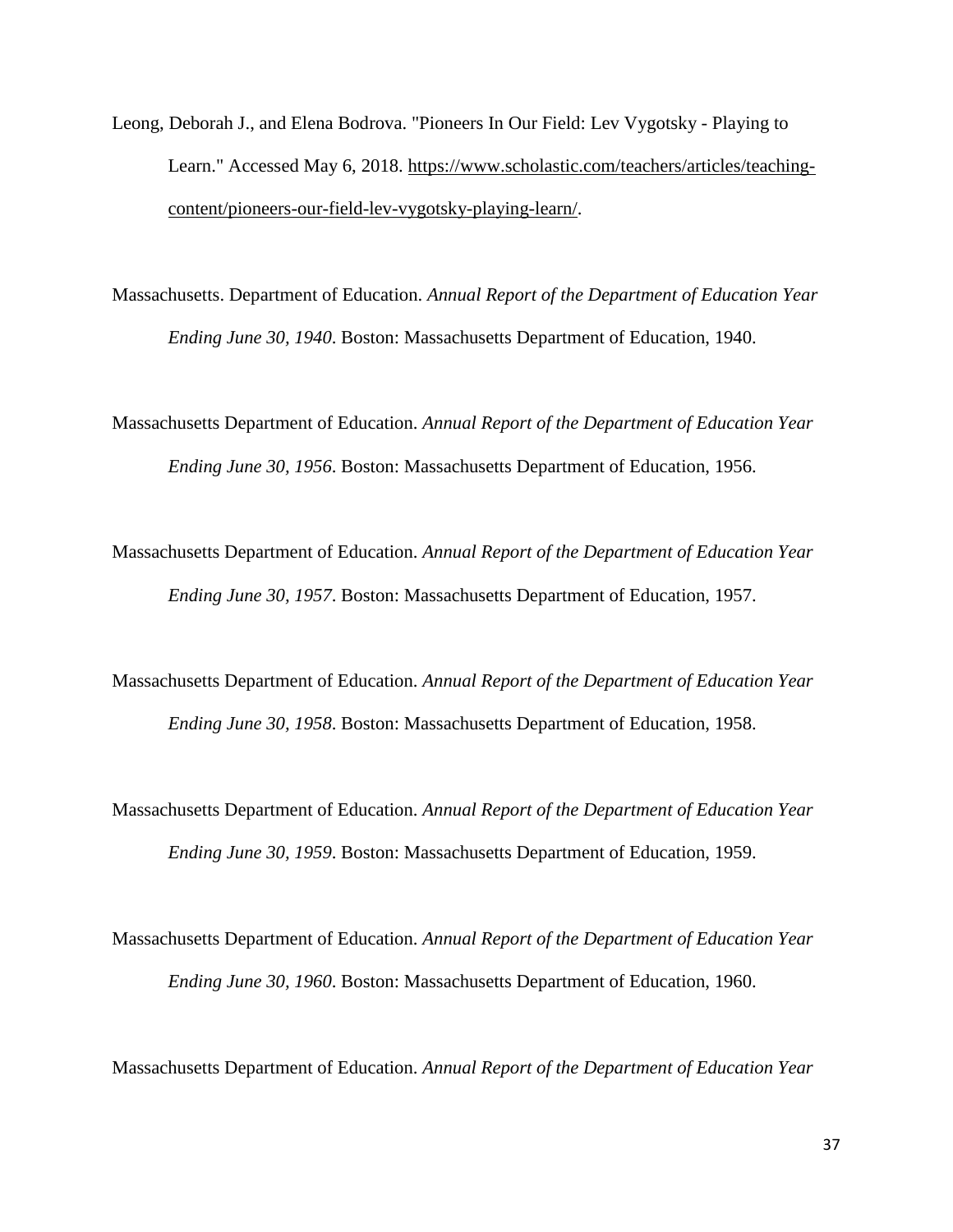*Ending June 30, 1961*. Boston: Massachusetts Department of Education, 1961.

- Massachusetts Department of Education. *Annual Report of the Department of Education Year Ending June 30, 1962*. Boston: Massachusetts Department of Education, 1962.
- Massachusetts Department of Education. *Annual Report of the Department of Education Year Ending June 30, 1963*. Boston: Massachusetts Department of Education, 1963.
- Massachusetts Department of Education. *Annual Report of the Department of Education Year Ending June 30, 1964*. Boston: Massachusetts Department of Education, 1964.
- Massachusetts Department of Education. *Annual Report of the Department of Education Year Ending June 30, 1965*. Boston: Massachusetts Department of Education, 1965.
- Massachusetts Department of Education. *Annual Report of the Department of Education Year Ending June 30, 1966*. Boston: Massachusetts Department of Education, 1966.
- Miech, Edward J. "The Necessary Gentleman: Francis Keppel's Leadership in Getting Education's Act Together." Ph.D. diss., Harvard University, 2000.
- Mintz, Steven. *Huck's Raft: A History of American Childhood*. Cambridge, MA: Harvard University Press, 2004.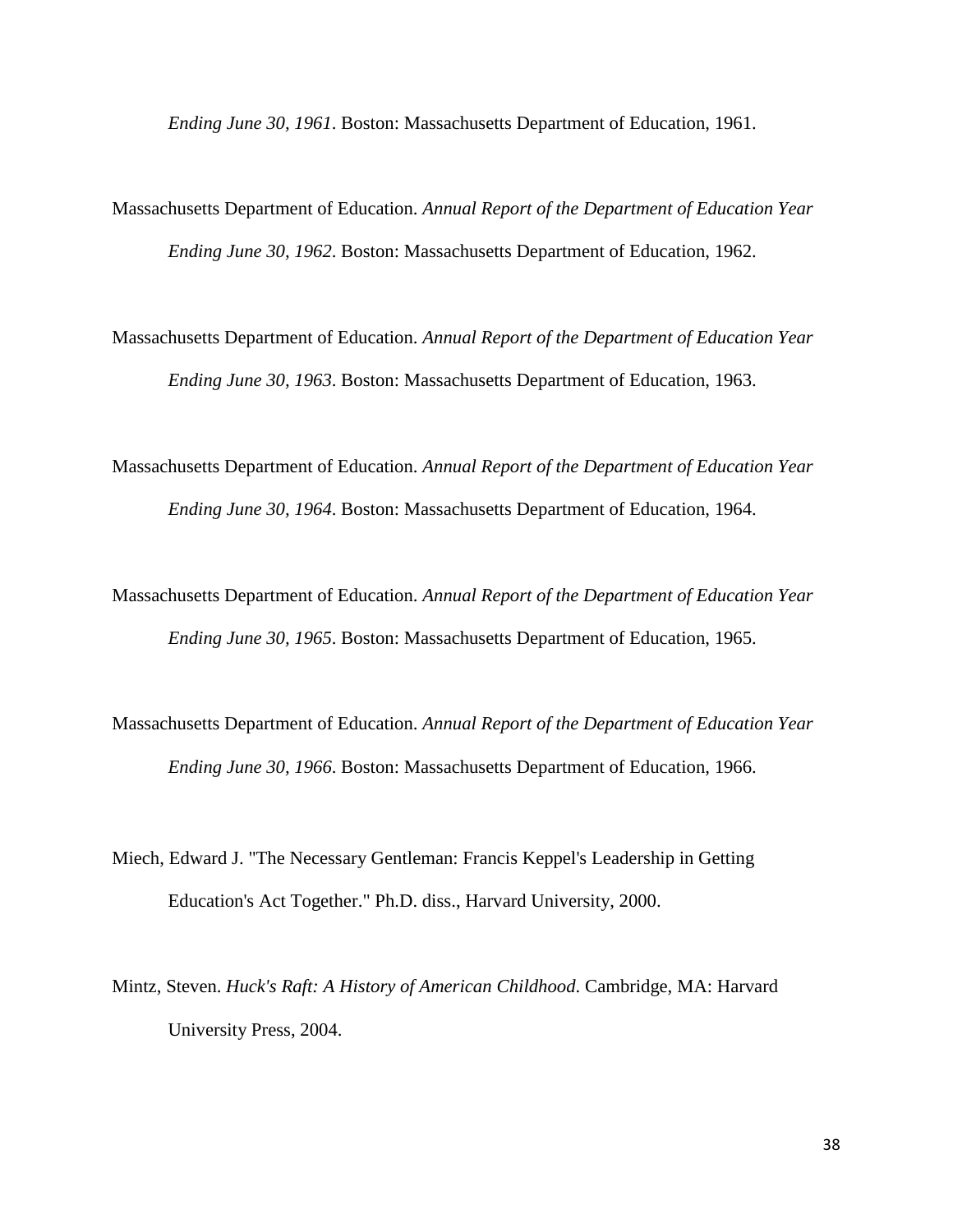Murphy, Shannon, and Elizabeth Snyder. *ED IN '08 UNVEILS NEW ANALYSIS AND REPORT CARD SURROUNDING 25TH ANNIVERSARY OF A NATION AT RISK*. Strong American Schools, 2008.

"NAEP - Overview." Accessed May 06, 2018. https://nces.ed.gov/nationsreportcard/about/.

*National Defense Education Act* (*NDEA*) (P.L. 85-864) United States Statutes at Large Vol. 72 p.1580-1605.

- Odo, Franklin. "The Good War and Japanese America." *American Studies Journal* 59 (2015). Web. 1 September 2017. DOI 10.18422/59-07.
- Ravitch, Diane. *Reign of Error: The Hoax of the Privatization Movement and the Danger to America's Public Schools*. NY: Alfred Publishing, 2013.
- Rickover, Hyman G., and Edward R. Murrow. *Education and Freedom*. New York: Dutton, 1961.
- Rury, John L. *Education and Social Change: Contours in the History of American Schooling*. 4th ed. London: Routledge, 2012.

Schwartz, Morton. *Soviet Perceptions of the United States*. University of California Press, 1981.